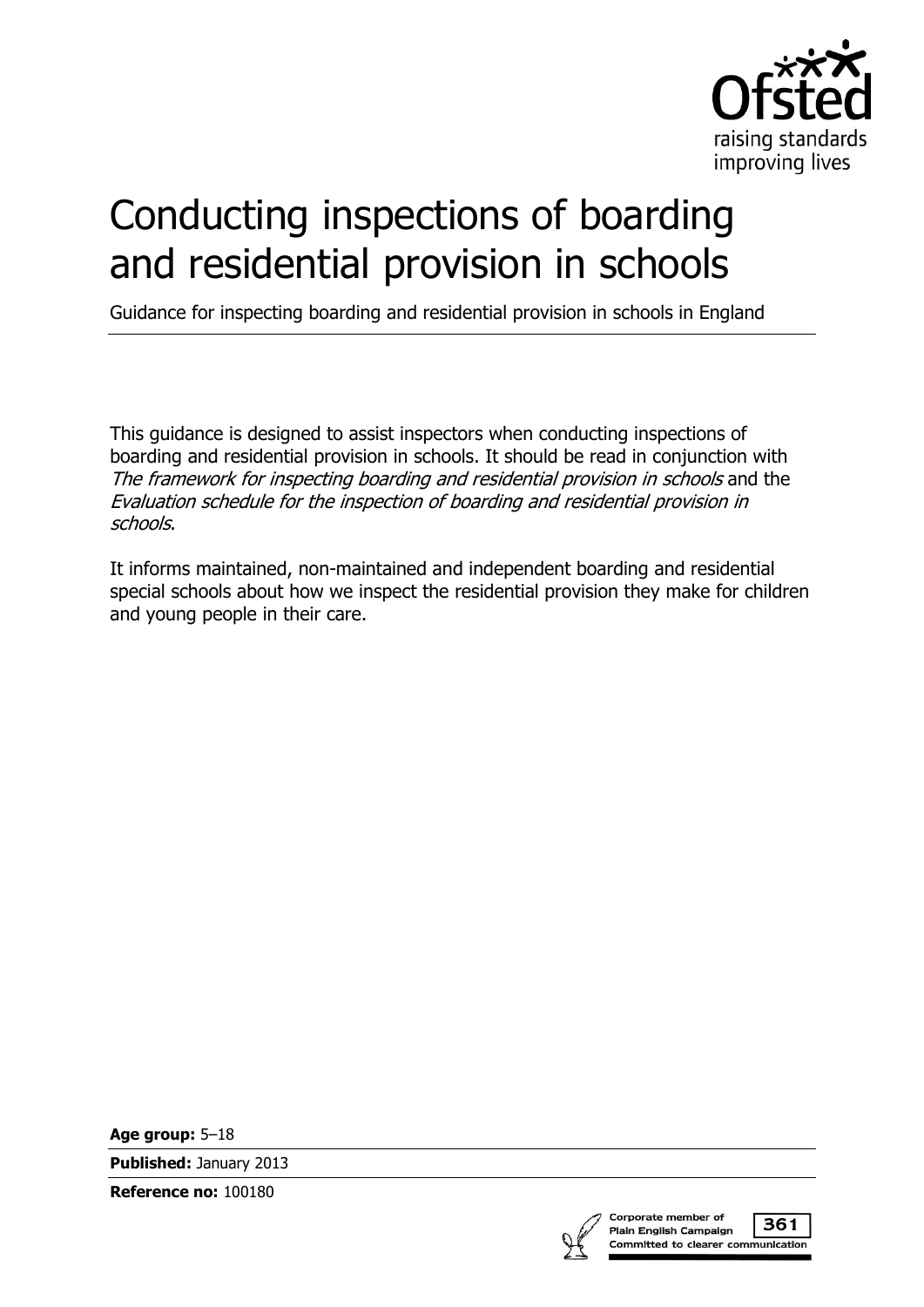The Office for Standards in Education, Children's Services and Skills (Ofsted) regulates and inspects to achieve excellence in the care of children and young people, and in education and skills for learners of all ages. It regulates and inspects childcare and children's social care, and inspects the Children and Family Court Advisory Support Service (Cafcass), schools, colleges, initial teacher training, work-based learning and skills training, adult and community learning, and education and training in prisons and other secure establishments. It assesses council children's services, and inspects services for looked after children, safeguarding and child protection.

If you would like a copy of this document in a different format, such as large print or Braille, please telephone 0300 123 1231, or email enquiries@ofsted.gov.uk.

You may reuse this information (not including logos) free of charge in any format or medium, under the terms of the Open Government Licence. To view this licence, visit www.nationalarchives.gov.uk/doc/open-government-licence/, write to the Information Policy Team, The National Archives, Kew, London TW9 4DU, or email: psi@nationalarchives.gsi.gov.uk.

This publication is available at www.ofsted.gov.uk/resources/100180.

Interested in our work? You can subscribe to our website for news, information and updates at www.ofsted.gov.uk/user

Piccadilly Gate Store Street Manchester M1 2WD

T: 0300 123 1231 Textphone: 0161 618 8524 E: enquiries@ofsted.gov.uk W: www.ofsted.gov.uk

No. 100180 © Crown copyright 2013

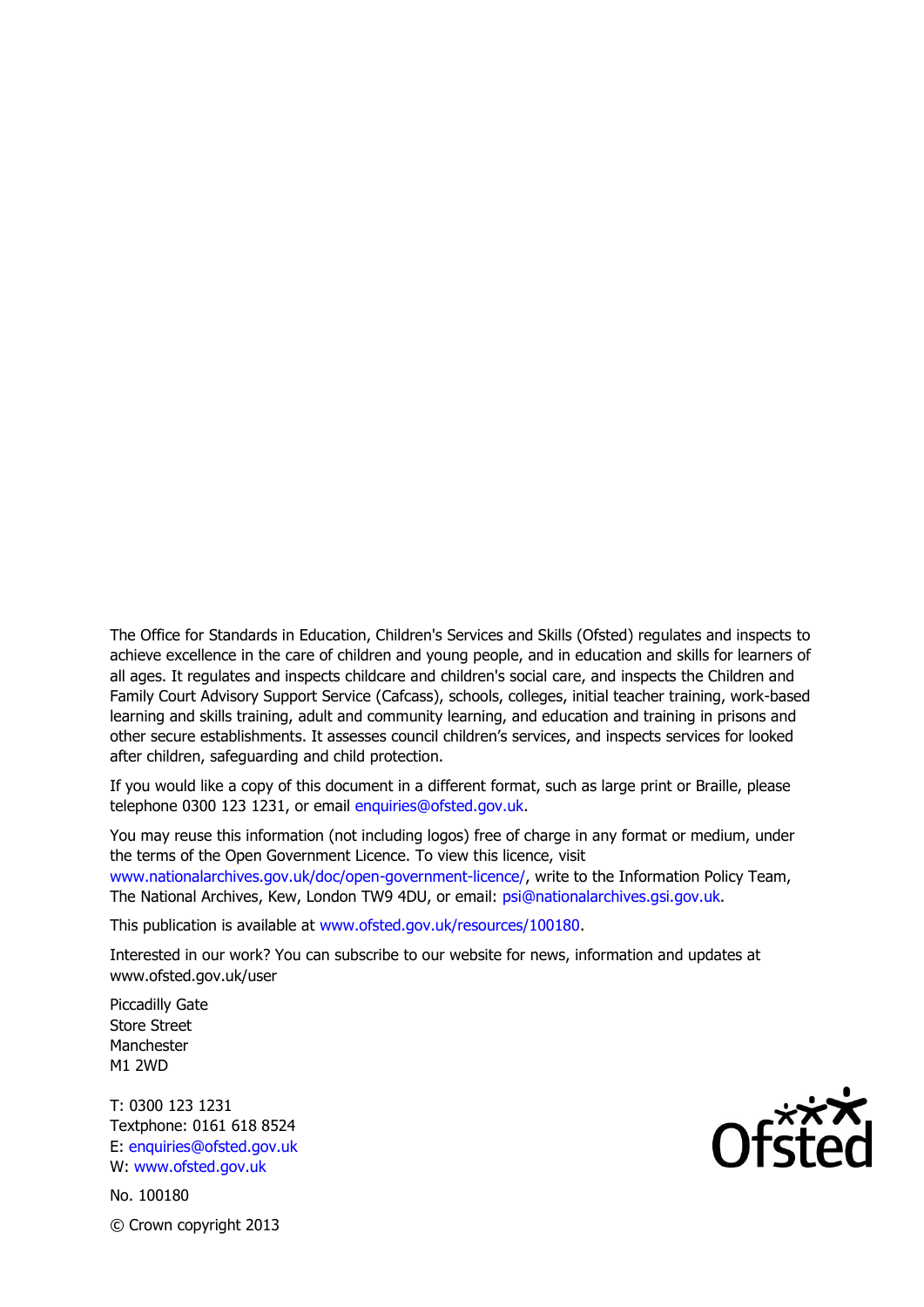# **Contents**

| <b>Introduction</b>                                                               | 4           |
|-----------------------------------------------------------------------------------|-------------|
| Inspecting boarding/residential provision as a single activity                    | 5           |
| The inspectors                                                                    | 5           |
| Length of inspection                                                              |             |
| Pre-inspection activity                                                           | 5<br>5<br>7 |
| Notice of inspection and pre-inspection contact with schools                      |             |
| If a school cannot be contacted by the lead inspector                             | $\bf 8$     |
| The indicative timetable                                                          | 9           |
| Using the pre-inspection information                                              | 9           |
| Inspection activity                                                               | 11          |
| Inspection feedback                                                               | 16          |
| Sending in the evidence from the inspection                                       | 16          |
| Writing the inspection report                                                     | 17          |
| Inadequate schools                                                                | 30          |
| Finalising and quality assurance of the welfare report<br>Post-inspection survey  | 30<br>32    |
| Inspecting boarding/residential provision in independent association boarding and |             |
| residential special schools                                                       | 32          |
|                                                                                   | 35          |
| <b>Integrated inspections</b>                                                     |             |
| Independent and maintained children's homes<br>The inspectors                     | 36<br>36    |
| Pre-inspection activity                                                           | 37          |
| Notification of inspection                                                        | 38          |
| If a school cannot be contacted by the lead inspector                             | 39          |
| Gathering views of registered parents, carers and other stakeholders              | 40          |
| Pre-inspection contact with schools                                               | 41          |
| The indicative timetable                                                          | 42          |
| Using the pre-inspection information                                              | 43          |
| Inspection activity                                                               | 44          |
| Inspection feedback                                                               | 54          |
| Sending in the evidence from the inspection                                       | 55          |
| Writing the report for an integrated inspection                                   | 55          |
| Inadequate schools                                                                | 61          |
| Post-inspection survey                                                            | 62          |
| <b>Concerns</b>                                                                   | 62          |
| Complaints                                                                        | 63          |
| Annex A. Types of school - options for welfare-only reports                       | 64          |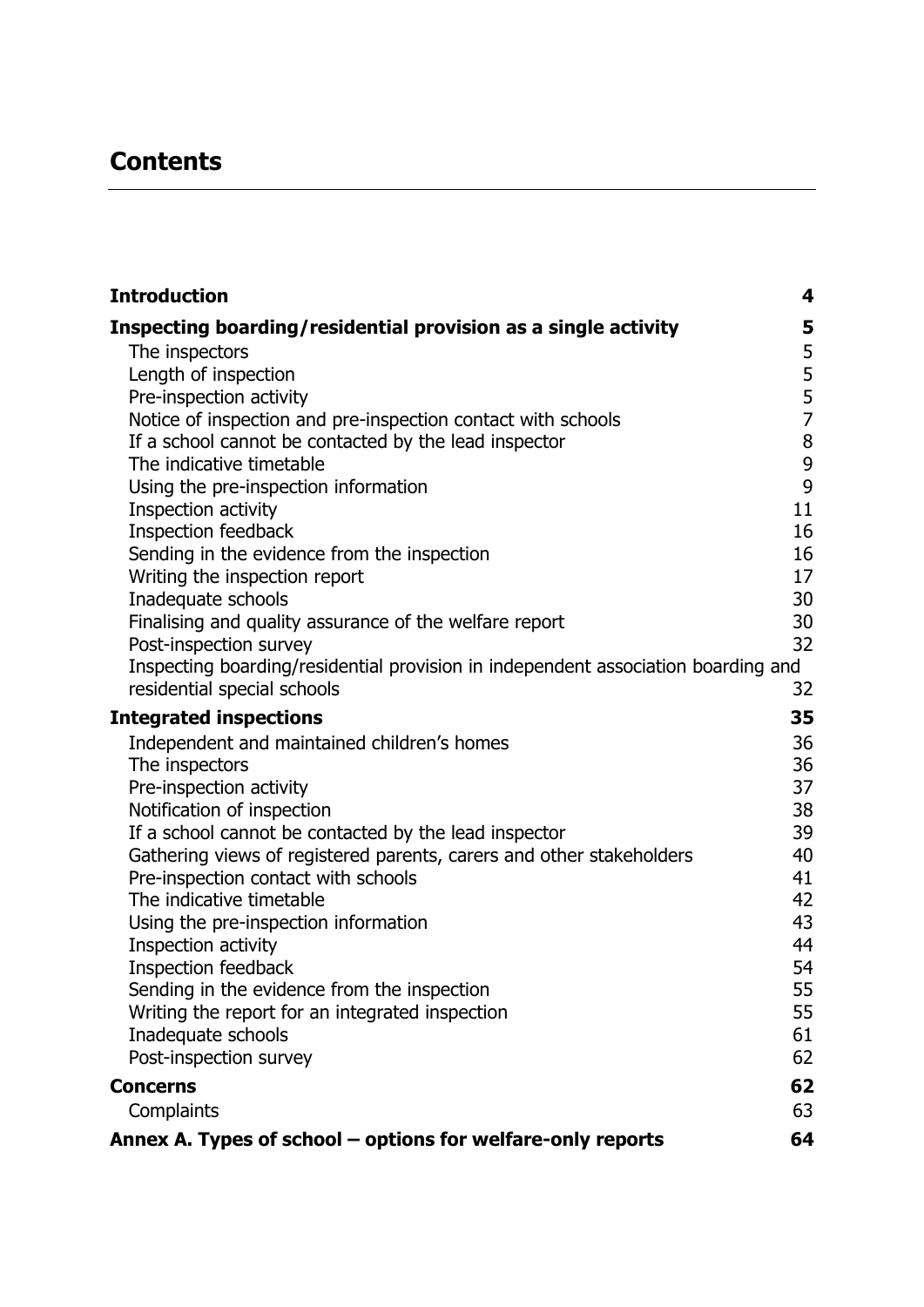

# <span id="page-3-0"></span>**Introduction**

- 1. This guidance came into effect from September 2011 and is designed to assist inspectors when conducting inspections of boarding and residential provision in schools in England. Schools can also use the guidance to see how inspections are conducted.
- 2. This document should be read in conjunction with The framework for inspecting boarding and residential provision in schools and the Evaluation schedule for the inspection of boarding and residential provision in schools.<sup>1,2</sup> It covers the inspection of residential provision when conducted as a single inspection activity or when it is part of an integrated inspection of the school.
- 3. This guidance applies to maintained and independent residential special schools, non-maintained residential special schools, maintained boarding schools and to those independent boarding schools which are inspected by Ofsted.<sup>3</sup> It does not apply to children's homes or to schools which are dually registered as children's homes, where children are resident for more than 295 days per year. The welfare of children in children's homes is inspected according to the framework for inspecting children's homes.<sup>4</sup>
- 4. More detailed guidance regarding the legal basis for inspection and the frequency of inspection is available on Ofsted's website in the linked document: The framework for inspecting boarding and residential provision in schools.
- 5. An inspection of residential provision is conducted annually in all residential special schools, and once every three years in maintained boarding schools and non-association independent boarding schools. In a year in which the school inspection also falls due, both boarding and education are inspected together in an integrated inspection. At all other times the inspection of boarding or residential provision is undertaken as a single activity. This guidance is divided into two sections:
	- $\blacksquare$  inspecting boarding/residential provision as a single activity

 $\overline{a}$ 

 $<sup>1</sup>$  The framework for inspecting boarding and residential provision in schools (110095), Ofsted, 2013;</sup> [www.ofsted.gov.uk/resources/110095.](http://www.ofsted.gov.uk/resources/110095)

 $^2$  Evaluation schedule for the inspection of boarding and residential provision in schools (110096), Ofsted, 2013; [www.ofsted.gov.uk/resources/110096.](http://www.ofsted.gov.uk/resources/110096)

 $3$  Ofsted inspects the boarding and residential provision in non-association independent boarding schools including those boarding schools which belong to the Association of Muslim Schools UK, the Christian Schools Trust or the Steiner Waldorf Fellowship of Schools. The education provision in these schools is inspected by the Bridge Schools Inspectorate and the School Inspection Service, respectively. Both the education and boarding/residential provision in schools which are members of associations affiliated to the Independent Schools Council are inspected by the Independent Schools Inspectorate.

<sup>&</sup>lt;sup>4</sup> Inspections of children's homes, Framework for inspection (100195), Ofsted, 2012; [www.ofsted.gov.uk/resources/100195.](http://www.ofsted.gov.uk/resources/100195)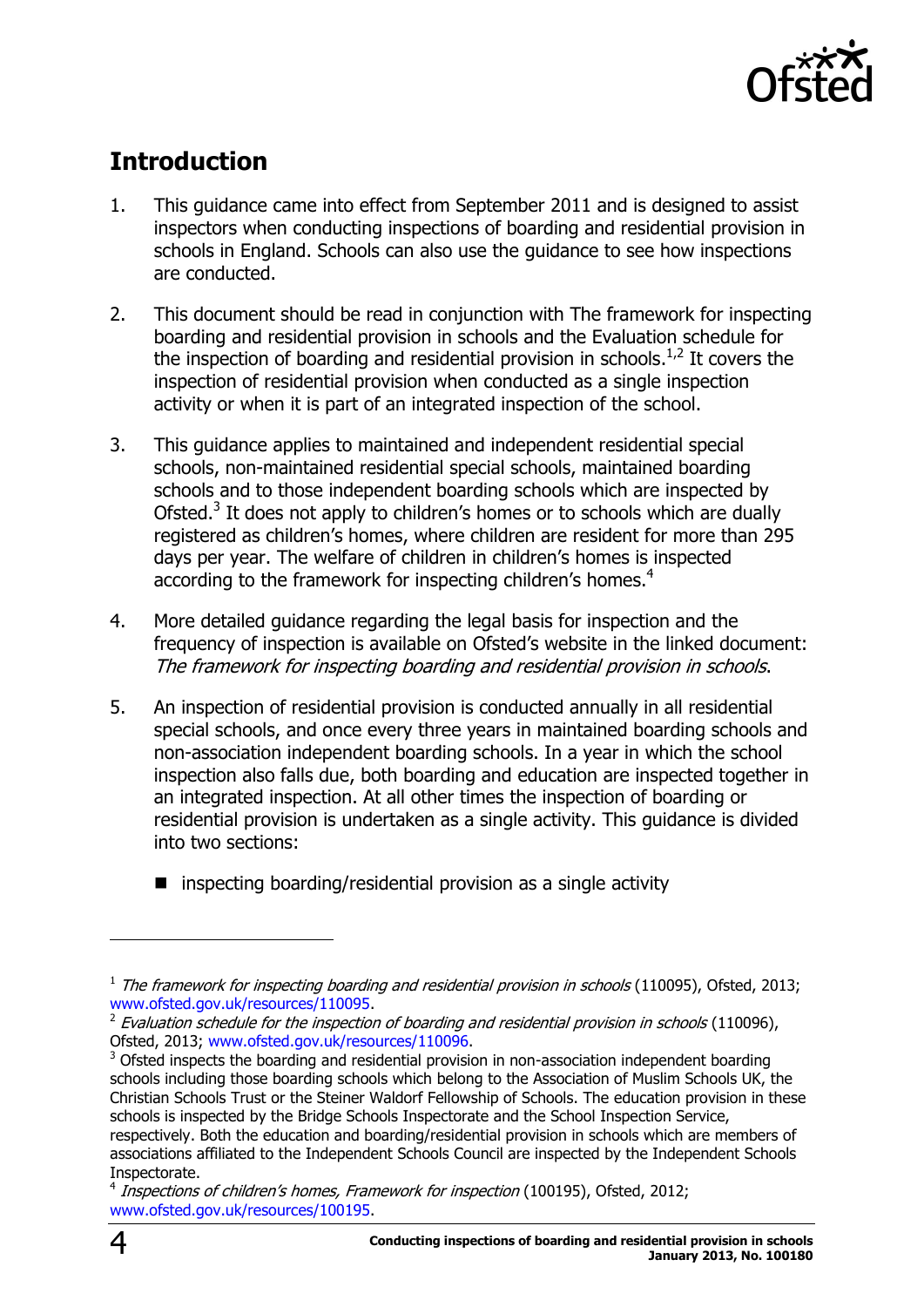

■ inspecting boarding/residential provision as part of an integrated inspection.

# <span id="page-4-0"></span>**Inspecting boarding/residential provision as a single activity**

## <span id="page-4-1"></span>**The inspectors**

- 6. The inspection of boarding/residential provision is led either by one of Her Majesty's Inspectors or by a social care inspector from Ofsted. All inspectors are suitably experienced and trained to inspect the welfare of boarders and residential pupils in schools. They have particular expertise in safeguarding children. The size and composition of the inspection team are determined by the size and location of the boarding provision. The timing of the inspection takes account of the date and outcome of the previous inspection and any relevant risk assessment.
- 7. In maintained boarding schools with more than fifty boarders on roll, the inspection team may be augmented by a boarding school additional inspector. This person is a professional with experience of boarding who is drawn from the sector and has received relevant training for their role on inspection.

# <span id="page-4-2"></span>**Length of inspection**

8. Inspections will last no longer than three days on site and include two evenings spent in the boarding environment. In smaller schools this time may be reduced. As a general guide, the lead inspector has planning time in advance of the inspection to cover preparatory work, pre-inspection contact and travel to the school. One day after the end of the inspection is allocated to the lead inspector for report writing.

# <span id="page-4-3"></span>**Pre-inspection activity**

j

#### **Gathering views of interested parties**

- 9. The views of boarders/residential pupils, their parents/carers, staff, and the local authorities who place residential pupils at a school inform lines of enquiry for each inspection and are an important part of inspection evidence.
- 10. Ofsted's online service Parent View is available for the parents of children in non-association independent schools and maintained schools to give their opinion of the school, including its boarding/residential provision. The lead inspector should check the returns for the school from the Parent View website as part of their preparation.<sup>5</sup>

<sup>&</sup>lt;sup>5</sup> A summary of responses to Parent View is available online: [www.parentview.ofsted.gov.uk/parent](http://www.parentview.ofsted.gov.uk/parent-view-results)[view-results.](http://www.parentview.ofsted.gov.uk/parent-view-results)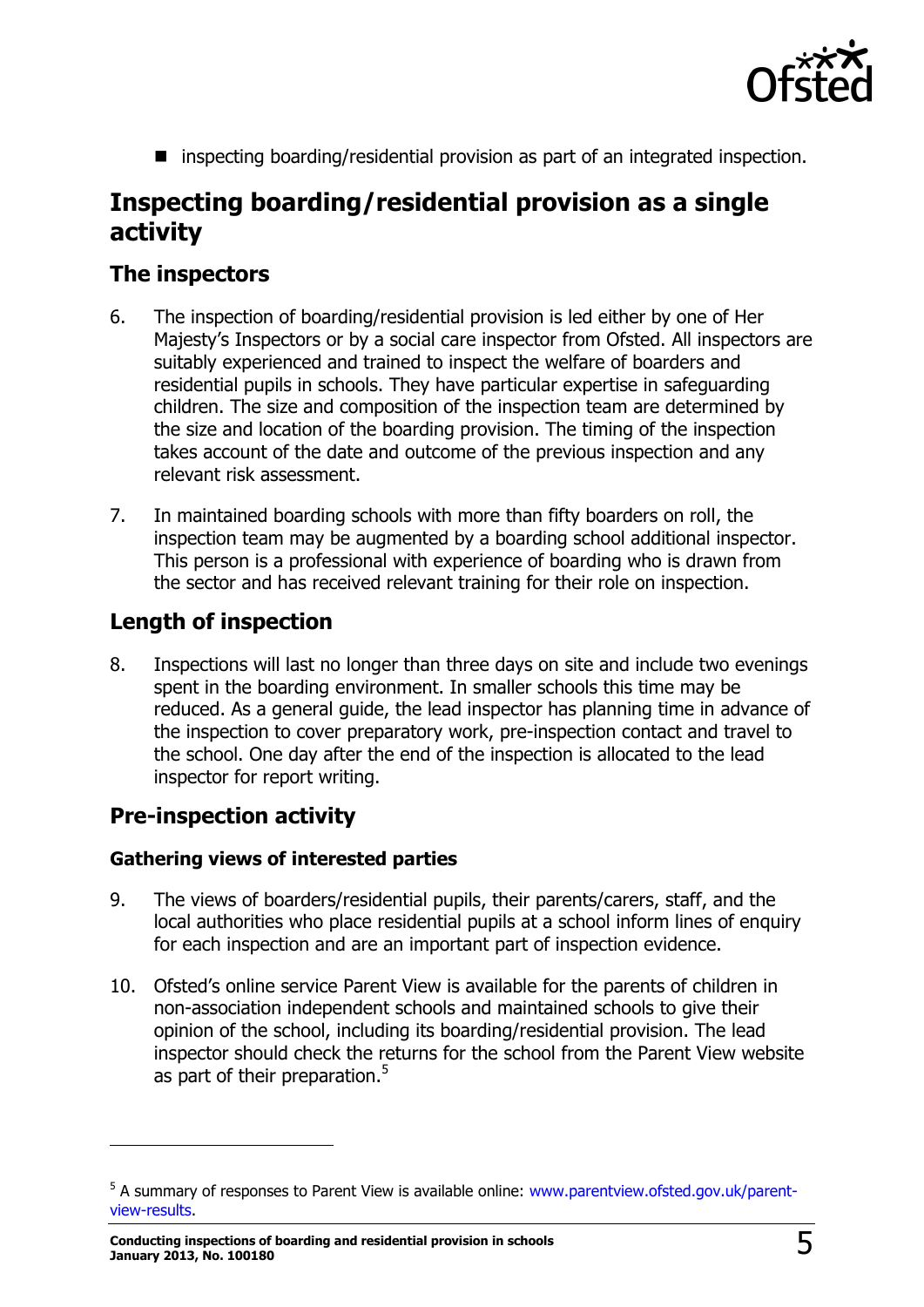

- 11. Ofsted also conducts annual online point-in-time surveys of the views of day pupils, and in the case of boarding and residential special schools, boarders/residential pupils and boarding staff. There is one survey for day pupils and a separate one for boarders/residential pupils. A point-in-time survey is also used to gather the views of local authorities who place and fund children in independent schools.
- 12. Ofsted's inspection management and support teams will provide each school with the instructions for accessing and completing the online point-in-time surveys. The school is asked to distribute these to all day pupils, and as appropriate, all boarders/residential pupils, boarding staff and the local authorities which place children at the school. The online surveys will normally be open for a period of 6 weeks during the academic year.
- 13. All of the point-in-time surveys are available on the Ofsted website as Word documents, and Ofsted will provide a copy of them to schools which do not have access to the internet. <sup>6</sup> Widgit, Makaton and Picture Communication System versions of the point-in-time surveys for day pupils and for boarders/residential pupils are published on the Ofsted website, and British Sign Language versions are available on YouTube.  $^{7,8}$  Links to these adapted versions are included in the request sent to the school about the distribution and completion of the surveys.
- 14. Alternatively, schools may adapt the surveys for day pupils and boarders/residential pupils to suit any other needs of their pupils, for example by translating it into Braille or other symbol versions, such as photo symbols. However, it is important that any such translations ensure that the questions remain the same in essence. Schools may also make other reasonable adjustments such as providing additional support with completing the point-intime survey for pupils who have low literacy skills or learning difficulties. It is important, however, that pupils are able to express their views privately if they so wish.
- 15. Ofsted's inspection management and support team will also send a standard letter to the local authority designated officer for child protection to enquire about any information they have regarding the school.<sup>9</sup> The letter requests information about child protection enquiries relating to the school that are ongoing, or have been undertaken in the last 12 months. The local authority designated officer is asked to send any information by secure email directly to the lead inspector.

j

<sup>6</sup> [www.ofsted.gov.uk/schools/for-schools/inspecting-schools/inspecting-boarding-and-residential](http://www.ofsted.gov.uk/schools/for-schools/inspecting-schools/inspecting-boarding-and-residential-special-schools/boarding-or-residential-special-schoo)[special-schools/boarding-or-residential-special-schoo.](http://www.ofsted.gov.uk/schools/for-schools/inspecting-schools/inspecting-boarding-and-residential-special-schools/boarding-or-residential-special-schoo)

<sup>7</sup> [www.ofsted.gov.uk/schools/for-schools/inspecting-schools/inspecting-boarding-and-residential](http://www.ofsted.gov.uk/schools/for-schools/inspecting-schools/inspecting-boarding-and-residential-special-schools/boarding-or-residential-special-schoo)[special-schools/boarding-or-residential-special-schoo.](http://www.ofsted.gov.uk/schools/for-schools/inspecting-schools/inspecting-boarding-and-residential-special-schools/boarding-or-residential-special-schoo)

[www.youtube.com/watch?v=KX-fvO3qmrI&feature=relmfu.](http://www.youtube.com/watch?v=KX-fvO3qmrI&feature=relmfu)

 $9$  The inspection management and support team will record a note in 'Registration comments' within RSA to confirm the date that the letter was sent to the local authority designated officer.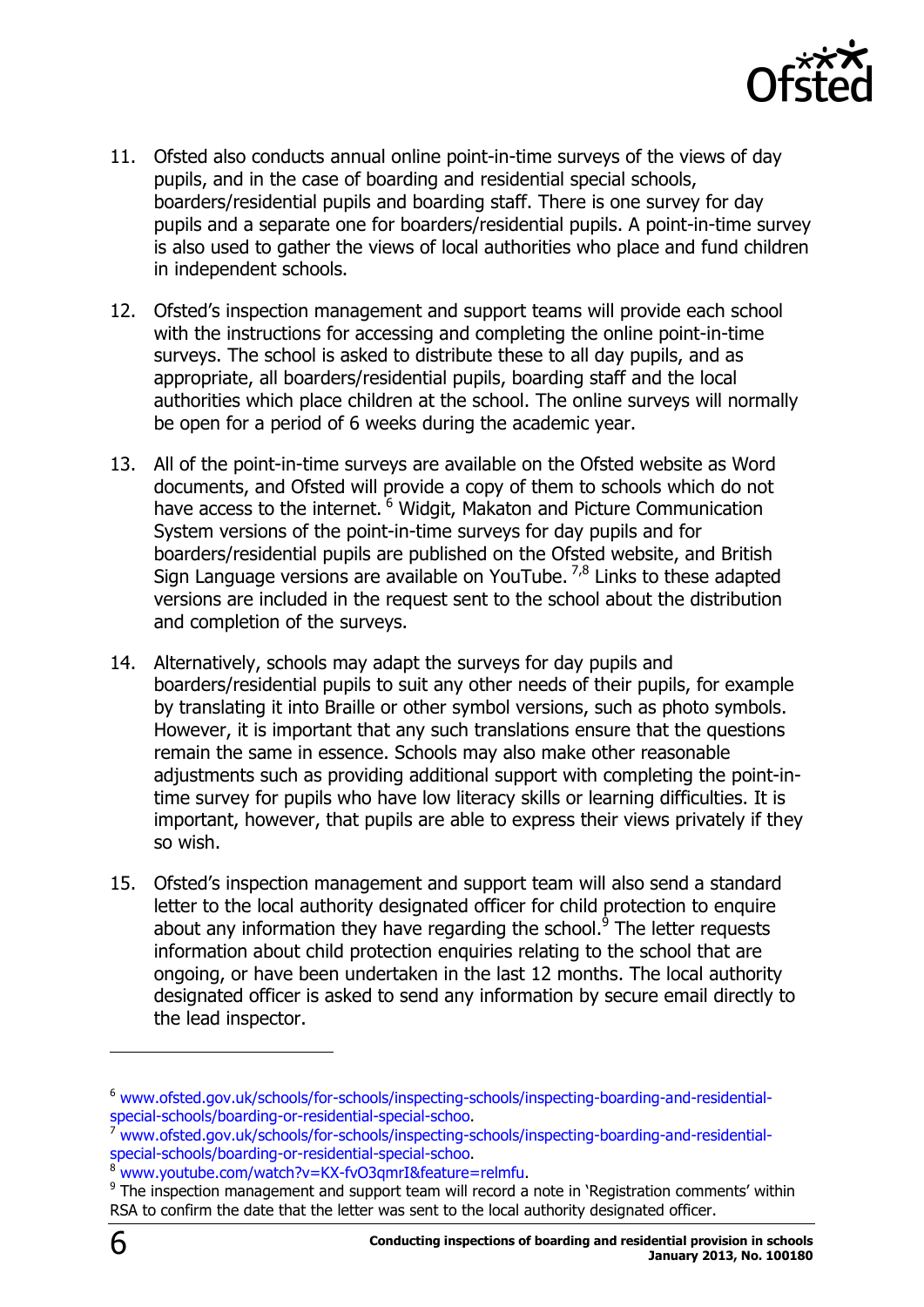

- 16. The responses to all surveys are sent directly to Ofsted where they are collated and analysed. The analyses will form part of the pre-inspection information for the relevant school's next inspection, to inform inspection trails.<sup>10</sup>
- 17. During inspection, the lead inspector may share the quantitative data with the school, but any comments from users that are recorded in analyses remain confidential to the inspection team.<sup>11</sup> In the case of boarding schools, there may be sets of analyses for up to three years' annual point-in-time surveys available to the lead inspector, by the time an inspection of the boarding provision is due. All sets will be taken into account, and the lead inspector will explore with the school any particular 'themes' arising from the analyses.
- 18. If any of the returned surveys appear to raise safeguarding concerns, the inspection management and support team will send them immediately to the HMI remit lead for inspections of independent schools, in the case of surveys completed by day pupils or placing authorities responding about independent day schools. If safeguarding concerns are raised on surveys completed by boarders/residential pupils, boarding staff or placing authorities responding about boarding or residential special schools, the inspection management and support team will send them immediately to the relevant HMI manager. This may have an impact on the timing of the next inspection. Such concerns should be discussed with the Inspection manager and a recommendation about the timing of the next inspection should be sent to the Managing Inspector, Operational Lead for the Welfare Inspection of Boarding Schools who will advise the DfE.
- 19. Inspectors use all this information intelligently to set up lines of enquiry which they must record on an evidence form and pursue during the inspection.

## <span id="page-6-0"></span>**Notice of inspection and pre-inspection contact with schools**

- 20. When arranging an inspection of the boarding/residential provision, the only pre-inspection contact with the school will be a brief telephone call from the lead inspector to the school at the beginning of the school day to announce their arrival later that day, at around 12 o'clock.
- 21. The lead inspector will confirm the call by emailing a formal notification of inspection letter to the school (as an attachment to an email), using the

 $\overline{a}$ 

 $10$  The social care inspector can access the analyses of responses to the point-in-time surveys from the on the boarding and residential provision pages of the Ofsted intranet site.

 $11$  Inspectors should note that the point-in-time surveys states the following: 'When we write our inspection report, we may refer to the issues you have raised. We may also use the data in our other publications such as the Annual Report of Her Majesty's Chief Inspector of Education, Children's Services and Skills. We keep the information from all of the questionnaires in our database, and the inspector might refer to some of it during inspection with the independent school, boarding school or residential special school to help them improve their service. We make sure no information identifies you whenever we use what you have told us.'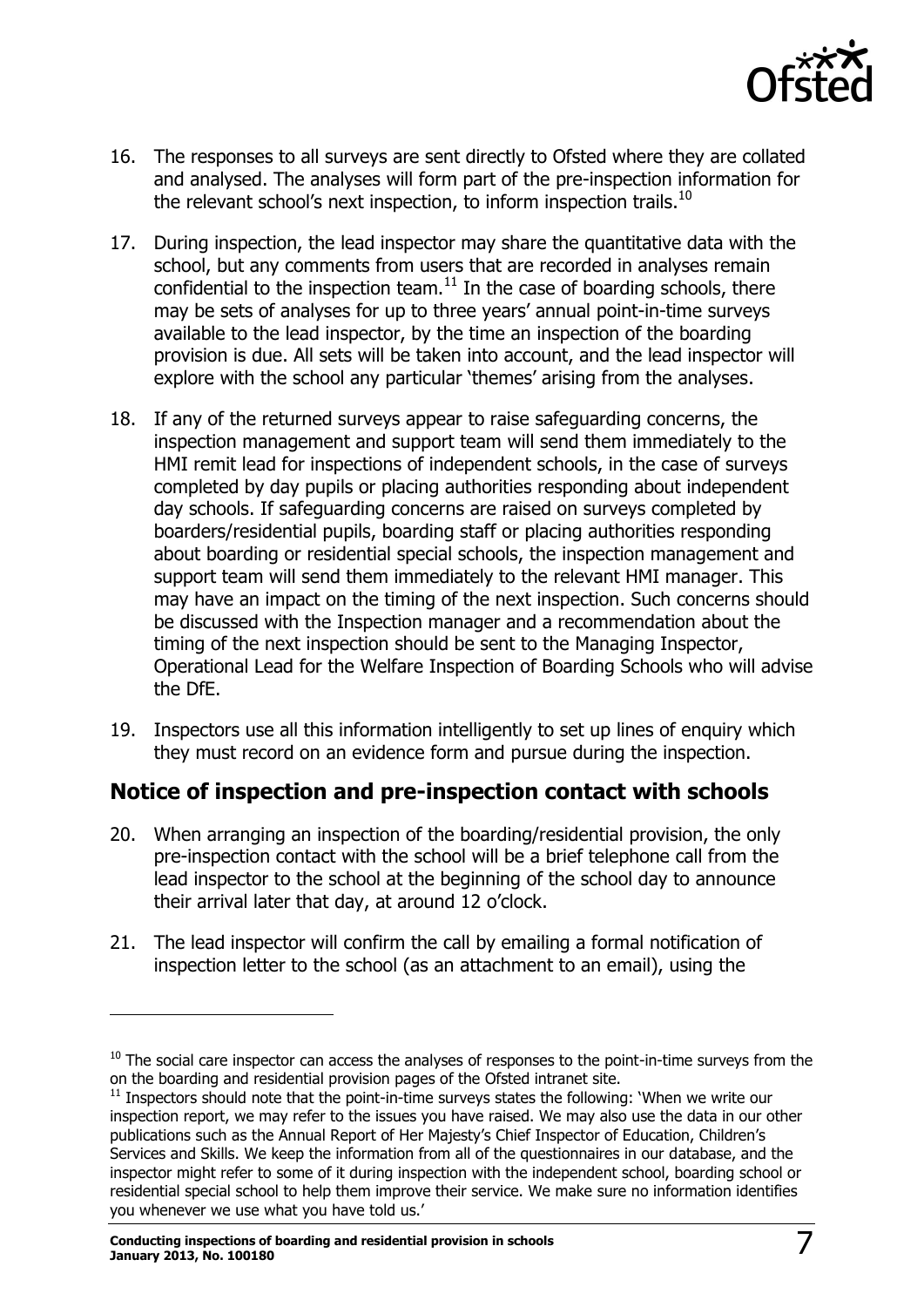

template available on the boarding and residential provision pages of the Ofsted intranet site.<sup>12</sup> Also attached to the email will be a copy of The indicative timetable and a letter for the school to send to the parents and carers of all pupils inviting them to fill-in Parent View.<sup>13</sup> If email contact is impractical, the social care inspector must ask the inspection management and support team to email the letter on their behalf.<sup>14</sup>

- 22. At the initial telephone call the lead inspector should speak to the headteacher or, if this is not possible, the member of staff in charge of boarding/care. The telephone call and the emailed formal notification letter will inform the school of:
	- $\blacksquare$  the start and end dates of the inspection and the approximate time of the inspector's arrival
	- $\blacksquare$  the names of the lead and other inspectors (if applicable)
	- $\blacksquare$  brief information about the inspection process and how to obtain key documents from our website, including links to the national minimum standards, the indicative timetable for inspection and Ofsted's complaints procedure.
- 23. The initial telephone call may also draw the school's attention to the information it would be helpful to have readily available during the inspection. This will only ever include information the school already has and in the form it keeps it. The lead inspector will remind the school about the documents listed in the appendices to the national minimum standards which will be required during the inspection. Schools must not be asked to send details of policies or procedures which are already available on the school's website. Schools are **not** expected to prepare additional documentation for inspectors. Requests will be kept to a minimum to reduce the requirements of inspection from the school, but will include any evaluation of its boarding provision which the school has made and wishes to share with inspectors. Inspectors should accept any evaluation the school has made of its boarding provision in whatever format it is presented.

# <span id="page-7-0"></span>**If a school cannot be contacted by the lead inspector**

24. In exceptional circumstances, it may prove difficult for the lead inspector to make contact with the school. In cases where the school has a telephone

 $\overline{a}$ 

 $12$  The letter template is called 'Formal notification of inspection letter template'.

 $13$  The Letter for parents and carers about welfare-only inspections schools is available on the boarding and residential provision pages of the Ofsted intranet site, and also on the Ofsted website: [www.ofsted.gov.uk/schools/for-schools/inspecting-schools/inspecting-boarding-and-residential](http://www.ofsted.gov.uk/schools/for-schools/inspecting-schools/inspecting-boarding-and-residential-special-schools/boarding-or-residential-special-schoo)[special-schools/boarding-or-residential-special-schoo.](http://www.ofsted.gov.uk/schools/for-schools/inspecting-schools/inspecting-boarding-and-residential-special-schools/boarding-or-residential-special-schoo)

 $14$  The social care inspector (or inspection management and support team, if necessary) should record a note in 'Registration comments' within RSA to confirm that the formal notification letter has been sent to the school.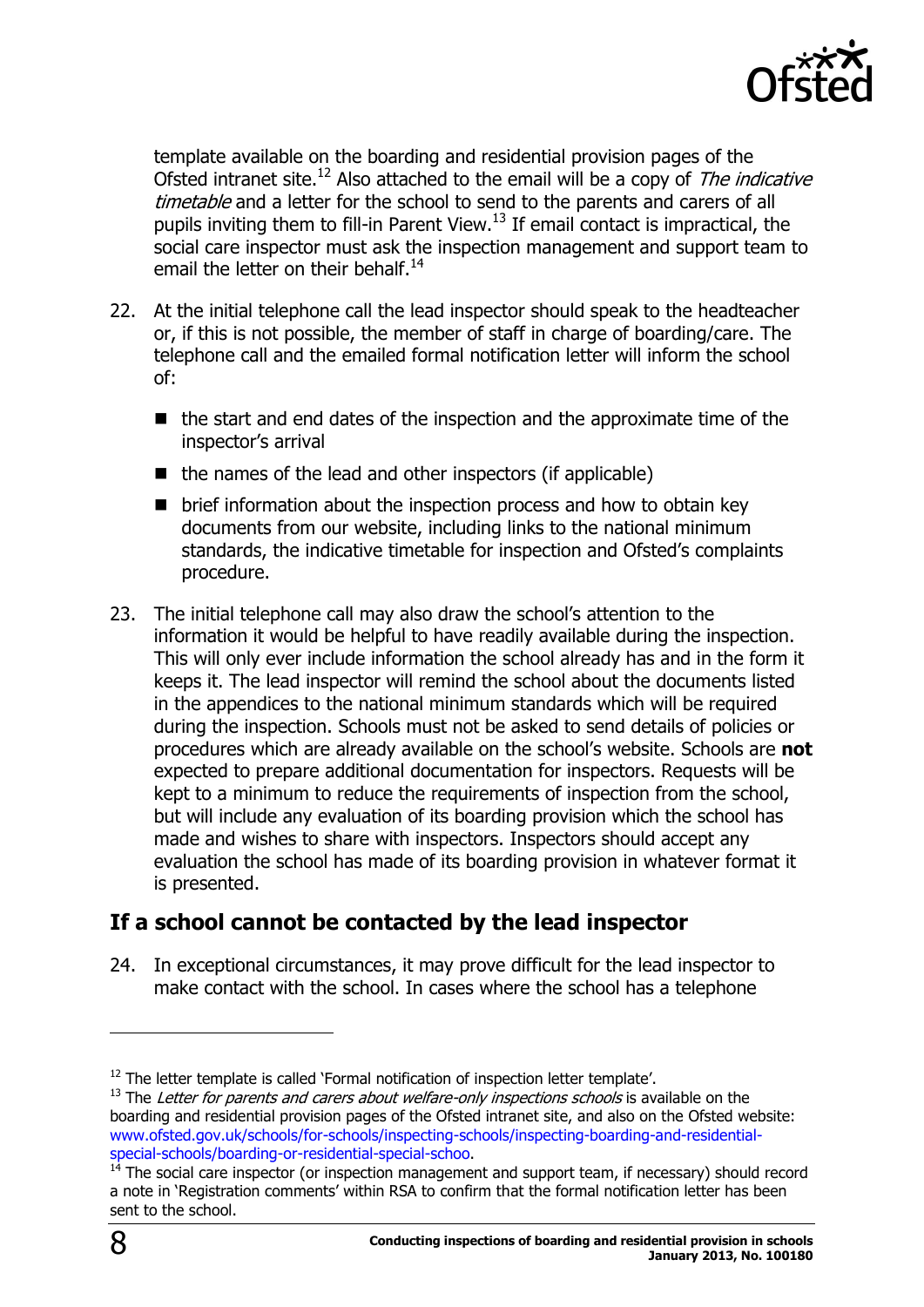

answering machine, the lead inspector should leave a message and state the time at which this message was left, keeping a note that they have done so on an evidence form. Where the telephone remains unanswered, the lead inspector should persevere, keeping a note of the times at which they tried to make contact with the school.

- 25. If the lead inspector has not managed to make contact by **10am** of the first day of the inspection, they will contact Ofsted's helpdesk to discuss the situation. The helpdesk must seek a steer from the Managing Inspector, Operational Lead for the Welfare Inspection of Boarding Schools. Normally, the managing inspector will advise that the inspection will continue and that the inspection management and support team (IMST) should continue to try and make contact with the school, while the lead inspector travels to the school. If there continues to be no answer, the inspection will be undertaken as an unannounced inspection.
- 26. If a secure email address for the school is available from the last inspection report, the RSA or the school's website, IMST will email the formal notification of inspection letter and accompanying documents to it (see paragraph 21) whether or not they are able to make telephone contact with the school. Where one is not available, the lead inspector will seek confirmation of the school's email address on arrival at the school, and provide it to IMST so that the documents can be supplied as soon as possible. The lead inspector will also give a paper copy of the letter for parents and carers to the school on arrival.

# <span id="page-8-0"></span>**The indicative timetable**

-

- 27. The indicative timetable is a document intended to help both schools and inspectors make best use of inspection time. <sup>15</sup> It indicates the interviews/discussions that the inspector(s) will need to hold, the intended outcomes, which national minimum standard/s will be covered and the relevant records, policies and documents which inspectors will need to see.<sup>16</sup>
- 28. The school is asked to fill in the name(s) of the relevant members of boarding staff and the time when it is convenient to meet them. There is no set order for interviews, although it is very helpful to inspectors if interviews concerning safeguarding matters can be arranged for the first afternoon or early on the second day.

# <span id="page-8-1"></span>**Using the pre-inspection information**

29. Inspectors will be allocated a planning day in order to prepare for an inspection. The inspector(s) will look at the information that Ofsted already

[www.education.gov.uk/schools/leadership/typesofschools/a00192112/boarding-schools.](http://www.education.gov.uk/schools/leadership/typesofschools/a00192112/boarding-schools)

<sup>&</sup>lt;sup>15</sup> The indicative timetable (110105), Ofsted, 2013; [www.ofsted.gov.uk/resources/indicative-timetable.](http://www.ofsted.gov.uk/resources/indicative-timetable) <sup>16</sup> The national minimum standards for both residential special schools and for boarding schools are available on the Department for Education's website: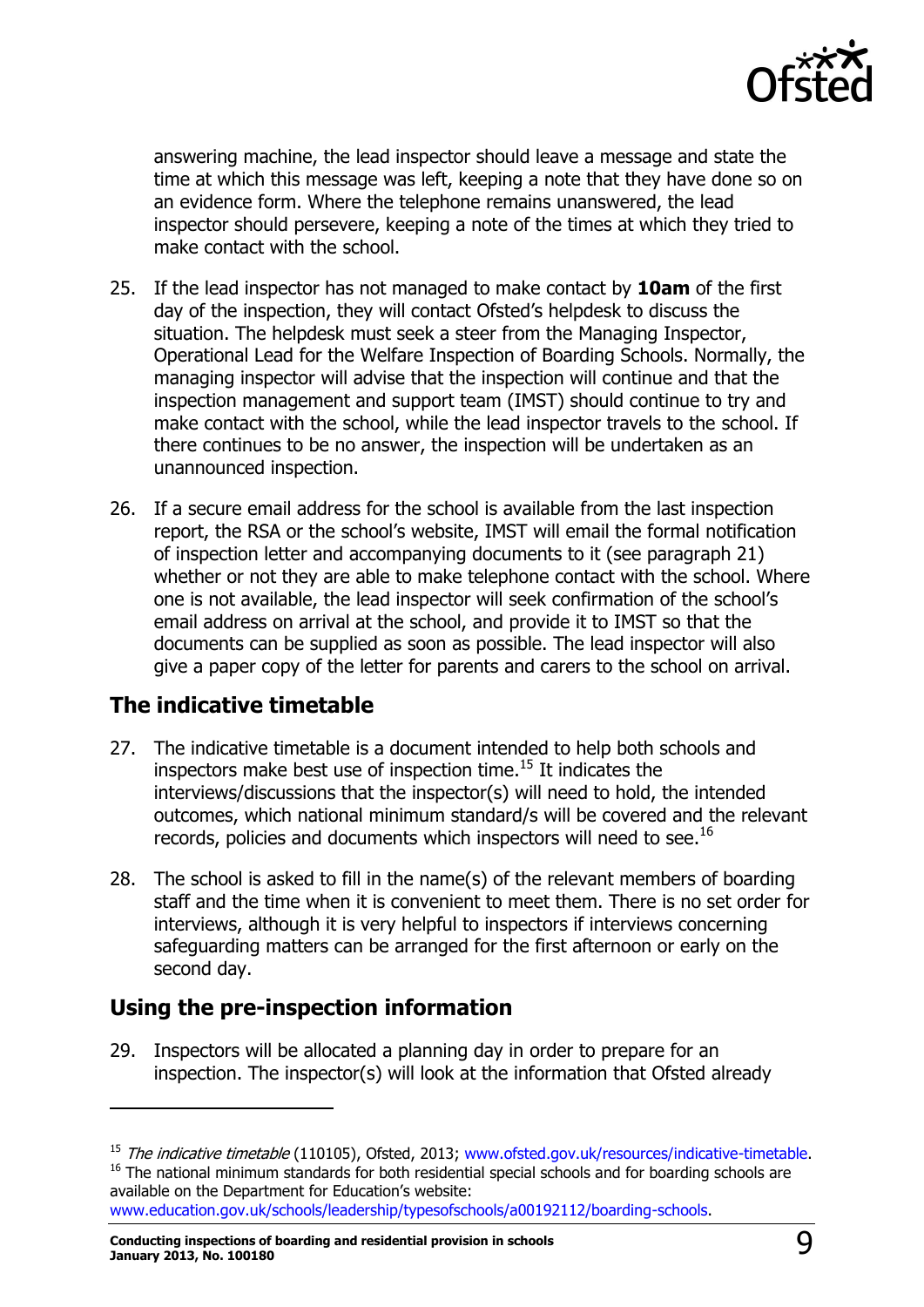

holds or is publicly available about the school or its boarding provision which includes:

- previous inspection reports for **both** the boarding/residential provision and the education provision $17$
- any concerns and complaints received
- the school's own website, which may already contain boarding policies and procedures and may also provide dates when the boarders/residential pupils may be away from school, for example, on a school trip
- $\blacksquare$  the analysis of views of boarders/residential pupils, boarding staff and, where relevant placing authorities, from the point-in-time surveys<sup>18</sup>
- $\blacksquare$  the responses from Parent View<sup>19</sup>
- $\blacksquare$  any information on referrals, notifications or child protection concerns this information can be accessed through Ofsted's provider information portal (PIP), and there is guidance on the Ofsted intranet site to help access PIP
- $\blacksquare$  the information the school supplied on its most recent census return to the Department for Education.<sup>20</sup>
- 30. The lead inspector will carry out an analysis of the available evidence and information and record the evidence and analysis in the RSA toolkit. $^{21}$  They should also record their planning notes within the planning section of the RSA toolkit. The plan for the inspection will identify lines of enquiry, any areas of apparent weakness or significant strength, or areas where further evidence needs to be gathered. The focus of the inspection may change during its course as further evidence emerges.
- 31. In addition, the lead inspector may use the available pre-inspection information to raise issues with the headteacher or the member of staff in charge of boarding/care, or to ask questions. An open dialogue between the school and inspectors is essential during inspection, and good communication is encouraged at all times.

j

 $17$  Social care inspectors must check the most recent inspection on the school's education provision in advance of welfare-only inspections.

 $18$  The social care inspector can access the analyses of responses to the point-in-time surveys in Ofsted's SharePoint site.

<sup>&</sup>lt;sup>19</sup> A summary of responses to Parent View is available online: [www.parentview.ofsted.gov.uk/parent](http://www.parentview.ofsted.gov.uk/parent-view-results)[view-results.](http://www.parentview.ofsted.gov.uk/parent-view-results)

<sup>&</sup>lt;sup>20</sup> Instructions for social care inspectors on accessing school census information are available in the guidance PROTECT – Guidance on accessing school census information, which is available on the boarding and residential provision pages of the Ofsted intranet site.

 $21$  Guidance for social care inspectors is provided in RSA toolkits for inspections of boarding and residential provision in schools, which is available on the boarding and residential provision pages of the Ofsted intranet site.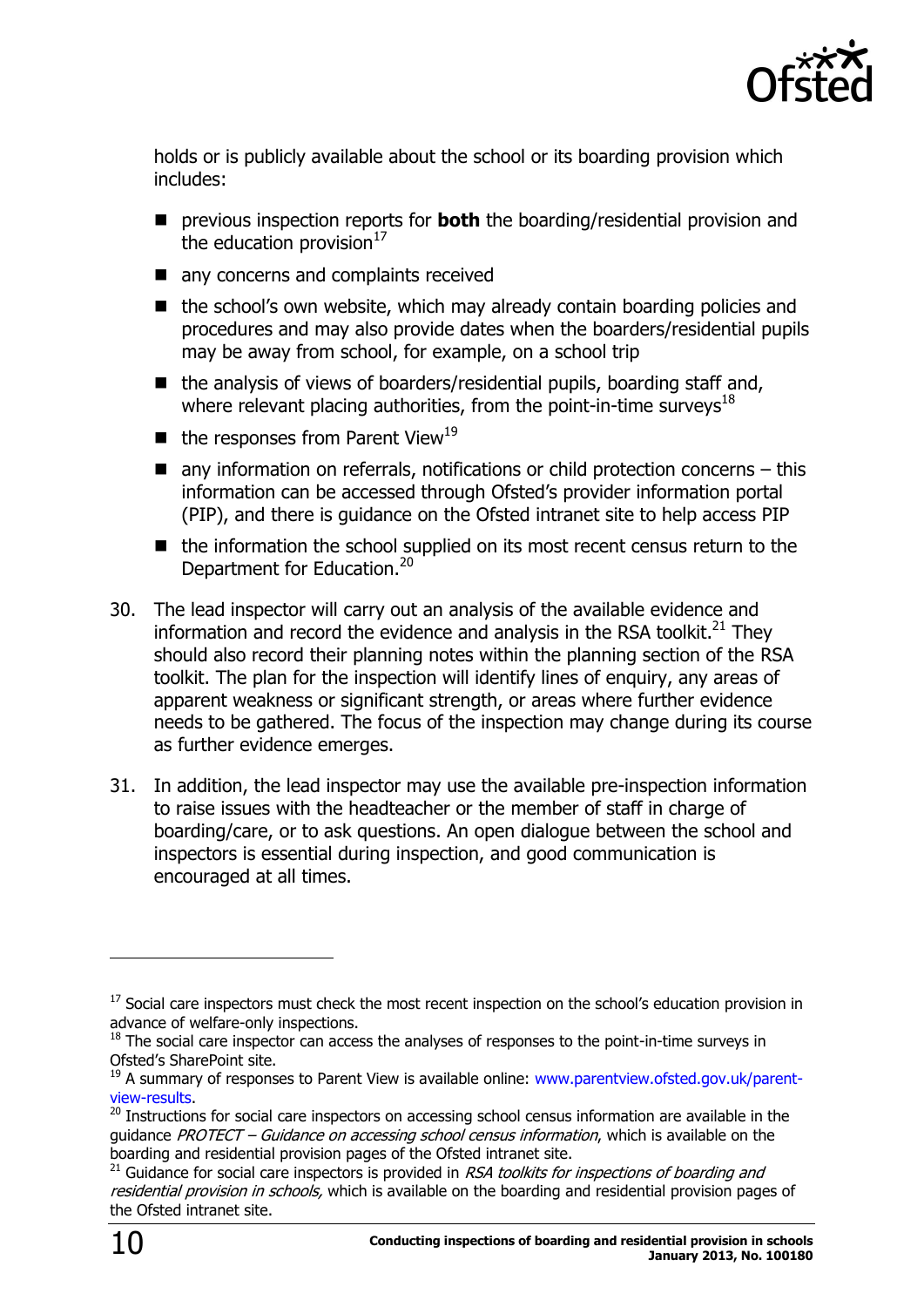

# <span id="page-10-0"></span>**Inspection activity**

- 32. At the start of the inspection the inspector will confirm their identity by producing Ofsted proof of identity. It is not necessary to carry paper copies of Criminal Records Bureau checks, as Ofsted ensures that all its inspectors have been checked to have contact with young people.
- 33. The lead inspector will meet the headteacher and/or the member of staff in charge of boarding/care at the start of the inspection. The purpose of this meeting is to confirm the practical arrangements for the inspection, to ensure that it is planned effectively and makes best use of time. The meeting should last no longer than an hour and should cover the inspection plan and timetable, and any relevant information that inspectors need to be aware of while they are on site as discussed in the notification of inspection telephone call. This may include any health and safety issues or sensitive personnel issues. The headteacher will be asked to confirm that the school has the records set out in appendix two of the national minimum standards, by completing a form, during day one, supplied by the lead inspector.<sup>22,23</sup> The meeting should also be used to explore with senior staff the school's aims and reasons for offering boarding provision and how they are achieved. The lead inspector should also ensure that the headteacher is clear about the changes Ofsted has made to its practice with regard to the inspection of residential provision.

#### **During the inspection**

-

- 34. Inspection activities will include:
	- listening and talking to boarders/residential pupils
	- observing interactions between staff and boarders/residential pupils
	- $\blacksquare$  discussions with key staff including those with responsibility for leading, managing and organising boarding/ residential provision or key elements of it
	- analysing the feedback from Parent View, and the responses from boarders/residential pupils, boarding staff and placing authorities to the completed online point-in-time surveys
	- follow up on progress in response to national minimum standards which were previously unmet
	- sampling meals and observing mealtime routines
	- $\blacksquare$  examining relevant policies and procedures and observing how they are implemented

 $22$  Boarding school national minimum standards – appendix two records (110155), Ofsted, 2013; [www.ofsted.gov.uk/resources/110155.](http://www.ofsted.gov.uk/resources/110155)

 $^{23}$  Residential special school national minimum standards – appendix two records (110156), Ofsted, 2013; [www.ofsted.gov.uk/resources/110156.](http://www.ofsted.gov.uk/resources/110156)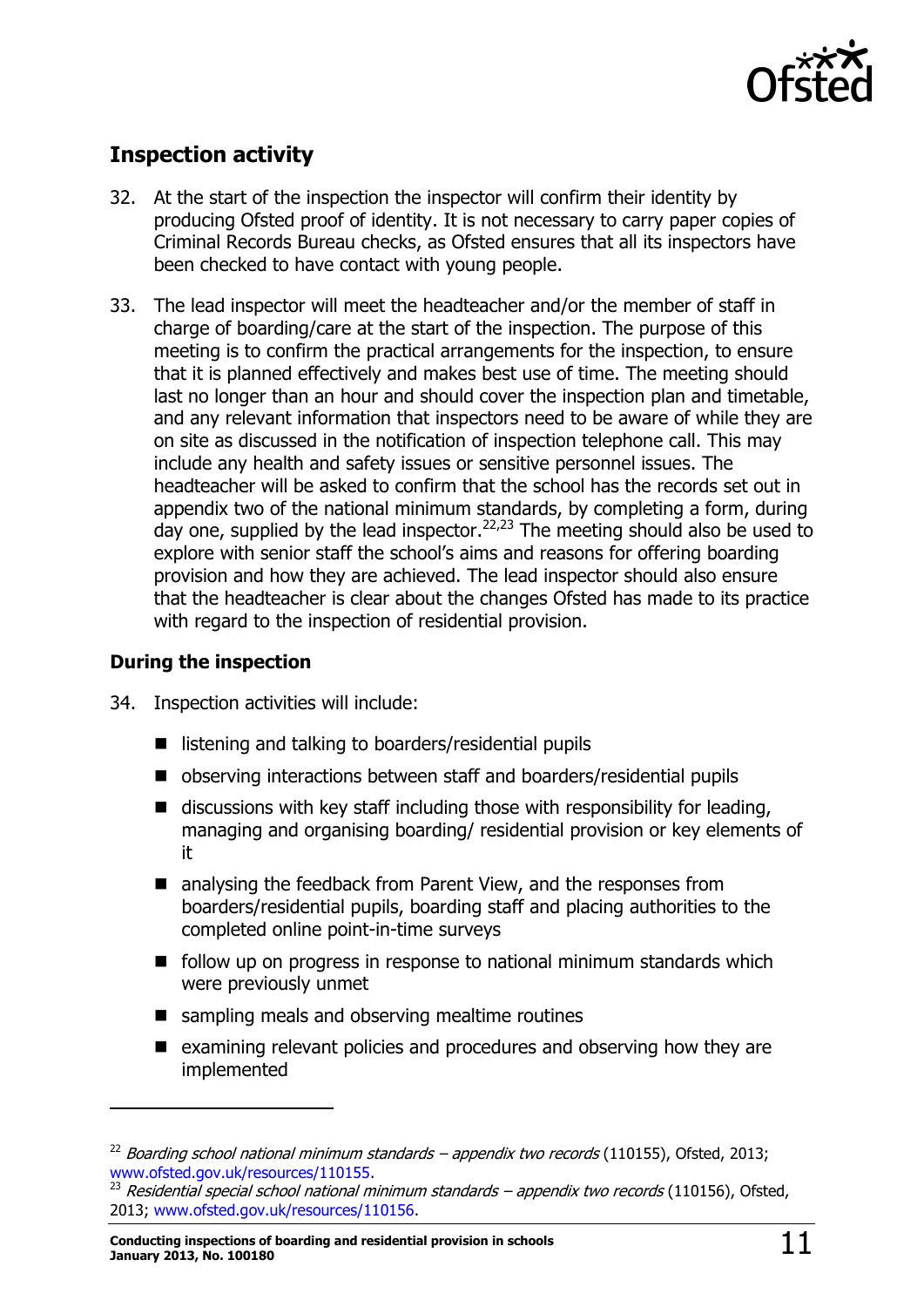

- examining records, for example concerning health care and recruitment
- looking at boarders'/residential pupils' records, case files and other relevant documents
- $\blacksquare$  liaising by telephone with social workers from relevant local authorities that may have placed boarders'/residential pupils' in the school
- inspecting the premises, accommodation, facilities and procedures for ensuring health and safety arrangements.

#### **Listening and talking to boarders/residential pupils**

- 35. The views and experiences of boarders/residential pupils are at the centre of the inspection and provide key evidence in assessing outcomes against the evaluation schedule.
- 36. Inspectors must take into account the specific communication needs of the residential pupils. For some, the inspectors may request the assistance of staff who know and understand the young person's preferred means of communication. It will also be appropriate for inspectors to spend time observing boarders and how they interact with staff and respond to their environment.
- 37. Much of the boarders'/residential pupils' experience of boarding takes place after the school day, and it is therefore essential that inspectors are present at this time. Inspectors should involve the young people in inspection activity wherever they can.
- 38. Inspectors will demonstrate safe and sensitive practice through:
	- $\blacksquare$  being sensitive to the fact that some young people may not want to be involved in the inspection
	- $\blacksquare$  explaining to them that they will not include comments that will identify them in the inspection report or in the feedback given to the school unless they are of a safeguarding nature
	- **E** ensuring staff are aware of any arranged meetings with boarders/residential pupils and that the participation of the young people in meetings is voluntary.
- 39. Where appropriate, inspectors must explain to boarders that information suggesting that they or another child or young person is at risk of harm will be passed by the inspector to an appropriate person able to take necessary action about that concern.
- 40. It is important that the boarders/residential pupils are selected by the inspector rather than the school. Inspectors may therefore ask the school to arrange for them to meet a group of boarders/residential pupils, but they should also take care to engage others in conversation during 'boarding time'. It is important that every child or young person who wishes to speak to an inspector has the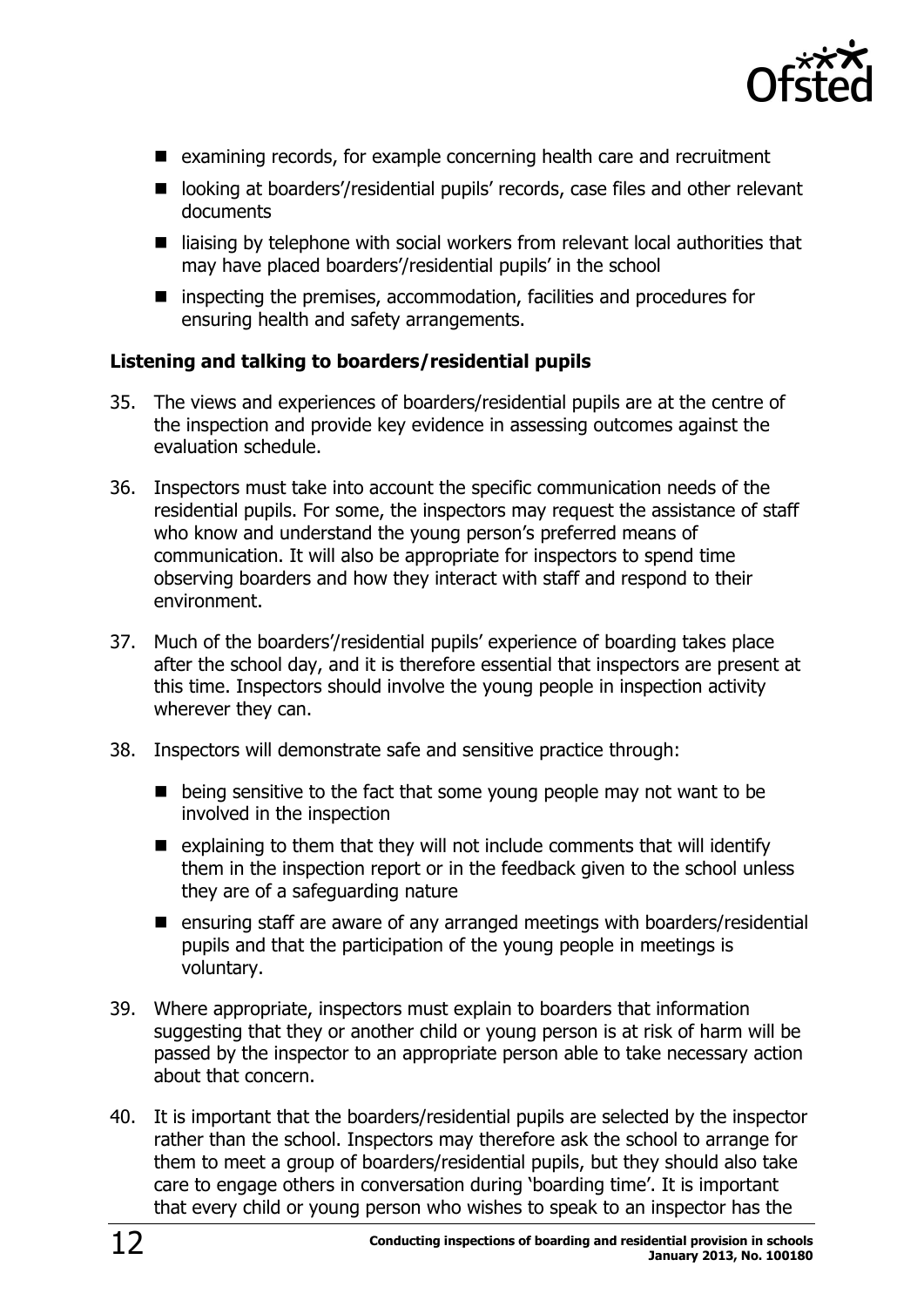

chance to do so. Inspectors should ensure that they are alert to the different groups of children or young people who make up the residential community, and explore thoroughly with them any concerns they may have. Inspectors will always ask the young people about bullying in the school and will explore these issues with them, particularly where it has been raised by the boarders/residential pupils through the point-in-time survey or their parents or carers through Parent View. Inspectors will discuss all types of bullying with the young people, including cyber-bullying, homophobic language, racism, harassment, name-calling or isolation of particular children or groups of children. They will observe how boarders/residential pupils interact with one another. Inspectors will be alert to issues of equality and diversity, ensuring that all boarders/residential pupils have equal access to the opportunities and support that the residential experience affords, and that each child's individual needs are looked after.

#### **'Tracking' individual welfare arrangements**

- 41. The purpose of this activity is to look at the welfare records from a range of different information sources relating to a small number of boarders/residential pupils, in order to build up a more rounded picture of the quality of support and provision for individuals' needs. The records of individual boarders should be selected at random by the inspector from school's lists.
- 42. Any key welfare issues that arise from examining boarders'/residential pupils' records should be raised with senior staff in the school.
- 43. The school's response to any welfare issues identified should be considered in the light of the relevant school policies and the national minimum standards.

#### **Inspecting the residential/boarding accommodation and facilities**

- 44. The inspectors are required to judge the suitability of the school's premises and residential/boarding accommodation. During the course of the inspection, inspectors will visit all the boarding houses/residential units. However, the amount of time spent in each will vary. Boarders/residential pupils may be selected by the inspector to accompany inspector/s on the tour of the boarding accommodation. When touring premises or grounds, inspectors may take the opportunity to speak to staff or pupils they meet (but they should avoid interviewing individual boarders/residential pupils alone and away from others).
- 45. Where the school arranges and accommodates pupils in lodgings during termtime instead of on-site boarding accommodation, the suitability of this should be assessed during the course of the inspection. Inspectors will: spend time with the school's member of staff responsible for lodgings; examine the school's written guidance to host families; sample written agreements between the school and adults providing lodgings; discuss with the school their arrangements for monitoring their lodgings; and look at any records of monitoring. With the consent of the person accommodating the pupil, visits to a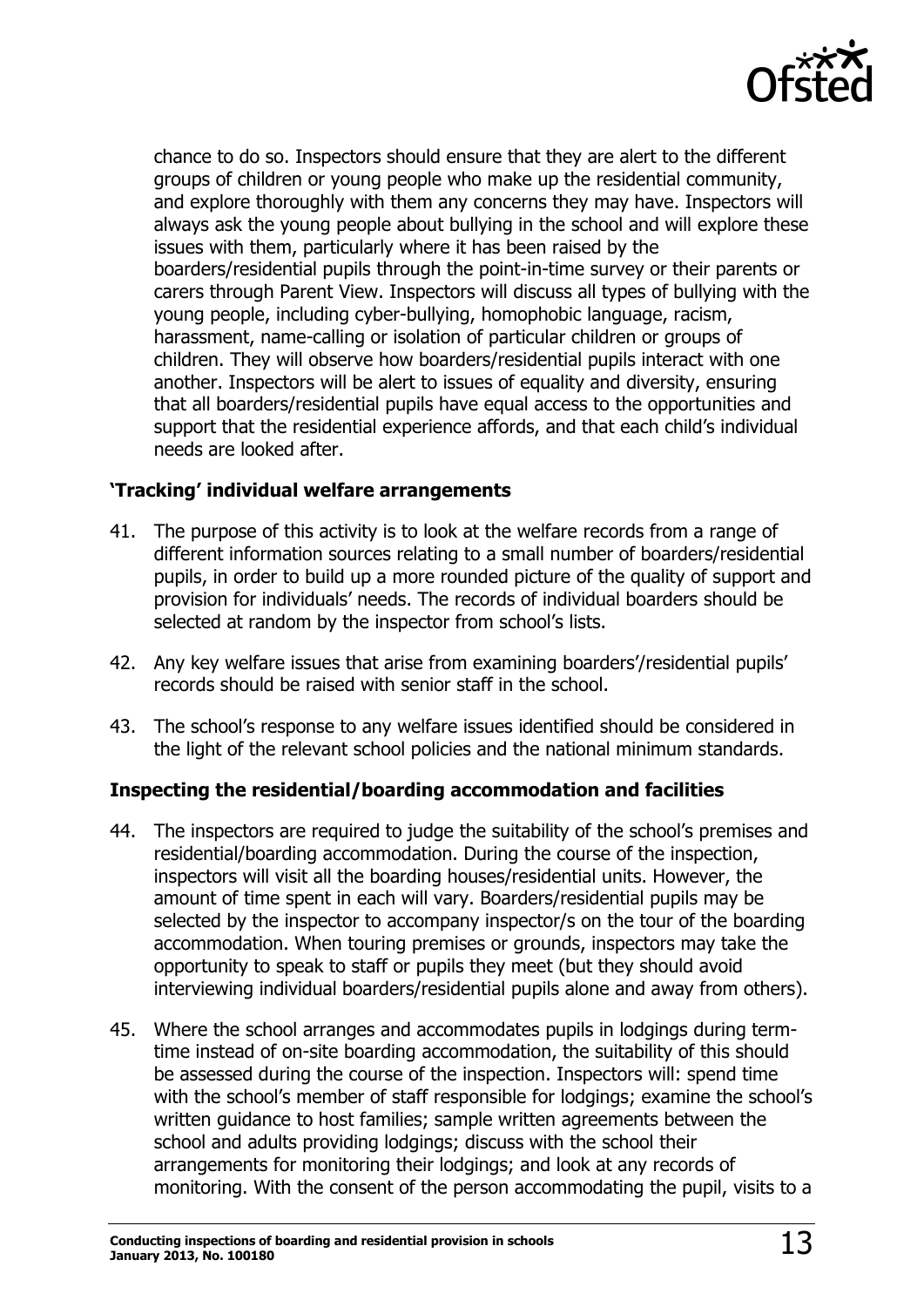

sample of lodgings may also be conducted where it is practical and safe to do so.

46. Inspectors may see a number of extra-curricular or leisure activities and spend time in talking to boarders/residential pupils about their experiences, including, where relevant, what happens at weekends. It is important to establish the quality of those areas used for study or recreation and how the boarding/residential experience helps the young people to learn, grow and develop.

#### **Meals taken with pupils**

47. Inspectors should take a selection of meals with boarders/residential pupils at their tables, and observe the serving arrangements. This enables direct evidence of catering provision and arrangements, and provides an opportunity to observe general behaviour and to speak informally to individuals in a communal setting. Note should be taken of how dietary needs such as vegetarian or other specialist requirements are met. Inspectors should also speak to the catering manager and ask to see a sample of menus.

#### **Safeguarding concerns**

48. If serious issues of concern arise, for example in relation to the failure to follow child protection procedures and/or where a child/young person is discovered to be at immediate risk of harm, the headteacher will be notified as soon as possible unless this compromises the child/young person's safety. Inspectors should always follow *Ofsted Safeguarding Policy and Procedures* and contact Ofsted's Compliance, Investigation and Enforcement team on 0300 123 1231 should they be in need of advice.<sup>24</sup> Where required, a referral will be made to the Compliance, Investigation and Enforcement team and the Department for Education or, for a maintained school, the relevant local authority's children's services.

#### **Recording evidence**

49. All inspection findings must be rooted in evidence. Throughout the inspection, inspectors will maintain a record of their evidence. Inspectors need to record interview notes on evidence forms in black ink so that it can be photocopied if necessary. All handwritten evidence must be legible, and must **only** be recorded on copies of the *Evidence form for use on inspections of boarding and* residential special schools, the Boarding school national minimum standards check sheet and evidence form, the Residential special school national minimum standards check sheet and evidence form or in the RSA toolkit.<sup>25,26</sup>

-

<sup>&</sup>lt;sup>24</sup> Ofsted Safeguarding Policy and Procedures (100183), Ofsted September 2010; [www.ofsted.gov.uk/resources/ofsted-safeguarding-policy-and-procedures.](http://www.ofsted.gov.uk/resources/ofsted-safeguarding-policy-and-procedures)

Boarding school national minimum standards check sheet and evidence form (110103), Ofsted, 2013; [www.ofsted.gov.uk/resources/110103.](http://www.ofsted.gov.uk/resources/110103)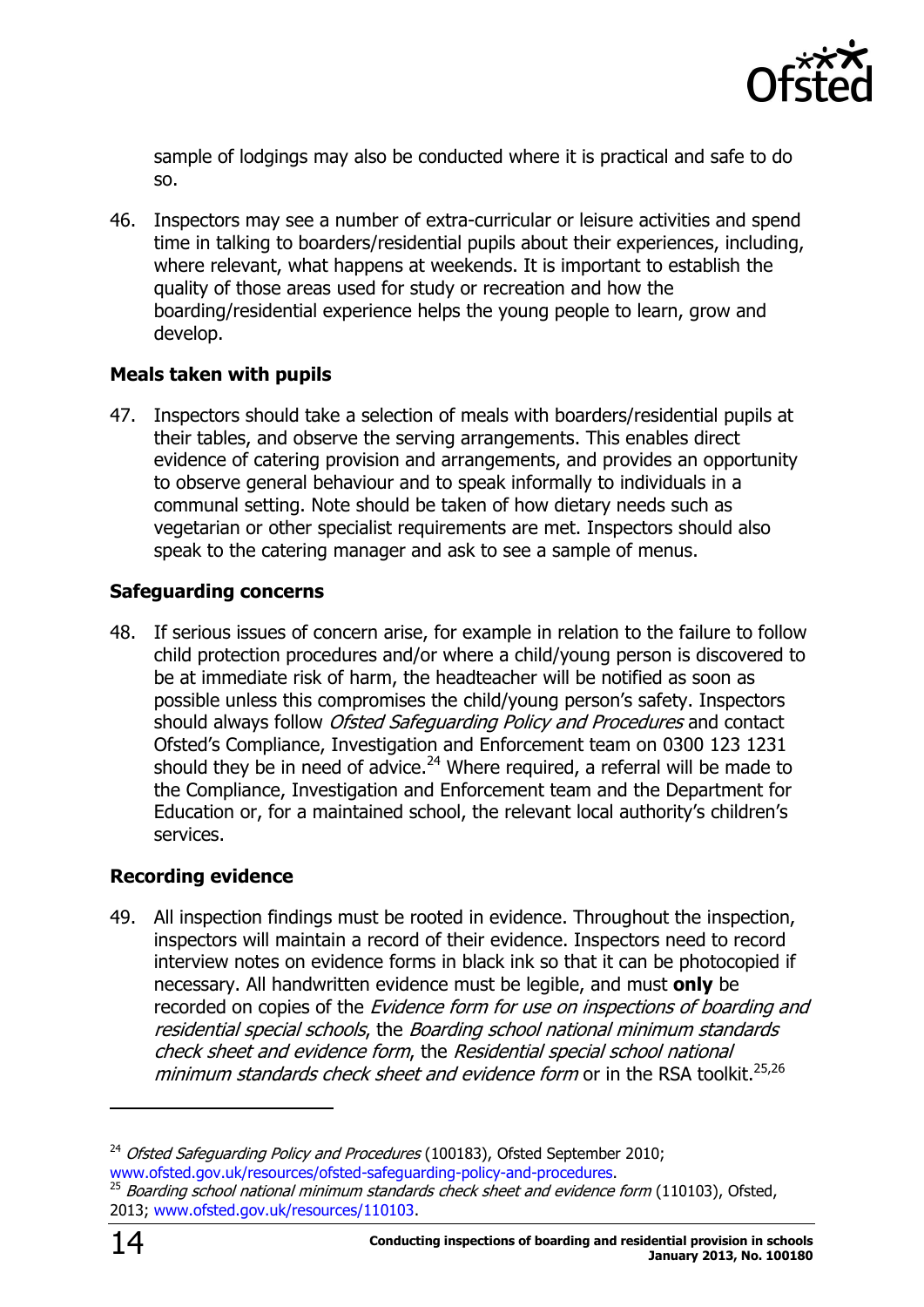

Evidence forms must be used to record pre-inspection trails raised from the views of parents, residential pupils and local authorities, as appropriate, the key outcomes of team meetings, and all feedback given throughout the inspection, including any significant response from the school.

- 50. In addition to recording notes from interviews, inspectors must ensure that they record any national minimal standards which the school has not met in the RSA toolkit, with evidence to support this.<sup>27</sup>
- 51. Evidence should be clear, evaluative and sufficient for the purpose of supporting the judgements. Evidence should not include anything that could identify individual staff, individual children, young people or family members, unless necessary for the protection of a child. Inspectors can record direct quotes from children and young people, parents/carers and stakeholders in evidence to support judgements, although evidence should never use individual's names or initials.
- 52. It is the responsibility of the lead inspector to assure the quality of the inspection, and where there is more than one inspector, the work of the inspection team. The lead inspector should plan some time during the inspection to undertake this task.

#### **Inspection findings**

 $\overline{a}$ 

- 53. Inspection has the strongest impact on school improvement when the school understands the evidence and findings that have led to the judgements. The lead inspector therefore ensures that the headteacher and senior care staff:
	- $\blacksquare$  are kept up to date with how the inspection is proceeding
	- understand how inspectors reach judgements
	- have opportunities to clarify how evidence is used to reach judgements
	- $\blacksquare$  are given the opportunity to present additional evidence relevant to the inspection.
- 54. The Evaluation schedule for the inspection of boarding and residential provision in schools sets out grade descriptors for outstanding, good, satisfactory and inadequate outcomes and provision. Inspectors must use the descriptors to find a 'best fit' judgement for their inspection findings.

 $26$  Residential special school national minimum standards check sheet and evidence form (110104), Ofsted, 2013; [www.ofsted.gov.uk/resources/110104.](http://www.ofsted.gov.uk/resources/110104)

 $^{27}$  Inspectors may choose to use the National minimum standards check sheet and evidence form Word template while on site during inspection. If so, the evidence may be pasted into the RSA toolkit. Any national minimum standards not met must also be recorded in the toolkit.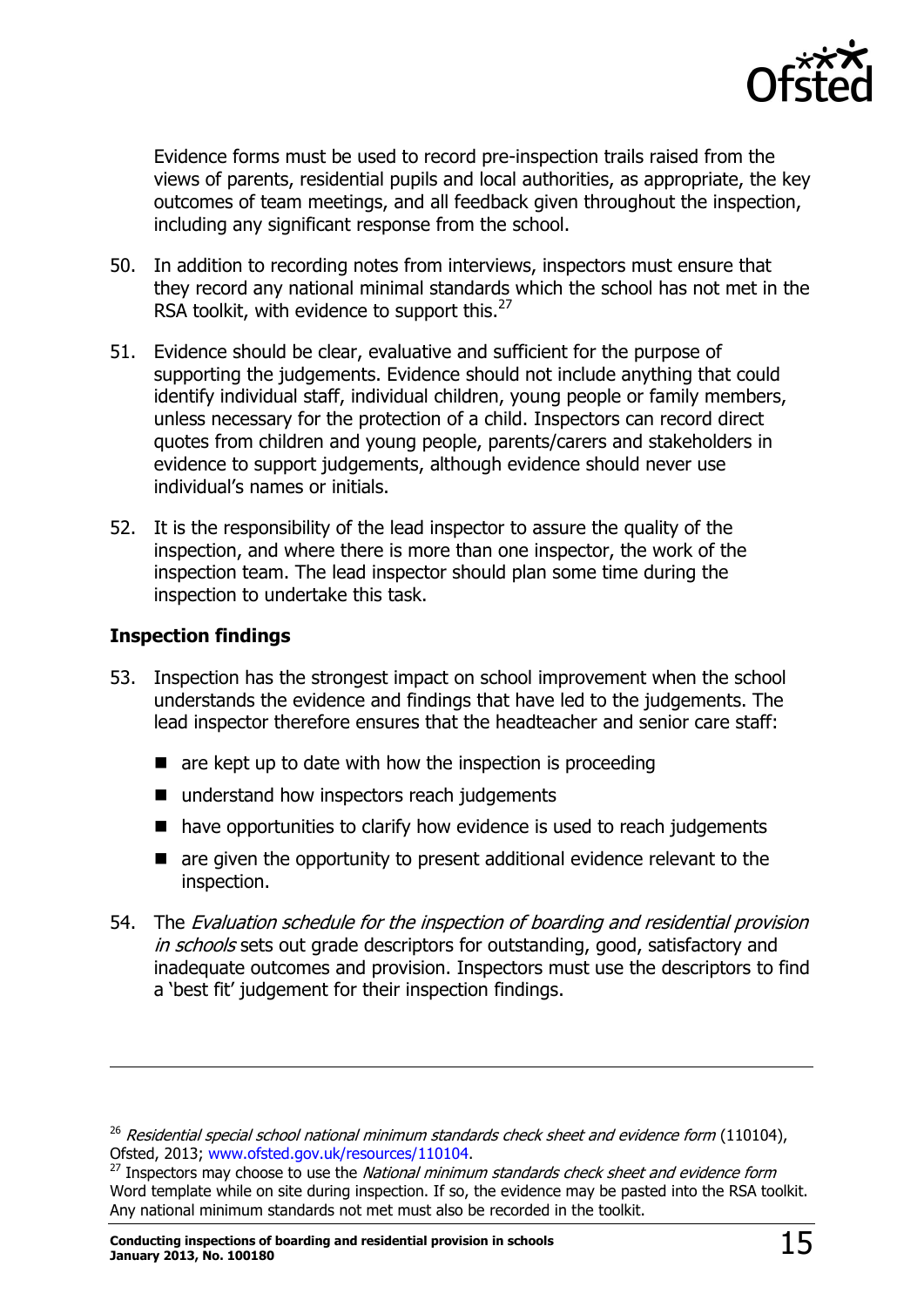

# <span id="page-15-0"></span>**Inspection feedback**

- 55. During the inspection, inspectors will share emerging findings about the school's key strengths and weaknesses on a regular planned basis with senior staff from the school. Shortfalls that could have an immediate impact on the safety of children and young people will be brought to the attention of the headteacher or the member of staff in charge of boarding/care as soon as the inspector has identified the problem. The inspector should ask the school for an immediate action plan to remedy the shortfall.
- 56. At the end of the inspection, the inspectors meet the headteacher to give verbal feedback of the main inspection findings and provisional judgements. The headteacher may wish to invite the proprietor, governors, member of staff in charge of boarding/care or other senior staff, as appropriate, to attend this meeting. In exceptional circumstances, an inspector may need additional time after the inspection fieldwork to take advice before giving feedback. The date of feedback is counted as the final day of the onsite part of the inspection. The feedback should:
	- cover the main findings of the inspection against the evaluation schedule, including both strengths and weaknesses
	- detail any national minimum standards which have not been met and explain why
	- $\blacksquare$  indicate the likely points for improvement
	- be balanced and include positive comments as well as highlighting any areas for development
	- use the grade descriptors as detailed in the evaluation schedule to indicate how inspectors have arrived at the judgements
	- make clear that the grades awarded are provisional and may be subject to change through the quality assurance process
	- confirm that the report will be sent to the school in draft for comments on factual accuracy and indicate the procedures and time line leading to the publication of the report
	- confirm that a letter for boarders will be provided within the report
	- $\blacksquare$  remind the school of the post-inspection survey which is emailed after the inspection inviting them to give feedback on the inspection process.

## <span id="page-15-1"></span>**Sending in the evidence from the inspection**

57. The social care inspector/s must not retain any handwritten notes, evidence forms or analyses from the point-in-time surveys after the inspection. These documents form part of the evidence base, and must be passed to the lead inspector at the end of the inspection. The lead inspector will send the evidence base by post to Ofsted's inspection management and support team within five days of the end of the inspection, where it will be retained in accordance with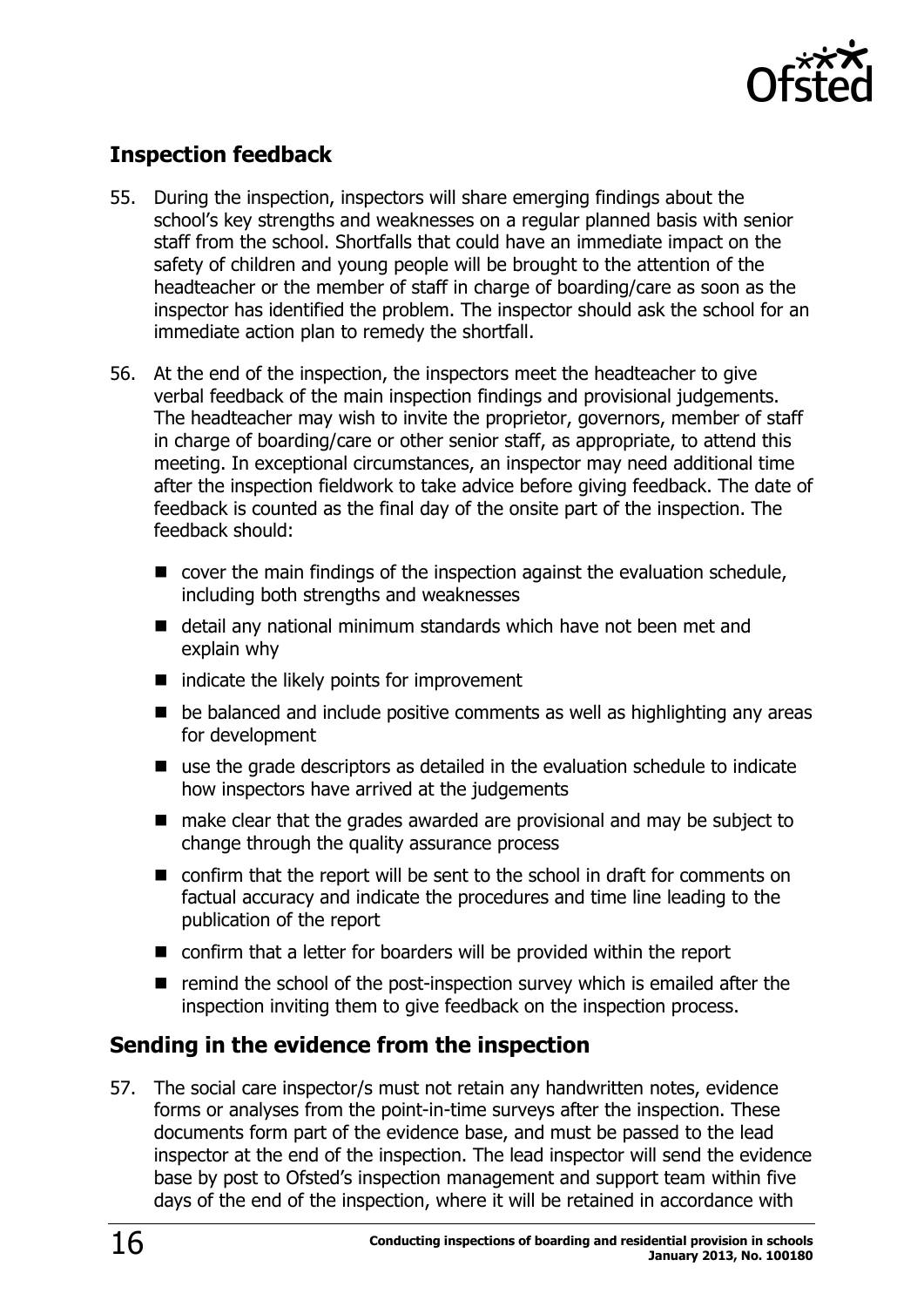

Ofsted's retention policy, unless required for handling a complaint.<sup>28</sup> The lead inspector must ensure that the analysis of views of boarders/residential pupils, staff and, where relevant, placing authorities, from the point-in-time surveys, and any printed copies of responses made to Parent View are included in the evidence base. The evidence that has been entered into the RSA toolkit will also be retained in accordance with Ofsted's retention policy.

# <span id="page-16-0"></span>**Writing the inspection report**

#### **General principles**

 $\overline{a}$ 

- 58. The report must give a fair and accurate account of the school. It should give a picture of the distinctive features of the school, whether there are strengths or weaknesses. It should be evaluative rather than descriptive, giving clear judgements at the start of each aspect section in the report. The text of the report must support the judgements that have been made. Reports must leave the readers in no doubt about: the school's strengths and areas for development; the extent to which the school meets the national minimum standards for boarding schools or for residential special schools, as appropriate; and any points for improvement. Different sections of the report must be fully consistent with each other, as well as with the evidence and judgements recorded in the RSA toolkit.<sup>29</sup>
- 59. Inspectors should note that there is no need to write explicitly about each national minimum standard that the school meets. However, when a particular standard is not met, inspectors must explain clearly in the text which standard has been failed and why.
- 60. Reports must be written in clear, everyday language and be free from jargon. The reporting requirements set out in the following sections of this document should be fully met. The report should comply with the Guide to Ofsted's house style.<sup>30</sup> Quality assurance reading will adhere closely to this guidance. Inspectors should refer throughout the report to 'boarders' or 'residential pupils' as appropriate to the school.
- 61. In a very small school, where there are very few, or even only one boarder/residential pupil on a school's roll, care must be taken to protect their identity in a published report. Inspectors should refer to 'boarders' or

 $28$  Social care inspectors can ask the inspection management and support team for a supply of preaddressed envelopes. Evidence bases must be sent by 'Recorded Signed For' post: [www.postoffice.co.uk/recorded-signed-for](http://www.postoffice.co.uk/recorded-signed-for). Inspectors must record a note in 'Registration comments' within RSA to confirm the date that the evidence base was posted. The inspection management and support team will record a note in 'Registration comments' to confirm the date that the evidence base was received and securely stored.

 $^{29}$  Guidance for social care inspectors is provided in RSA toolkits for inspections of boarding and residential provision in schools, which is available on the boarding and residential provision pages of the Ofsted intranet site.

<sup>&</sup>lt;sup>30</sup> Guide to Ofsted's house style (080230), Ofsted, 2010; [www.ofsted.gov.uk/resources/080230.](http://www.ofsted.gov.uk/resources/guide-ofsteds-house-style)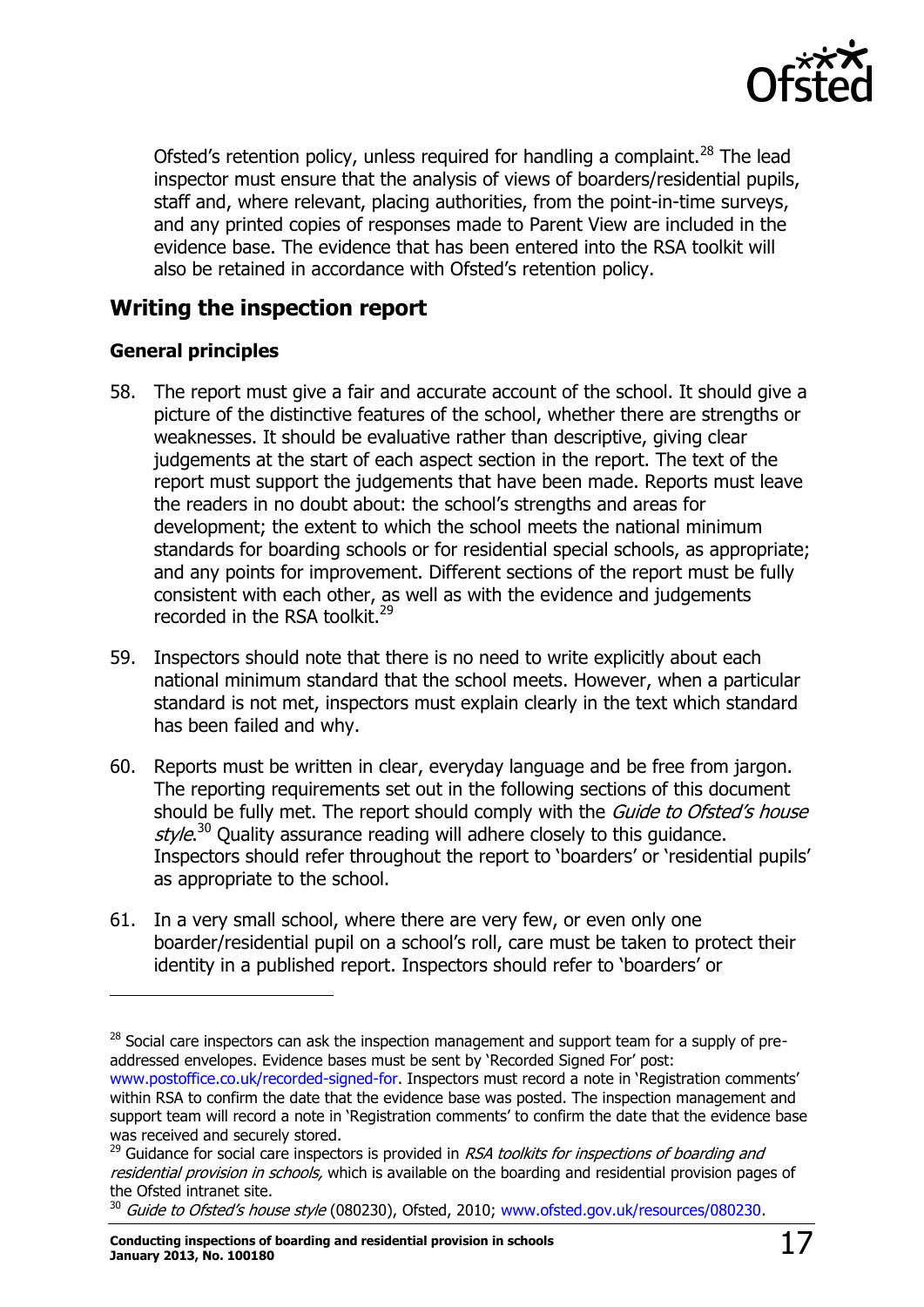

'residential pupils' in the plural and depersonalise the report as much as possible. The provision should be written about in a way that makes the inspection findings applicable to any number of pupils in residence.

- 62. The headings and judgements within welfare-only and integrated inspection reports for boarding schools use the terms 'boarders' and 'boarding provision'. 'Residential pupils' and 'residential provision' are used in the case of residential special schools. This is to ensure national consistency in published reports. In the case of welfare-only reports, the correct terminology is automatically populated by the RSA; inspectors must not make adjustments to their toolkits or reports. For integrated reports of maintained and independent schools, the lead education inspector must manually delete the optional wording for the headings and judgements that are not required.
- 63. Inspectors should ask the school at the outset of the inspection what terminology they prefer and use this throughout the report. The following are examples, but not an exhaustive list: boarders/residential pupils/students/care staff/residential staff. Inspectors should not mention the names of individuals, including school staff, anywhere in the text of the report.
- 64. Throughout the report inspectors should make reference to the views of parents/ carers, boarders/residential pupils, staff and placing authorities, where relevant. Inspectors should investigate and comment on how far the school makes use of the views of boarders/residential pupils to improve their boarding/residential experience. Inspectors should refer, where possible, to any evaluation the school has made of the effectiveness of its own boarding/residential provision, and acknowledge where the school is already aware of any deficiencies and what steps the school is taking to improve practice.
- 65. Similarly, inspectors should ensure that references are made to equality and diversity throughout the text of the report, and that examples are given where appropriate of good or poor practice to illustrate and support the judgements. 'The quality of boarding/residential provision' should evaluate the special features of the school for the type of pupils it takes, and the impact of this provision should be clear in the text of 'outcomes for boarders/residential pupils'.
- 66. Inspectors must use the grade descriptors set out in the *Evaluation schedule for* the inspection of boarding and residential provision in schools when reaching their judgements, and should ensure that they choose the judgement where the descriptor best matches the inspection findings. However, they should not repeat verbatim the text from the grade descriptors in their reports. If inspectors judge the school to be outstanding, they must make clear what it is that is exceptional about the school that sets it apart from all others.
- 67. Inspectors are asked to include some examples from the inspection to support their judgements and to paint a more interesting picture of the residential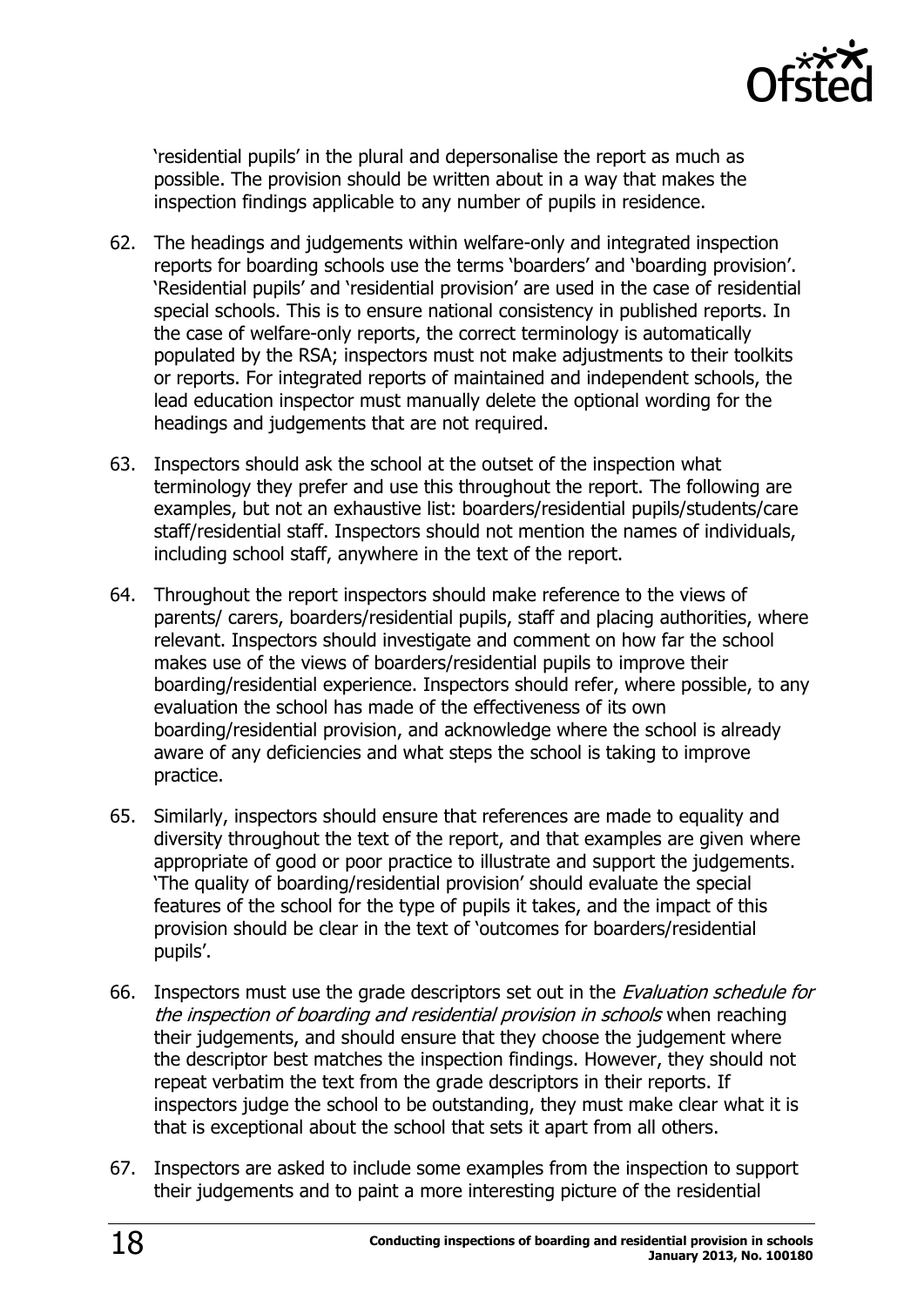

setting for the reader. Inspectors must choose examples that truly illustrate the judgement made. For example, an evaluation of outstanding provision should be illustrated by exemplary practice. It is important that children are not identified in the examples.

- 68. Both the start and end dates of the inspection must be included on the front cover of the report. Inspectors must enter the inspection end date into the corresponding field on the 'Provider and setting' screen in the toolkit. RSA automatically generates the inspection start date.
- 69. Each section of the report may vary in length, but inspectors should aim to write no more than 1800 words overall from the start of 'outcomes for boarders' to the end of the section on 'leadership and management'. 'Outcomes for boarders' is likely to be a shorter section, whereas 'quality of residential provision and care' may have more detail. Inspectors should note that there is no word counter in the RSA.

#### **Writing the report after the inspection of the boarding/residential provision (undertaken as a single activity)**

70. The report following a routine inspection of boarding or residential provision, undertaken as a single activity, in all types of school is organised under the headings below.

| <b>Inspection judgements</b>                                    | A table summarising the inspection grades                                                                                                     |
|-----------------------------------------------------------------|-----------------------------------------------------------------------------------------------------------------------------------------------|
| <b>Summary of key findings</b>                                  | A brief bullet pointed summary of the<br>inspection findings for parents and pupils,<br>substantiating the overall effectiveness<br>judgement |
| <b>Compliance with the national minimum</b><br><b>standards</b> | Standard text stating whether or not the<br>school meets the national minimum<br>standards for boarding/residential special<br>schools        |
| <b>Information about this inspection</b>                        | Brief summary about the notice period and<br>inspection activities carried out                                                                |
| <b>Inspection team</b>                                          | The names of all inspectors on the inspection<br>team                                                                                         |
| <b>Information about this school</b>                            | Brief factual information about the<br>boarding/residential provision at the school                                                           |
| What does the school need to do to<br>improve further?          | Points for improvement and a list of any<br>national minimum standards not met by the<br>school, in a bullet pointed list                     |
| <b>Outcomes for boarders (residential</b><br>pupils)            | Evaluative judgement and text                                                                                                                 |
| <b>Quality of boarding (residential)</b><br>provision and care  | Evaluative judgement and text                                                                                                                 |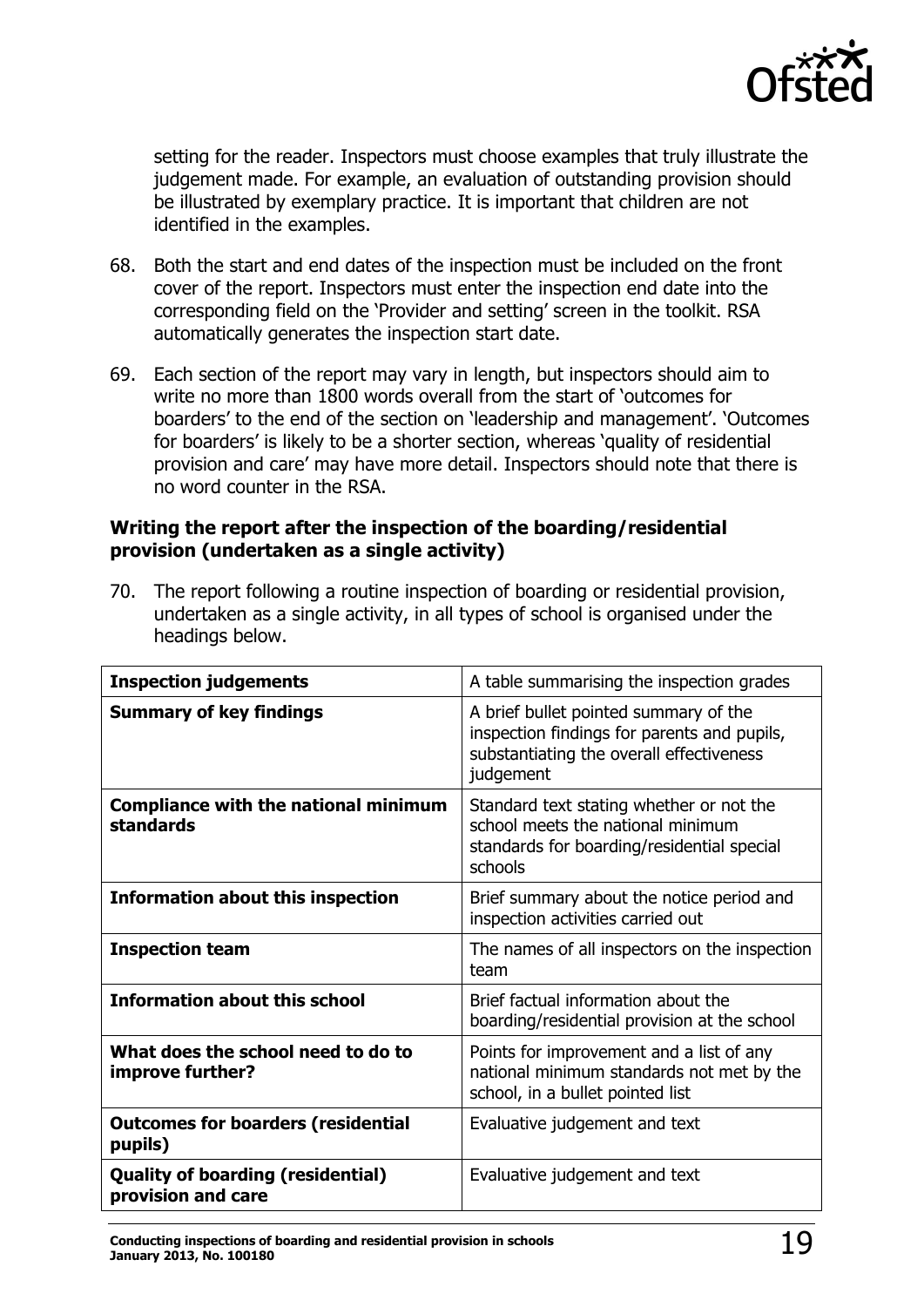

| <b>Boarders' (residential pupils') safety</b>                        | Evaluative judgement and text                                                                                                                                 |  |
|----------------------------------------------------------------------|---------------------------------------------------------------------------------------------------------------------------------------------------------------|--|
| Leadership and management of<br>boarding (the residential provision) | Evaluative judgement and text                                                                                                                                 |  |
| What inspection judgements mean                                      | Standard text giving a definition of the<br>judgements outstanding, good, adequate<br>and inadequate                                                          |  |
| <b>School details</b>                                                | Factual information about the school, for<br>example the name of the headteacher, and<br>the standard information about the legal<br>basis for the inspection |  |

71. Guidance on using the RSA to produce the report is available for social care inspectors on the boarding and residential provision pages of the Ofsted intranet site.<sup>31</sup>

#### **Front page of the report**

72. The front page of the report template provides a brief summary for parents and pupils. It sets out the inspection judgements and a summary of key findings including a statement about the school's compliance with the national minimum standards for boarding or residential special schools.

#### **Inspection judgements**

73. This table shows the grades awarded for each of the report sections. It is automatically populated from the judgements inspectors enter into the RSA toolkit.

#### **Summary of key findings**

- 74. The summary of key findings summarises the overall effectiveness judgement and should be written in plain, easy to read language without jargon. This part of the report is written in bullet points and **must not extend beyond the front page**, so inspectors are asked to choose no more than five (and could be fewer) of the most important points only for inclusion in the main findings to substantiate the overall effectiveness judgement.
- 75. Inspectors should refer to the grade descriptors from the *Evaluation schedule* for the inspection of boarding and residential provision in schools, decide which of the descriptors fits best with their inspection evidence, and choose that judgement. In writing the section, there is no need to refer to each of the aspects covered by the grade descriptors, and inspectors **must not** list the grade descriptors as the main findings of the inspection. Inspectors should note

j

 $31$  The guidance RSA toolkits for inspections of boarding and residential provision in schools is available on the boarding and residential provision pages of the Ofsted intranet site.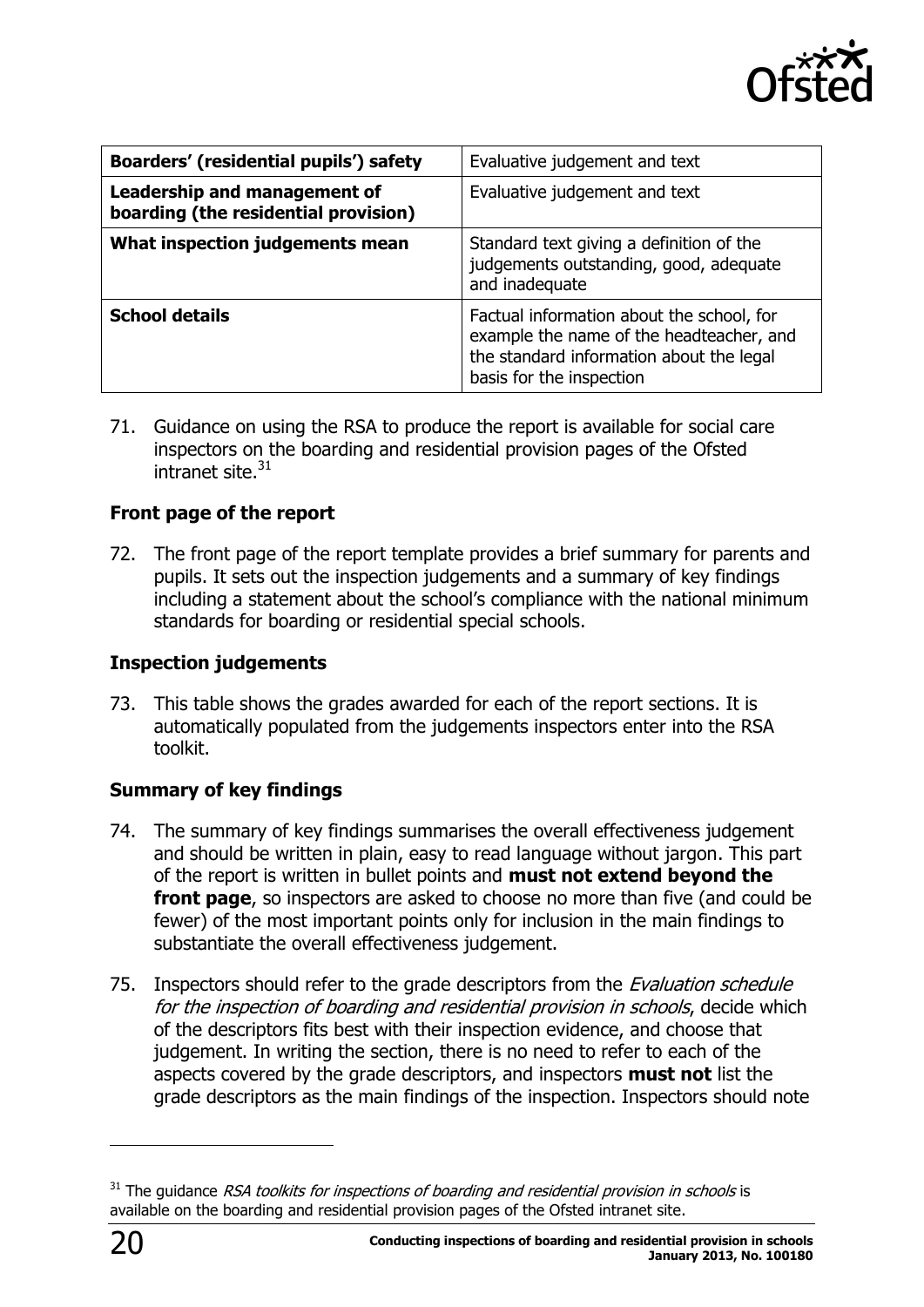

that an outstanding grade for overall effectiveness is most likely to fit where the school is exceptional and has been judged outstanding in all other aspects.

- 76. Inspectors must reflect the main strengths and weaknesses of the boarding/residential provision and, importantly, what impact the boarding/residential experience adds to the personal and social development, welfare, overall enjoyment and achievement of the young people. The section should be written in clear, concise and accessible language. In all reports, inspectors must ensure that they have included in the main findings a summary judgement about the school's safeguarding arrangements, since ensuring that schools keep boarders/residential pupils safe is a vitally important purpose of any inspection in any school with residential provision.
- 77. Inspectors must ensure that issues of **equality and diversity** have been fully considered in reaching a judgement. Reference should be made to particular groups of boarders/residential pupils if appropriate, or it should be made clear that the judgement applies to all the young people where this is the case. Evidence of the school's practice with regard to matters of equality and diversity should be threaded through each section of the report and should be summarised in the overall effectiveness of the boarding/residential experience section.

#### **Compliance with the national minimum standards**

- 78. The final section on the front cover of the report will contain one of the following standard lines of text populated by the RSA.
	- $\blacksquare$  The school does not meet the national minimum standards for boarding (residential special) schools. The details are listed in the full report.
	- The school meets the national minimum standards for boarding (residential special) schools.

#### **Information about this inspection**

79. This section should be written in no more than four sentences and a maximum of 100 words. It must include brief information about the notice period given and a summary of the inspection activities carried out: the number of boarding houses/residential units inspected (all must be visited); the meetings that took place with boarders/residential pupils and with key staff including those with responsibility for leading, managing and organising boarding/ residential provision or key elements of it; information gathered from Parent View and online surveys from boarders and placing authorities, where relevant; and reference to other main inspection activities such as scrutiny of school policies, records and boarding routines.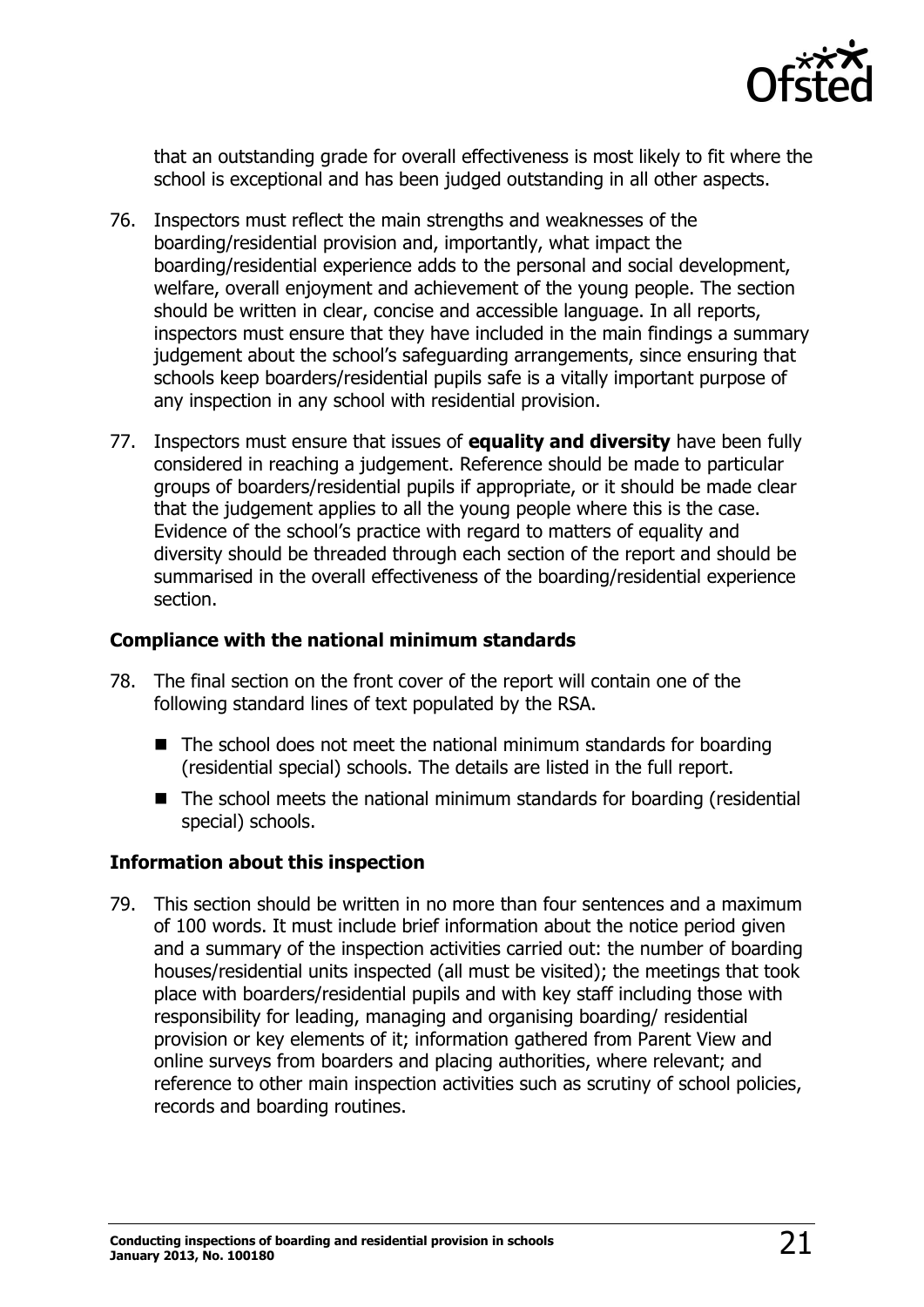

#### **Inspection team**

80. The table in this section will be populated with the name of the lead inspector and, where applicable, the name of one team inspector. In inspections of larger schools, or schools on multiple sites, the name of the second team inspector will need to be added by the lead inspector, following the guidance on the Ofsted intranet site.

#### **Information about this school**

- 81. The report will be pre-populated with information about the school which is called forward from the RSA provider and setting screen. Inspectors must review this text (in RSA, not the toolkit) to check that it is still relevant and fit for purpose, and amend as outlined below. Instructions on updating the text on the RSA provider and setting screen are available on the Ofsted intranet site.<sup>32</sup>
- 82. Inspectors must ensure that the *information about the school* is a short, clear, information-rich section. In giving a brief description of the school this section must contain the following details:
	- number of boarding houses/residential units and their location
	- $\blacksquare$  the characteristics of the school (for example if it is a faith school) and its boarders/residential pupils, including, where relevant their disabilities or special educational needs; where it is significant, inspectors should make reference to the boarders' ethnic heritage.
	- $\blacksquare$  the location of the school, unless there are specific reasons not to do so.
- 83. Inspectors should note that this section must not contain any sensitive information, for example about why the children are placed in the boarding provision.
- 84. Inspectors should avoid expressing any evaluations or judgements in the 'Information about the school' section of the report. It is helpful to share this paragraph with the school during the inspection so that the headteacher or member of staff in charge of boarding can agree its factual accuracy. Where relevant, please indicate when the school or boarding provision was last inspected. If it is a new school undergoing its first inspection, please indicate when it was first registered.
- 85. Example:

XXX School is an independent residential special school for 65 boys aged 8-16 years, 51 of whom reside at the school during the week. The residential accommodation is provided in

-

<sup>&</sup>lt;sup>32</sup> Instructions for updating the 'Information about the school' section of the report are provided in RSA toolkits for inspections of boarding and residential provision in schools, which is available on the boarding and residential provision pages of the Ofsted intranet site.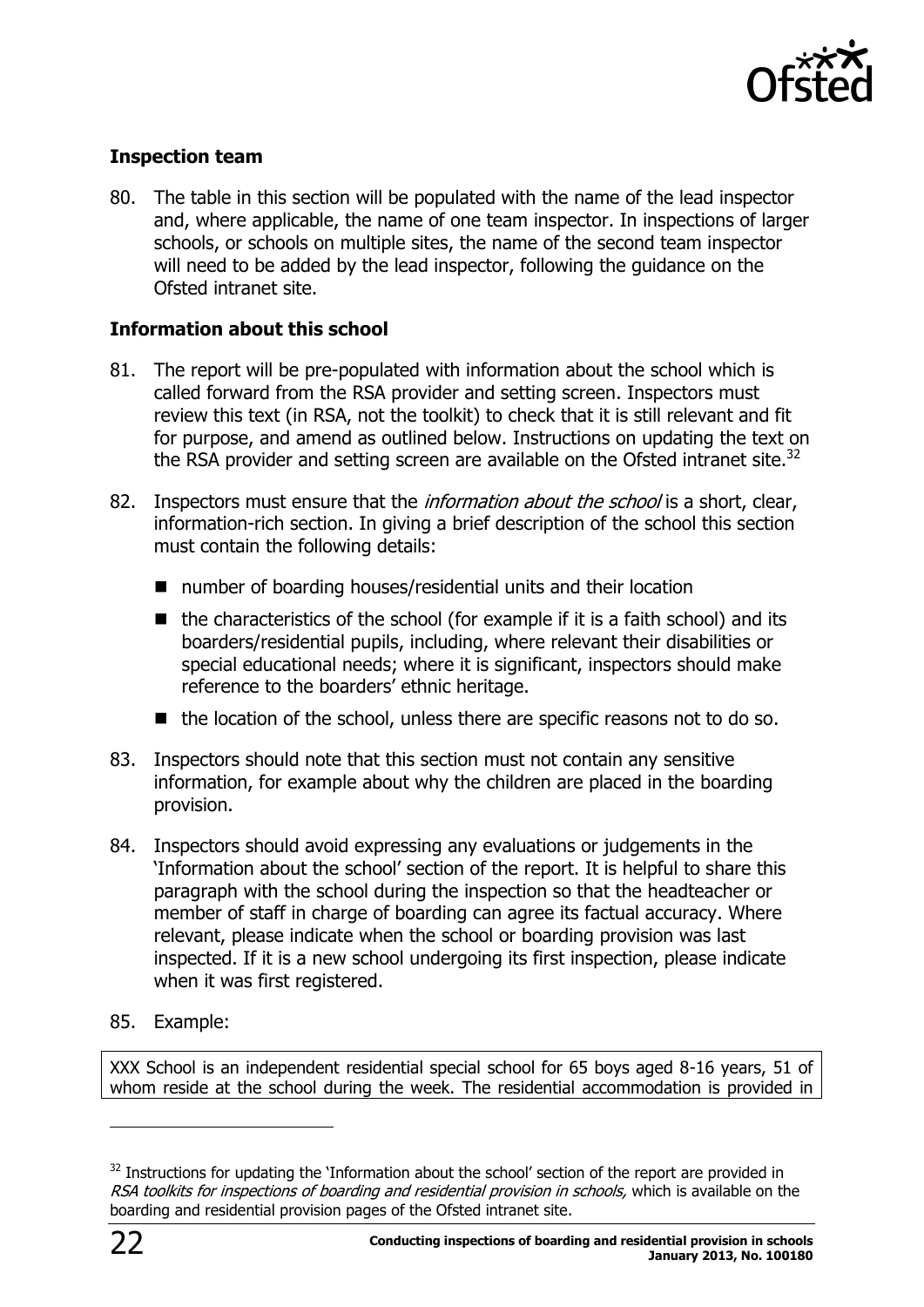

three houses, two of which are located on the school site; the third is about half a mile away. The school is situated on the outskirts of Oxford and caters for young people with behavioural, emotional and social difficulties.

#### **What does the school need to do to improve further?**

- 86. This section is structured as a bullet-pointed list which must contain points for improvement and list any national minimum standards which are not met by the school. $^{33}$
- 87. Where the school has **met** all the national minimum standards, inspectors should give some recommendations for further improvement. Each must grow from a reference in the text of the report to a need for improvement. Inspectors should not offer more than four key points for improvement, especially where provision has been judged good or better. Inspectors should offer a point for improvement even to a school which has been judged outstanding.
- 88. In a school where the national minimum standards have not all been met, the inspector may list up to three additional good practice recommendations.
- 89. Any national minimum standards not met by the school must be reported. The inspector records the standards not met using a drop-down menu in the toolkit. Using this function automatically populates a bullet point in this section of the inspection report with the statement 'The school must meet the following national minimum standards for boarding (residential special) schools'. The standards selected by the inspector then appear in a bullet-pointed list under this standard line of text. $34$

#### **Outcomes for boarders/residential pupils**

j

- 90. There should be a clear opening judgement on the outcomes for the boarders or residential pupils. Inspectors should refer to the grade descriptors from the evaluation schedule, to reach a 'best fit' between the descriptors and the findings of the inspection.
- 91. This section is all about the boarders/residential pupils themselves. The text should focus on what the young people are like and how they develop as a result of their residential experience in school. There are no national minimum standards attached to this section and inspectors must **not** refer to the quality of the school's boarding provision in this section. The section should cover

 $33$  Please note that each point for improvement must be a complete sentence that begins with a capitalised initial and ends with a full stop, to align with the Guide to Ofsted's house style (080230), Ofsted, 2010; [www.ofsted.gov.uk/resources/080230.](http://www.ofsted.gov.uk/resources/080230)

 $34$  Further guidance for social care inspectors is provided in RSA toolkits for inspections of boarding and residential provision in schools, which is available on the boarding school pages of the Ofsted intranet site.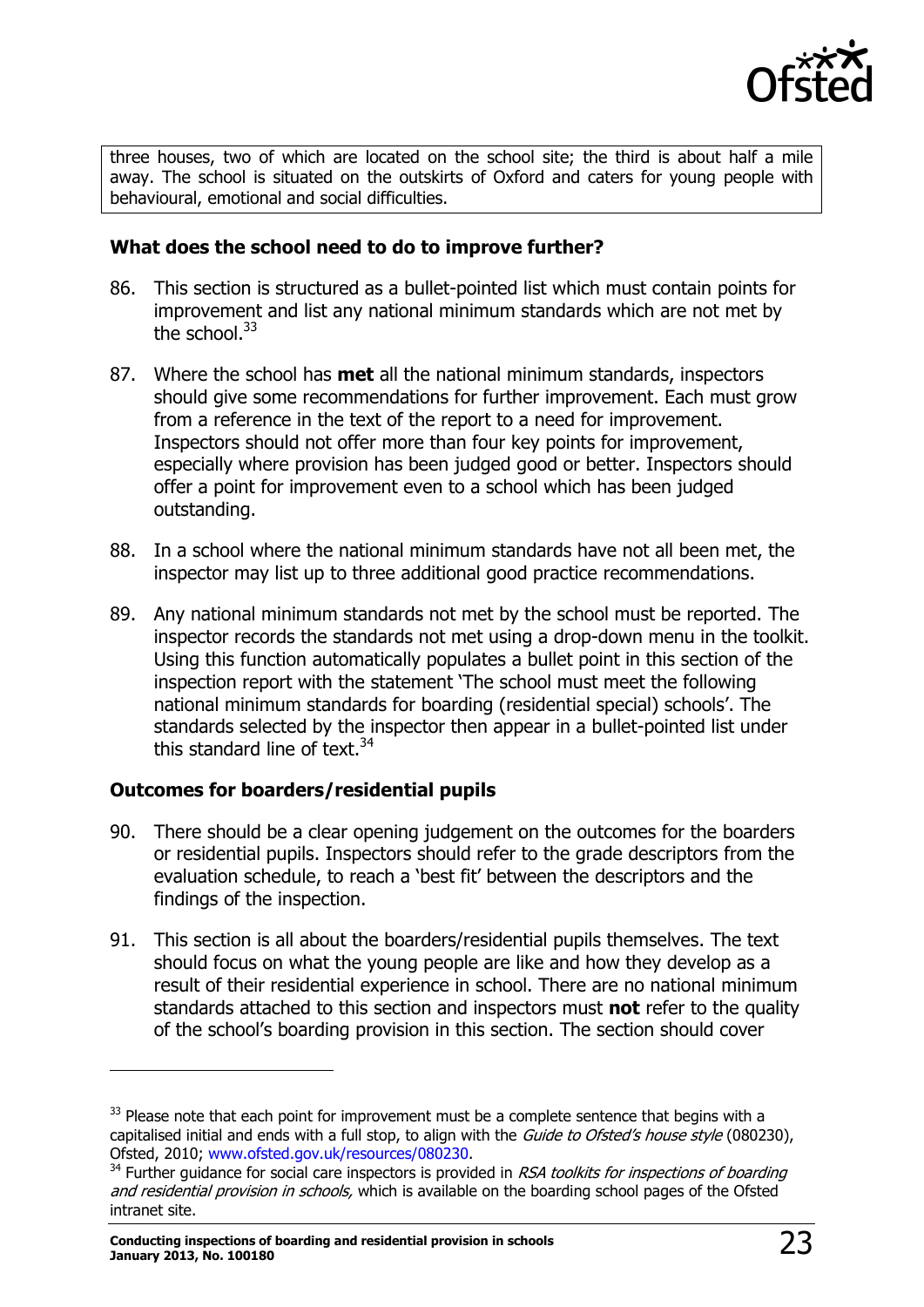

relationships in the boarding house; how the young people get on with one another; their personal and social development; behaviour; happiness and enjoyment of their time at school; their contribution to their boarding, school or wider communities; how well they learn to become independent and are prepared for life when they leave the school.

- 92. Inspectors must consider the starting points of the boarders/residential pupils, particularly in residential special schools, and should explain their judgement of the young people's progress as a result of their residential experience in school. Inspectors should provide illustrations in support of their judgements, where it is possible to do so.
- 93. Examples drawn from observation and discussion should enliven the text and support the judgements. Where appropriate, inspectors should consider including what the young people themselves or their parents/carers say about the impact of their experience of boarding at school, either from discussions in the course of the inspection or through an analysis of their responses to Parent View and the point-in-time survey.
- 94. Inspectors must ensure that issues of **equality and diversity** have been fully considered both in reaching a judgement of outcomes for boarders and residential pupils. Reference should be made to particular groups of boarders or residential pupils if appropriate, or it should be made clear that the judgement applies equally to all the young people where this is the case. Evidence of the school's practice with regard to matters of equality and diversity should be threaded through this section of the report.

#### **Quality of boarding/residential provision and care**

- 95. There should be a clear opening judgement on the quality of the boarding/residential provision and care for the boarders or residential pupils. Inspectors should refer to the grade descriptors from the evaluation schedule, to reach a 'best fit' between the descriptors and the findings of the inspection.
- 96. This section should focus on the quality of the school's provision for boarders/residential pupils and include the quality of the residential accommodation, premises and facilities; the quality of care for their health and physical, mental and emotional well-being, including the quality of food and catering arrangements; the range and suitability of extra-curricular and/or leisure activities; the quality and impact of the guidance and pastoral support provided for them; and the arrangements for them to contact family and friends. Inspectors may also wish to comment on the links between education and boarding staff and how the 24 hour curriculum provision contributes to outcomes for residential pupils.
- 97. The following national minimum standards are covered by this section: **2, 3, 4, 5, 8, 9, 10** for **boarding and residential special schools** and **21** for **residential special schools**. Inspectors need not report on compliance with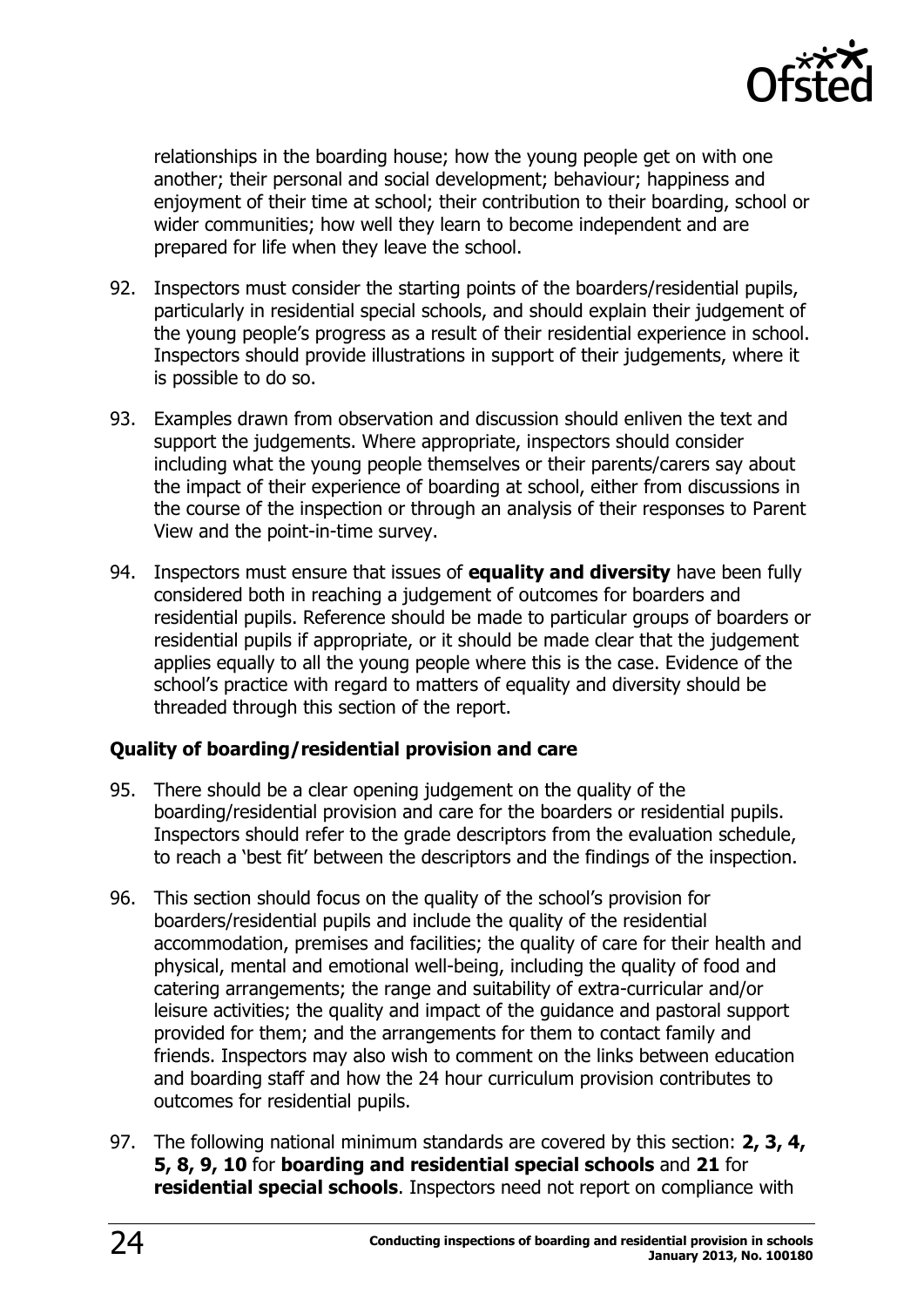

each standard individually, but they must make clear in this section where a standard is not met and give reasons in support of their judgement.

- 98. Examples drawn from observation and discussion should enliven the text and support the judgements. Where appropriate, inspectors should consider including what the boarders themselves or their parents/carers say about the quality of care they receive, either from discussions in the course of the inspection or through an analysis of their responses to Parent view and the point-in-time survey.
- 99. Inspectors must ensure that issues of **equality and diversity** have been fully considered both in reaching a judgement and reporting on the quality of residential provision care. Reference should be made to particular groups of boarders if appropriate, or it should be made clear that the judgement applies equally to all the young people where this is the case. Evidence of the school's practice with regard to matters of equality and diversity should be threaded through this section of the report.

#### **Boarders'/residential pupils' safety**

- 100. There should be a clear opening judgement on the quality of the school's arrangements for ensuring that boarders/residential pupils in their care are safe and protected from harm. Inspectors should refer to the grade descriptors from the evaluation schedule, to reach a 'best fit' between the descriptors and the findings of the inspection.
- 101. This section should focus on the effectiveness of the school's arrangements for keeping boarders and residential pupils safe. It includes the effectiveness of arrangements for child protection; countering bullying including homophobia and other prejudice-based bullying and poor behaviour; promoting good behaviour; health and safety; children missing from school; and the procedures for safe recruitment and monitoring of staff and volunteers working with children. It should make reference to the impact of these arrangements on whether boarders feel safe and protected from harm, abuse, exploitation and accident.
- 102. The following national minimum standards are covered by this section: **6, 7, 11, 12, 14** for **boarding and residential special schools**. Inspectors need not report on compliance with each standard individually, but they must make clear in this section where a standard is not met and give reasons in support of their judgement.
- 103. Examples drawn from observation and discussion could enliven the text and support the judgements. Where appropriate, inspectors may consider including what the boarders themselves or their parents/carers say about their safety.
- 104. Inspectors must ensure that issues of **equality and diversity** have been fully considered both in reaching a judgement and reporting on boarders'/residential pupils' safety. Reference should be made to particular groups of boarders or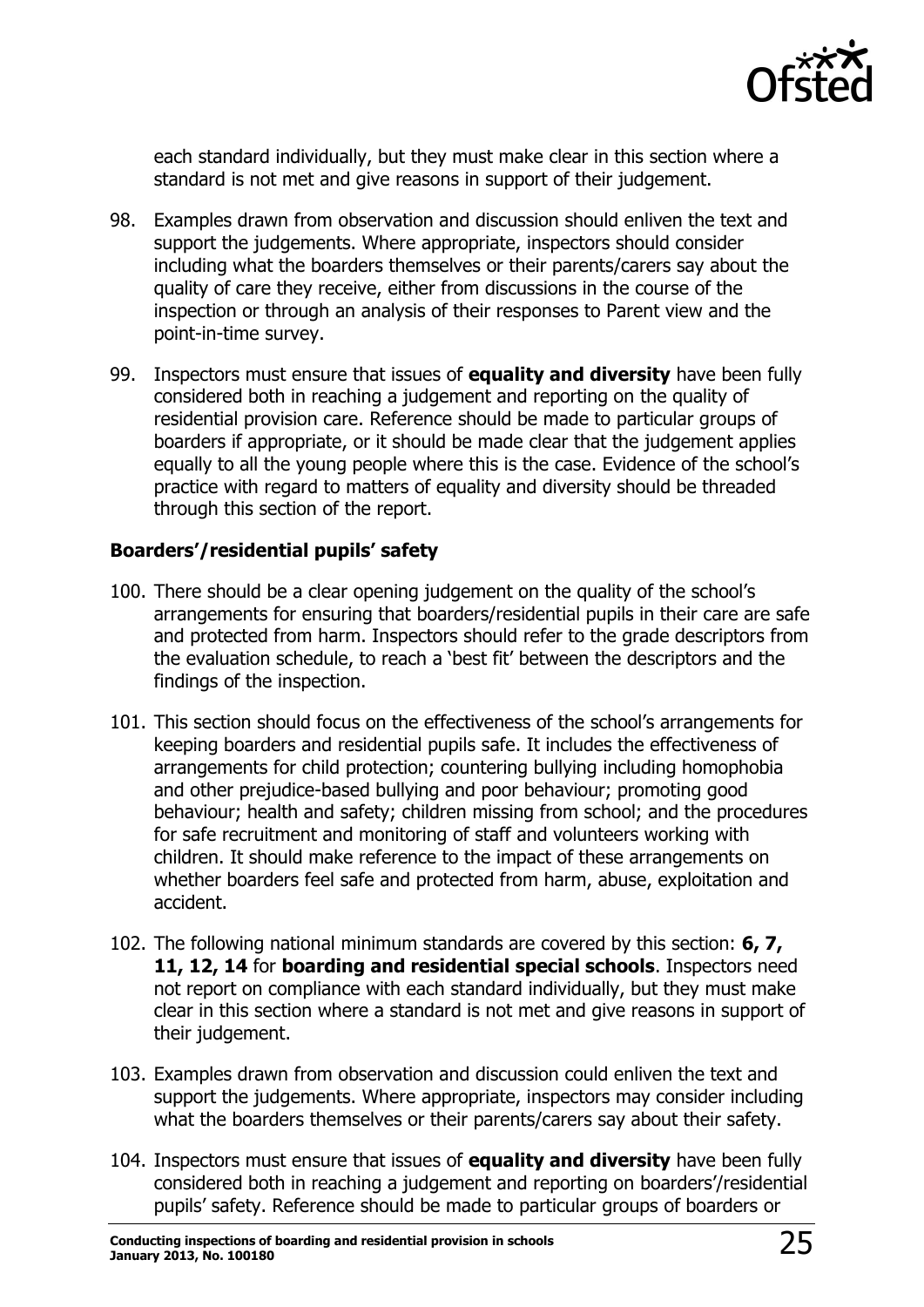

residential pupils if appropriate, or it should be made clear that the judgement applies equally to all the young people where this is the case. Evidence of the school's practice with regard to matters of equality and diversity should be threaded through this section of the report.

#### **Serious incidents that should be referred to in a published inspection report**

- 105. Where a serious incident concerning the welfare, health and/or safety of pupils has occurred at the school since the last inspection, even if the incident is still under investigation, inspectors should acknowledge this fact in the text of the report in the Boarders'/residential pupils' safety section. Such references are confined to the most serious incidents, such as the death of a child or a serious safeguarding failure, or allegations of serious fraud, and should avoid going into such detail that it would risk prejudicing the outcome of the investigation or identifying individuals who may be wholly innocent of the alleged wrongdoing.
- 106. Information about investigations is available to Ofsted inspectors through searching the provider information portal (PIP) or to additional inspectors via the relevant inspection service providers' secure inspection portal.
- 107. Inspectors should avoid making any reference to a serious incident if there is any possibility that doing so would prejudice such an investigation or prejudge the outcomes, breach confidentiality or where the reference could risk identifying individuals subject to or related to the investigation.
- 108. Inspectors should note that the restrictions in this guidance apply to what may be reported in the published inspection report about active, external investigations, not to what may be included as lines of enquiry in the inspection. Inspectors are required and remain free to comment upon any matter they think is relevant to the quality of the care provided as long as it is based on the inspection evidence.
- 109. Depending on the nature of the serious incident, the legal powers under which Ofsted inspects and reports on schools may provide the basis for such references to be included in an inspection report. In cases in which the serious incident does not fall within Ofsted's express inspection and regulatory powers, Ofsted may rely upon its ancillary power to do whatever is necessary or expedient for the purposes of its functions in referring to these incidents (paragraph 13 of schedule 11 and paragraph 6 of schedule 12 to Education and Inspections Act 2006). It is to be noted that Ofsted has an overarching obligation to have regard to the need to safeguard and promote the rights and welfare of children in performing its functions (sections 117 and 119 of Education and Inspections Act 2006).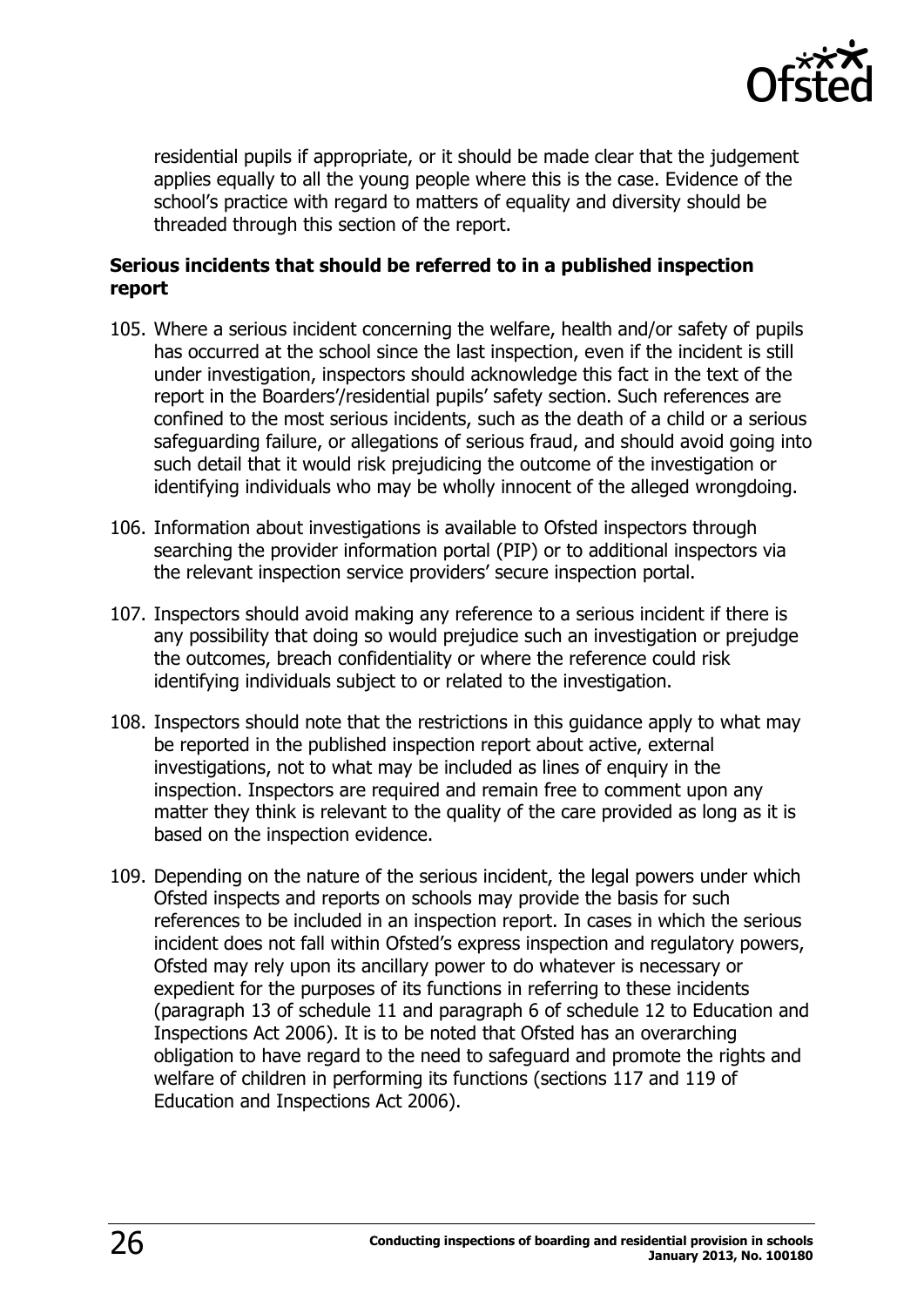

#### **Qualifying concerns/incidents and the sentence to include in the report**

- 110. Where relevant and appropriate, given the particular circumstances, the lead inspector should give careful consideration to and seek advice about the insertion of specific text in the 'welfare, health and safety' section of the report.
- 111. Inspectors must use one of the following lines of standard text, appropriate to the incident. The text should be separated from the main body of the text to ensure that it is clear to the reader.
	- A serious case review that involves the school.

'Inspectors were aware during this inspection that a serious incident which occurred at the school since the previous inspection is under investigation by the appropriate authorities. While Ofsted does not have the power to investigate incidents of this kind, actions taken by the setting in response to the incident(s) were considered (where appropriate) alongside the other evidence available at the time of the inspection to inform inspectors' judgements.'

 An investigation into the death or serious injury of a child at the school or elsewhere while in the care of staff employed by the school, for example during an educational visit.

'Inspectors were aware during this inspection that a serious incident which occurred at the school since the previous inspection is under investigation by the appropriate authorities While Ofsted does not have the power to investigate incidents of this kind, actions taken by the setting in response to the incident(s) were considered (where appropriate) alongside the other evidence available at the time of the inspection to inform inspectors' judgements.'

■ An investigation into alleged child protection failings.

'Inspectors were aware during this inspection that serious allegations of a child protection nature were being investigated by the appropriate authorities. While Ofsted does not have the power to investigate allegations of this kind, actions taken by the school in response to the allegations(s) were considered (where appropriate) alongside the other evidence available at the time of the inspection to inform inspectors' judgements.'

 A police investigation into the use of restraint/restriction of liberty at the setting.

'Inspectors were aware during this inspection of a police investigation into serious allegations about restriction of liberty at the school. While Ofsted does not have the power to investigate allegations of this kind, actions taken by the school in response to the allegation(s) were considered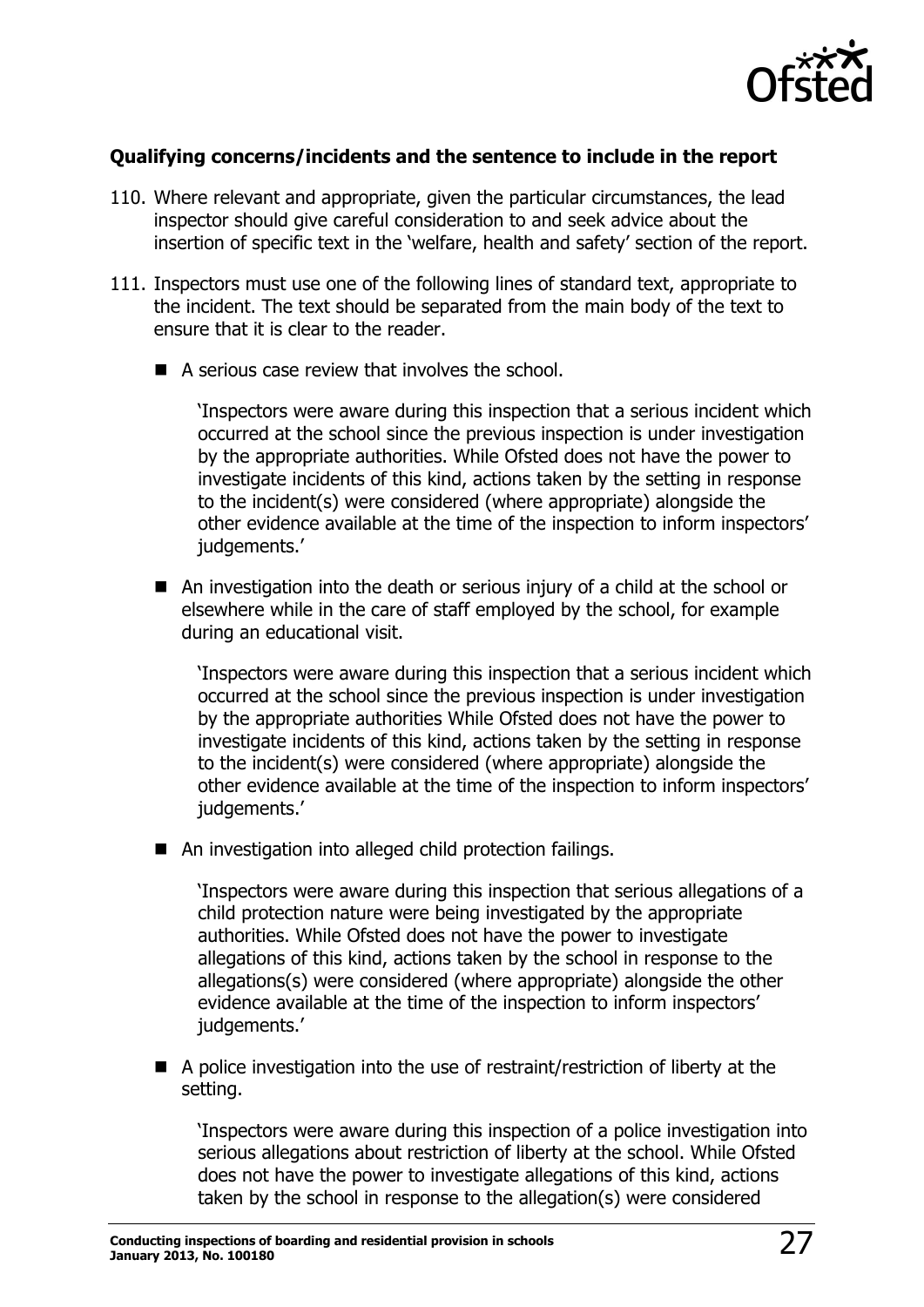

(where appropriate) alongside the other evidence available at the time of the inspection to inform inspectors' judgements.'

■ An investigation into allegations of other serious offences such as fraud, involving the head, proprietor or registered manager of the school.

'Inspectors were aware during this inspection of an investigation by the appropriate authorities into allegations of wrong-doing that did not concern child protection or safeguarding arrangements'. While Ofsted does not have the power to investigate allegations of this kind, actions taken by the school in response to the allegation(s) were considered (where appropriate) alongside the other evidence available at the time of the inspection to inform inspectors' judgements.'

#### **Reporting on evidence or allegations of child abuse**

112. On a very small number of occasions, inspectors may come across evidence or allegations of child abuse within a school. When such allegations have been made, the lead inspector should report the concerns using the following wording:

> 'Concerns raised by some pupils/a pupil/some parents/one parent during the inspection are being examined by the appropriate bodies.'

#### **Leadership and management of boarding/the residential provision**

- 113. There should be a clear opening judgement on the leadership and management of the boarding/residential provision. Inspectors should refer to the grade descriptors from the evaluation schedule, to reach a 'best fit' between the descriptors and the findings of the inspection.
- 114. This section of the report should focus on how effectively the boarding environment is organised and managed for the benefit of the boarders/residential pupils in the school's care. It should report on the impact of the leadership and management of boarding provision, and outcomes for young people. For example, the effectiveness of the school's monitoring and evaluation procedures should provide evidence of their impact on improving boarding practice in the school. The section should include the aims for boarding and how they are translated into practice; how effectively the boarding/residential facility is managed and whether policies and procedures are operated consistently to provide an orderly and safe community and appropriate records are kept; the deployment, training, support and supervision of staff; the management of boarders'/residential pupils' views, complaints, communication with parents/carers; and the accuracy and impact of the school's monitoring and evaluation of its residential provision, including the use of independent visitors' reports, in driving forward improvement. In reports on boarding schools which provide lodgings for pupils, there should be an evaluation of the quality of these arrangements.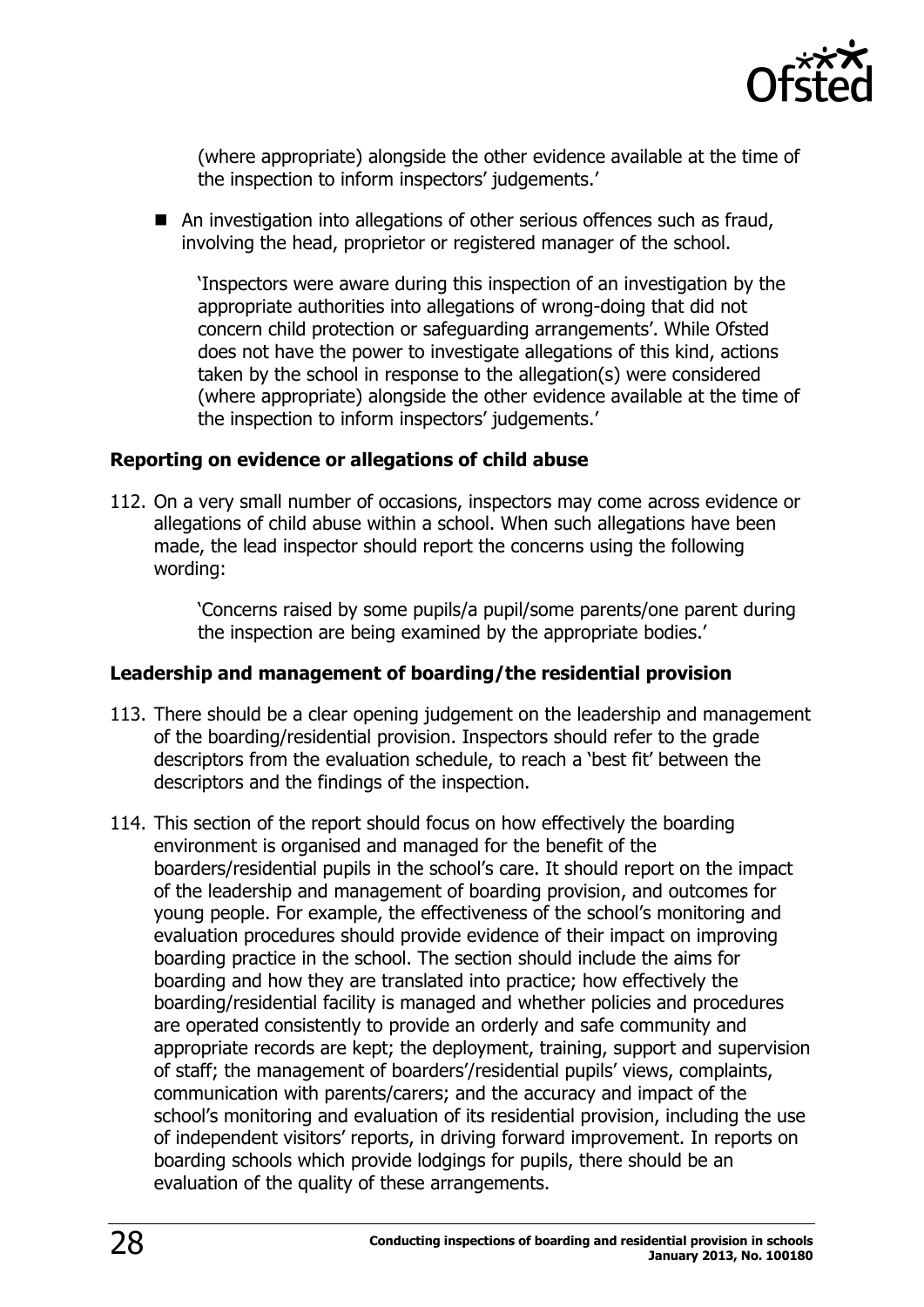

- 115. Inspectors must ensure that this section includes an evaluation of the extent to which diversity and individual needs are recognised in planning and caring for boarders and residential pupils, and they are accorded equality of opportunity. Reference should be made to particular groups of boarders or residential pupils if appropriate, or it should be made clear that the judgement about leadership and management of boarding applies equally to all the young people where this is the case.
- 116. The following national minimum standards are covered by this section: 1, 13, 15, 16, 17, 18, 19 and 20 for boarding and residential special schools; and standards 21 and 22 for residential special schools. Inspectors need not report on compliance with each standard individually, but they must make clear in this section where a standard is not met and give reasons in support of their judgement.
- 117. Examples drawn from observation and discussion could enliven the text and support the judgements. Where appropriate, inspectors may consider including what the boarders/residential pupils themselves or their parents/carers say about their safety.
- 118. Inspectors must ensure that issues of **equality and diversity** have been fully considered both in reaching a judgement and reporting on the leadership and management of boarding/residential provision. Reference should be made to particular groups of boarders or residential pupils if appropriate, or it should be made clear that the judgement applies equally to all the young people where this is the case. Evidence of the school's practice with regard to matters of equality and diversity should be threaded through this section of the report.

#### **What inspection judgements mean**

119. A table of standard text giving a definition of the judgements outstanding, good, adequate and inadequate, which is automatically populated by RSA.

#### **School details**

- 120. A standard table containing factual information about the school. Some fields are populated by RSA, but inspectors are required to fill in the fields for:
	- $\blacksquare$  the type of school Annex A of this guidance document contains the list of options for use in this field
	- number, gender and age range of boarders/residential pupils.
- 121. This section of the report will also be pre-populated with a standard section referring to the legislation under which the inspection is conducted and the relevant national minimum standards to which the inspectors have had regard.
- 122. Inspectors and schools should note that as the format of the report has changed, they will no longer write a letter for boarders/residential pupils.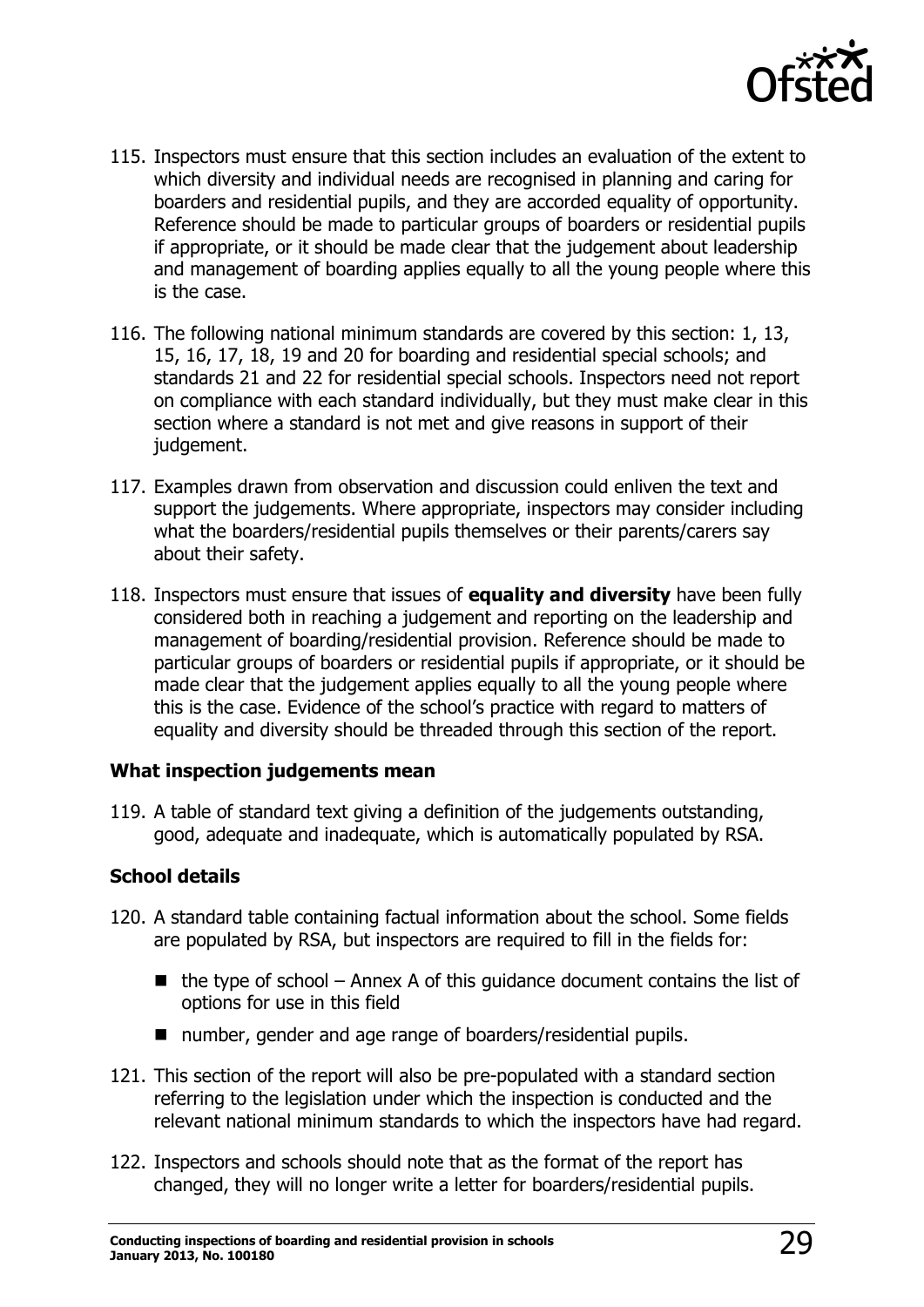

#### **Reports where the school's address should not be disclosed**

123. There is a small number of residential special schools which cater for extremely vulnerable pupils, where the school's address should not be disclosed because of the risk to the pupils. The lead inspector must discuss this matter with the school during the inspection. If the school requests that its address and other details are not published, the inspector should delete the information from the 'setting' address, email address and telephone number fields on the provider and setting screen of their RSA toolkit. Guidance for social care inspectors on using the toolkits is available on the boarding and residential provision pages of the Ofsted intranet site. $35$ 

# <span id="page-29-0"></span>**Inadequate schools**

- 124. Where the inspection has judged the residential provision of an **independent school** to be inadequate in any or all of the aspects, the lead inspector must ensure that Form A - Confirmation that an independent boarding or residential special school is causing concern following a welfare inspection has been completed.
- 125. The completed Form A should be sent to the Managing Inspector, Operational Lead for the Welfare Inspection of Boarding Schools. The managing inspector will refer to the registering authority, the Department for Education (DfE). The DfE will ask the school for an action plan and will ask Ofsted to monitor the school's progress according to the timescale they lay down. In exceptional cases the DfE may take more formal action.
- 126. A maintained or non-maintained school with inadequate provision may **not** be placed in a category of concern on the grounds of inadequate residential provision alone. This is because categories of concern apply to inspections of the education provision only, which are conducted under section 5 of the Education Act 2005. Therefore, where residential provision is judged inadequate in the context of an inspection of boarders' welfare, social care inspectors will make a monitoring visit to the school within six months of the inspection to report on the school's progress. This report will be published.
- 127. Inadequate residential provision in maintained or non-maintained schools may be considered in any risk assessment made about the school.

# <span id="page-29-1"></span>**Finalising and quality assurance of the welfare report**

128. Inspectors should check carefully that the paragraphs they have written are fully supported by the evidence that they have recorded in the evidence section of the RSA toolkit; that the text makes clear where there are any unmet national minimum standards and that these are fully explained by the text. The

j

 $35$  The quidance RSA toolkits for inspections of boarding and residential provision in schools is available on the boarding and residential provision pages of the Ofsted intranet site.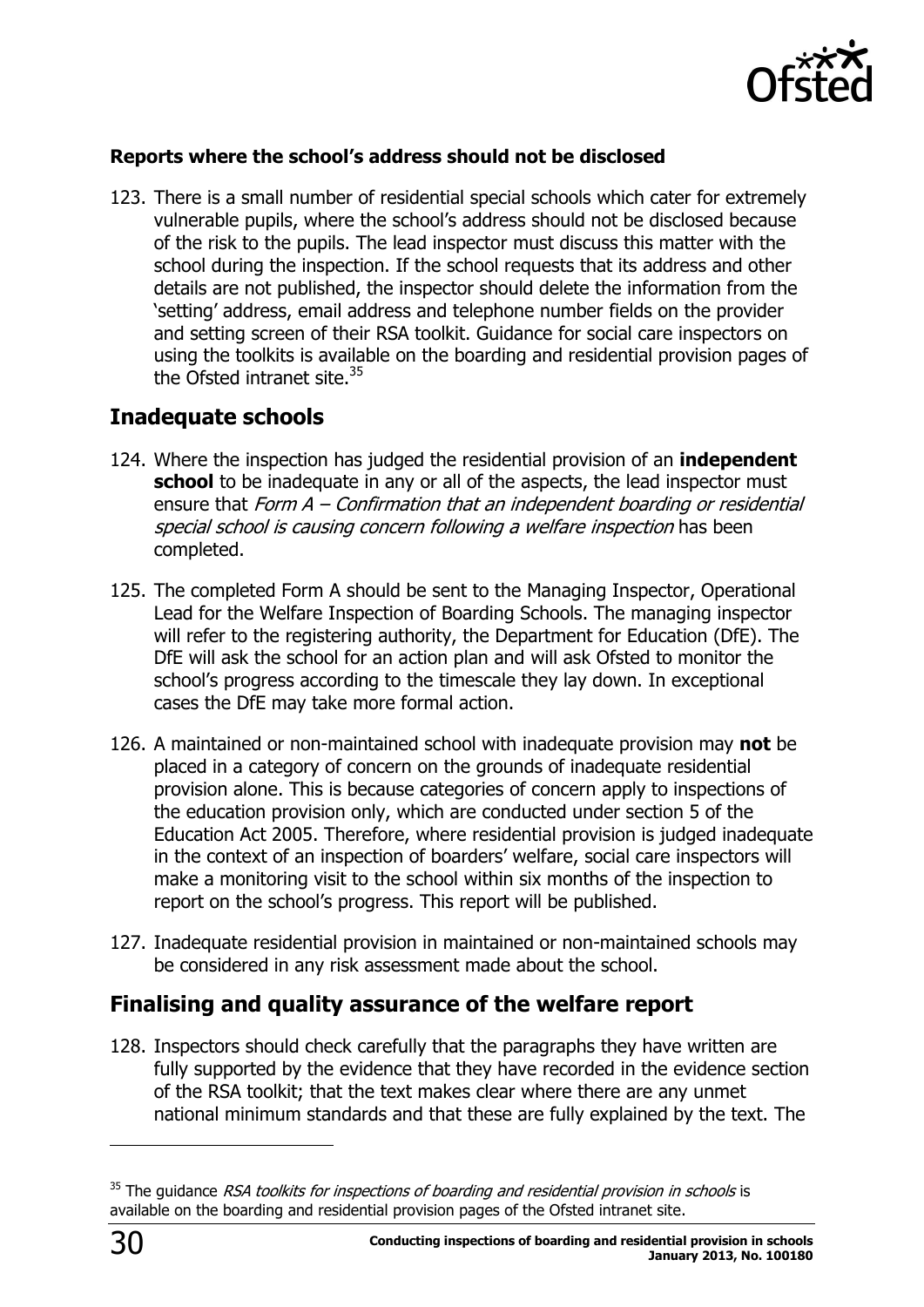

judgements in the aspect sections of the report (for example 'outcomes for residential pupils') should support the judgement for the overall effectiveness of the boarding experience. The RSA toolkit should then be submitted, in order that the report can be checked for quality assurance.

- 129. The quality assurance colleagues will use the writing guidance in this document to check that all aspect sections contain the appropriate information and judgements and that these are supported by the text of the report. Beyond this, quality assurance colleagues will check for the overall clarity and accessibility of the report, the consistency between the aspect sections and the overall effectiveness section, and that any points for improvement are either substantiated by the text of the report or grow directly out of failures in the national minimum standards. All non-compliance with the national minimum standards must be unequivocal, and critical readers will check that this is so in their assurance of the quality of the report.
- 130. Finally, quality assurance readers will ensure that the report is aligned with the Guide to Ofsted's house style.<sup>36</sup>

#### **Publication**

 $\overline{a}$ 

- 131. Approximately 10 working days after the inspection, the inspection management and support team will email the school a PDF version of the inspection report, which has undergone quality assurance.<sup>37</sup> A cover letter template is provided on the boarding and residential provision pages of the Ofsted intranet site and must be used.38,39 The school is given three working days in which to comment on any factual errors in the report and to reply to the inspection management and support team, who will in turn forward them to the lead inspector.
- 132. Once finalised, the report is normally published within four working weeks after the end of the inspection. If the report has been amended to correct any factual errors, a final PDF copy is sent by email to the school (see paragraph 134).  $40,41,42$  The school is responsible for sending copies of the report to parents

<sup>&</sup>lt;sup>36</sup> Guide to Ofsted's house style (080230), Ofsted, 2010; [www.ofsted.gov.uk/resources/080230.](http://www.ofsted.gov.uk/resources/guide-ofsteds-house-style)

<sup>&</sup>lt;sup>37</sup> The inspection management and support team will need to open the report from the RSA toolkit as a Word document, and convert it into PDF. To create a PDF version of the report, open the Word version of the report, click 'File' and select 'Print'. In the print window, select 'Adobe PDF' from the 'Printer Name' drop down menu. Click 'Ok' and save the document as instructed. Adobe will save the document as a PDF, which can be emailed to the school.

<sup>38</sup> Letters that are automatically generated by RSA should **not** be used. The template provided on the boarding and residential provision pages of the Ofsted intranet site is called 'Factual accuracy check report cover letter template'.

 $39$  The inspection management and support team must record in the registration comments section of RSA the date that the letter was sent to the school.

 $40$  Any factual errors will need to be amended in the inspection report, by using the concerns process within RSA.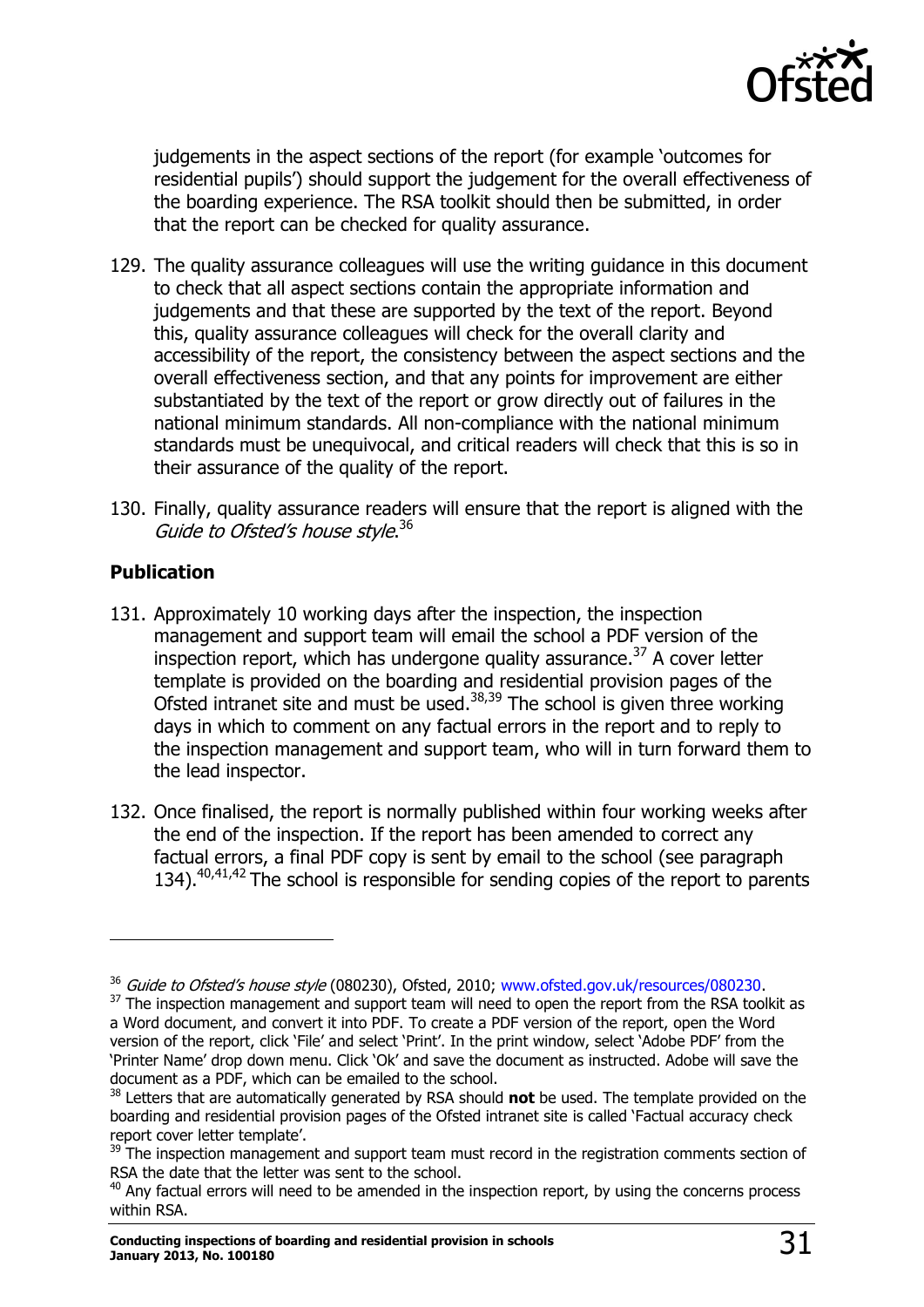

and carers, and ensuring that the boarders/residential pupils receive a copy of the letter to boarders/residential pupils, which appears as the last page of the inspection report. Although not specifically required to do so, headteachers may like to draw the attention of placing authorities to the published report. Shortly afterwards, the report is published on our website.

133. The Performance Targets and Tracking team in Delivery will inform the Department for Education when the report has been published on the Ofsted website.

## <span id="page-31-0"></span>**Post-inspection survey**

134. All schools are invited to take part in a post-inspection survey so that the views of headteachers, governors, proprietors, staff and others are obtained and contribute to the development of inspection.<sup>43</sup> The post-inspection survey is emailed by the inspection management and support team to schools, with a cover letter which is available on the boarding and residential provision pages of the Ofsted intranet site.<sup>44</sup> The post-inspection survey will be emailed alongside the final copy of the inspection report, if the report has been amended as a result of the factual accuracy check. Completed surveys should be returned to Ofsted by email to [post.inspection.surveys@ofsted.gov.uk.](mailto:post.inspection.surveys@ofsted.gov.uk) Ofsted takes these responses seriously and uses the feedback it receives from schools to improve inspection and reporting practice.<sup>45</sup>

#### <span id="page-31-1"></span>**Inspecting boarding/residential provision in independent association boarding and residential special schools**

- 135. Ofsted conducts a routine inspection once every three years of the boarding and residential provision in independent schools which belong to the Association of Muslim Schools UK, the Christian Schools Trust or the Steiner Waldorf Fellowship of Schools. The education provision in these schools is inspected by the Bridge Schools Inspectorate and the School Inspection Service, respectively.
- 136. In line with the Protocol between Ofsted and the approved independent inspectorates we try to conduct the inspection of boarding provision of an

 $\overline{a}$ 

<sup>41</sup> Letters that are automatically generated by RSA should **not** be used. The template 'Final report cover and post-inspection letter template' provided on the boarding and residential provision pages of the Ofsted intranet site should be used instead.

 $42$  If no factual revisions were made to the report, the final version is the one sent to the school for the factual accuracy check.

 $43$  Post-welfare inspection survey for boarding schools (100188) Ofsted, 2010; [www.ofsted.gov.uk/resources/100188.](http://www.ofsted.gov.uk/resources/post-welfare-inspection-survey-for-boarding-schools)

<sup>&</sup>lt;sup>44</sup> The inspection management and support team must record in the registration comments section of RSA the date that the letter was sent to the school.

<sup>&</sup>lt;sup>45</sup> Post-welfare inspection survey for residential special schools (100189) Ofsted, 2010; [www.ofsted.gov.uk/resources/100189.](http://www.ofsted.gov.uk/resources/post-welfare-inspection-survey-for-residential-special-schools)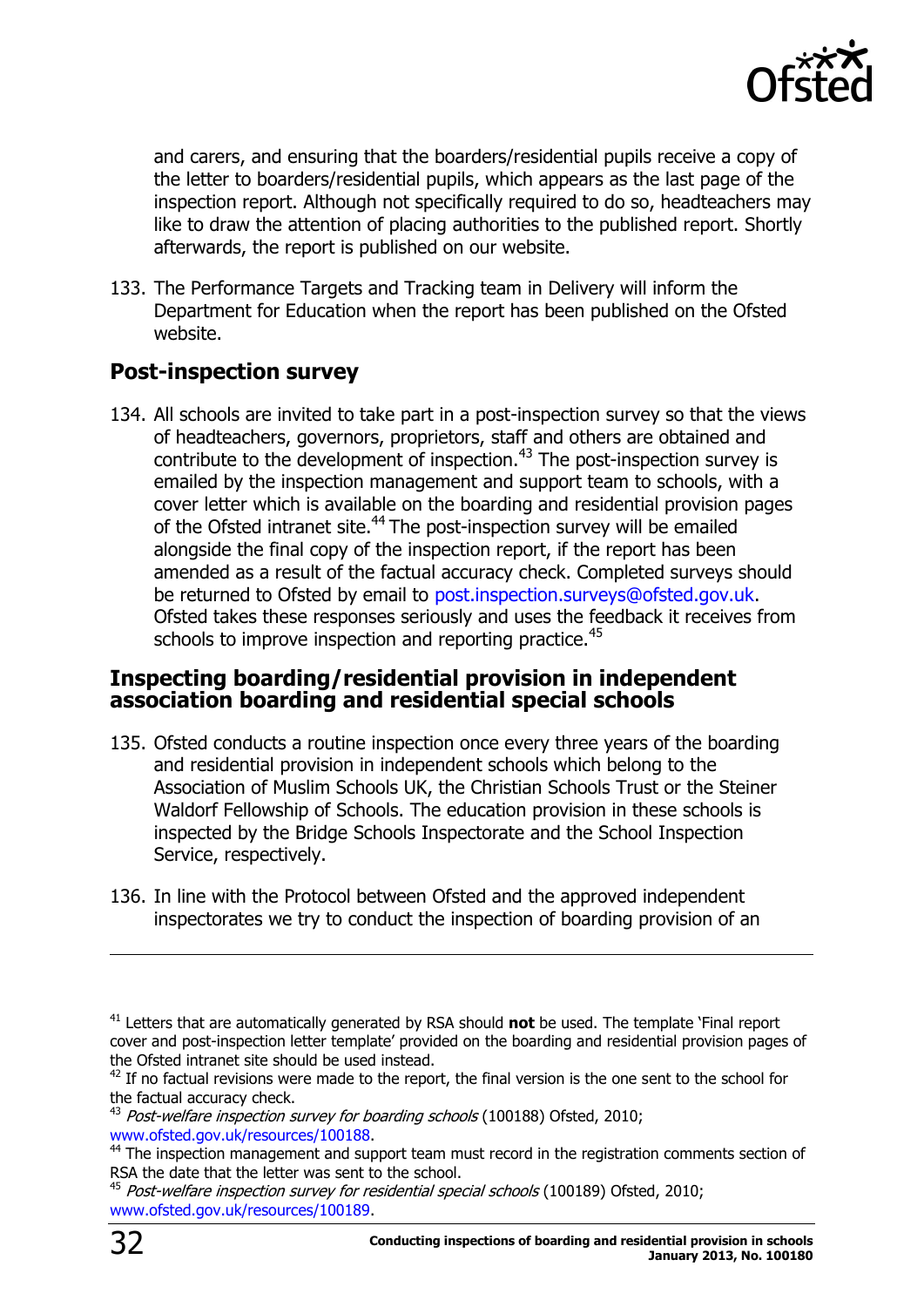

association school at the same time as the education inspection conducted by the Bridge Schools Inspectorate or the School Inspection Service, wherever possible. This is referred to as an aligned inspection. Aligning inspections in a boarding school is likely to add value to the inspection process by increasing the coherence of inspection and the consistency of judgements, and reducing the pressure of two separate inspections for a boarding school.

- 137. Where this is not possible to align inspections, Ofsted conducts the inspection of boarding provision as a single activity following the guidance in the first section of this document. We will not be able to align inspections where:
	- inspection cycles between the independent inspectorate and Ofsted are more than a year apart and Ofsted's boarding inspection must be completed within a three-year period in order to meet HMCI's statutory obligations
	- we have been requested by the DfE to bring forward an inspection of boarders' welfare because of specific concerns at the school
	- we have received insufficient notice of the independent inspectorate's programme of inspection, or of a change within it, in accordance with the Protocol between Ofsted and the approved independent inspectorates.

#### **Conducting aligned inspections of boarding where education is being inspected by an independent inspectorate**

#### Initial contact between lead/reporting inspectors

138. The lead inspector from the independent inspectorate is responsible for making contact with the Ofsted lead social care inspector by email initially, after which inspectors may make arrangements to speak. At an early stage, inspectors are encouraged to discuss the planning of the inspection, including how any preinspection documentation might be shared; drawing up an inspection timetable and reducing any areas of overlap for the school by planning joint interviews, for example to cover safeguarding matters; the timing of meetings and feedback. The Ofsted lead inspector should be familiar with the independent inspectorates' inspection frameworks.

#### Notice of inspection

139. Where inspections are aligned, Ofsted will still give the school the same notification of the boarding inspection: two working days. The independent inspectorate will avoid compromising Ofsted's notice period by not announcing whether or not the inspections will be aligned. Independent inspectorates give schools five working days' notice of inspection.

#### Conducting aligned inspections

140. Ofsted inspectors should follow the processes set out in this guidance in the section 'Inspecting boarding/residential provision as a single activity' from paragraph 6.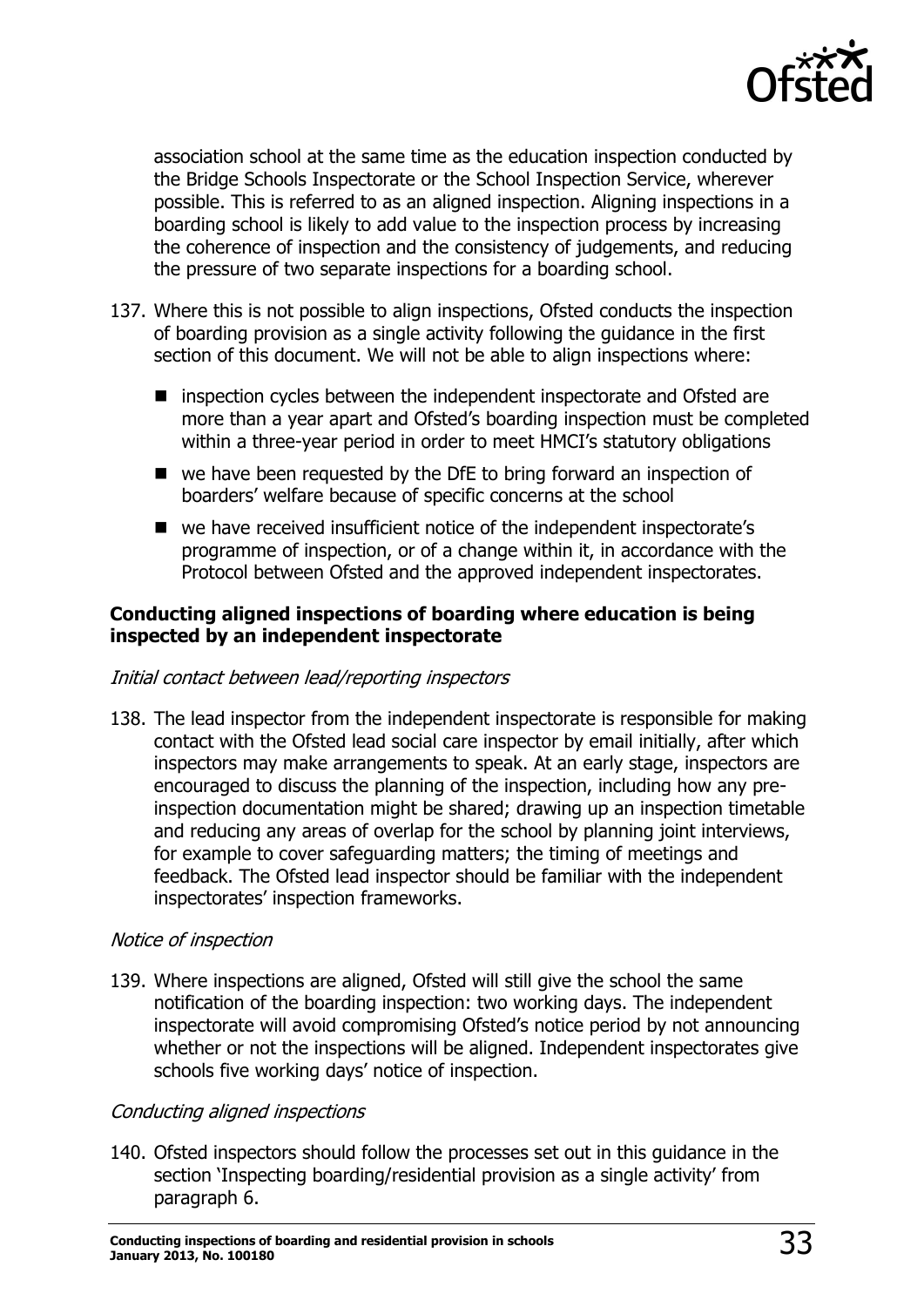

141. Although Ofsted's inspectors and the independent inspectorates' inspectors will follow their own frameworks and procedures during aligned inspections, they will work together as far as possible. Information provided by the school will be shared, in order to keep demands on the school to a minimum and make efficient use of resources. Wherever practical and common sense to do so, inspectors will work together to minimise overlaps and improve coherence, and holding joint interviews where this is appropriate. Inspectors are asked to use their discretion and to be guided at all times by the principle of reducing bureaucracy for the school.

#### Ensuring consistent judgements

142. The lead/reporting inspectors must set aside time throughout the inspection to talk to one another. These conversations are of paramount importance for ensuring that each is aware of emerging issues where they affect each other's work and that judgements are coherent and consistent. It is, of course, entirely reasonable that a school with good teaching may have only 'satisfactory' boarding provision, as long as judgements are explained clearly. However, judgements about areas which overlap, such as pastoral care, welfare, health, safety and safeguarding, or the quality of boarding as it contributes to a child's development should be agreed by both inspection teams in order to give a consistent and clear message to the school.

#### Feedback to the school

143. Both inspections will end at the same time. At this point, inspectors from both teams are available to meet the headteacher to feedback the main inspection findings. The headteacher may wish to invite the governors, senior staff or boarding staff to attend this meeting, as appropriate. The lead/reporting inspectors will make arrangements with the school for feeding back jointly, if this is appropriate and is what the school wants. In this way both lead/reporting inspectors will be aware of the judgements at the end of the inspection.

#### Writing the inspection reports

144. After the inspection Ofsted will follow its normal writing and quality assurance procedures as set out in this guidance. However, the Ofsted report should include the following sentence, which should appear at the start of the 'summary' section.

> 'This inspection of the boarding provision took place at the same time as an inspection of the school was conducted by the Bridge Schools Inspectorate/School Inspection Service'.<sup>46</sup>

j

<sup>&</sup>lt;sup>46</sup> As appropriate.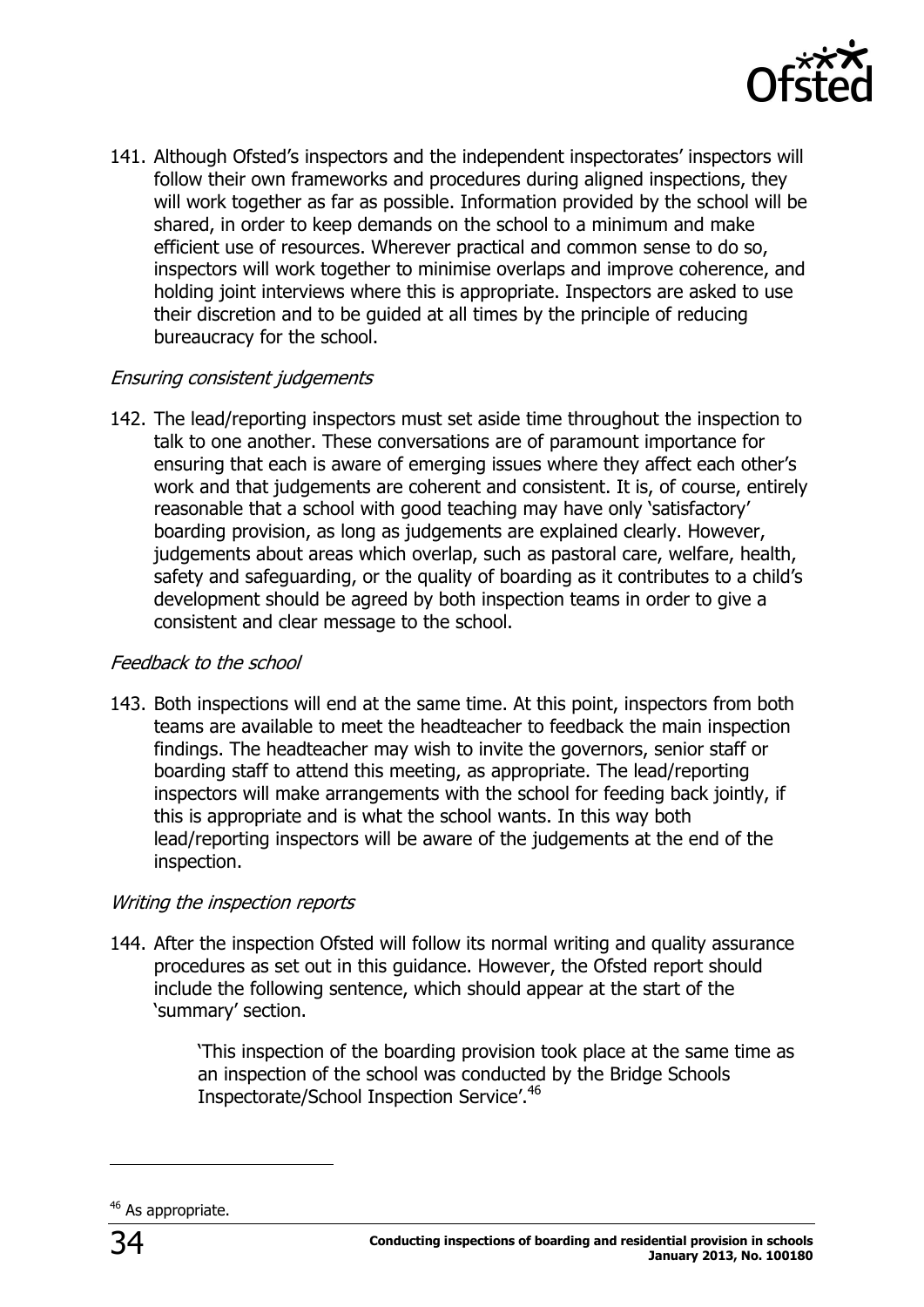

- 145. The Ofsted inspector will alert the independent inspectorate's lead/reporting inspector in the event of a change of judgement through the quality and moderation process.
- 146. The Ofsted lead inspector may share a pre-publication draft of the inspection report with the independent inspectorate, if the lead/reporting inspector requests that they do so. This must be the draft which has gone through moderation and quality assurance, which will also be shared with the school for a factual accuracy check.

# <span id="page-34-0"></span>**Integrated inspections**

- 147. An integrated inspection of education and boarding provision takes place when both inspections are due. The frequency with which a school (education) inspection is conducted varies according to the status, type and performance of the school. Therefore, although we acknowledge that boarding and residential special schools may value an inspection which integrates both educational and boarding provision, Ofsted will only be able to conduct an 'integrated inspection' when both inspections are due in the same year.
	- We shall conduct an integrated inspection of an **independent boarding school** whenever the school (education) inspection falls due. School inspections will be conducted in all independent schools every three years or six years, based on risk and performance. $47$
	- We shall conduct an integrated inspection of an **independent residential special school** whenever the school (education) inspection falls due. School inspections will be conducted in all independent special schools every three years. As inspections of residential provision take place annually, it should generally be possible to integrate the inspection of residential provision with the school inspection once every three years.
	- We shall conduct an integrated inspection of a **maintained or nonmaintained residential special school** whenever the school inspection falls due. The timing of a school inspection is varied according to performance and risk factors, but as inspections of residential provision take place annually, it should generally be possible to integrate the inspection of residential provision with the school inspection when the latter takes place.
	- We shall only conduct an integrated inspection of **a maintained boarding school** where the school and boarding inspections coincide within an academic year. The timing of a school inspection is varied according to performance and risk factors; the inspection of boarding provision occurs once in a three year period: and it may be unlikely that school and boarding inspections can be integrated.

j

 $47$  Independent schools are inspected under section 162A of the Education Act 2002, as amended by schedule 8 of the Education Act 2005.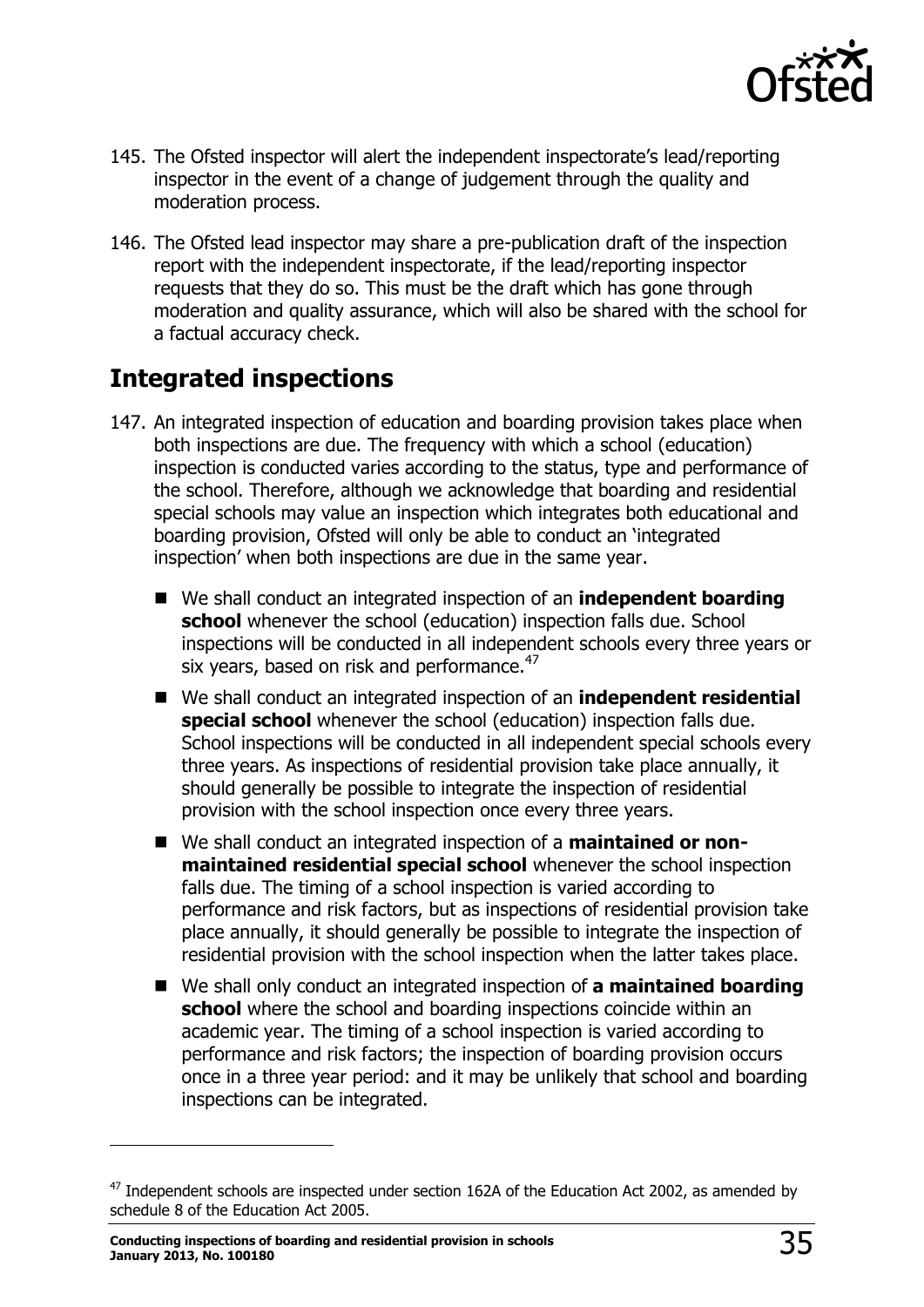

148. There are many similarities between inspecting boarding/residential provision as a single activity and as part of an integrated inspection. This ensures that there is coherence and continuity between inspection methodologies, that judgements are consistent and that there is comparability between schools which provide for boarders/residential pupils.

# <span id="page-35-0"></span>**Independent and maintained children's homes**

149. The framework for inspecting boarding and residential provision in schools, to which this guidance document relates, does not apply to the care provision of children's homes or to schools which are dually registered as children's homes.<sup>48</sup> Children's homes which are also registered to provide education receive two inspections of their care provision each year by Ofsted. <sup>49</sup> When the school (education) inspection is due, it is normally timed to occur alongside a full inspection of the care provision. The inspections of education and care will be 'aligned' and inspectors work closely together, but two separate reports are produced, one for the DfE which covers the education provision and one for Ofsted which reports the findings from the care inspection. Guidance on conducting aligned inspections of independent schools with dual registration as children's homes is available in the document Conducting inspections of nonassociation independent schools.<sup>50</sup>

# <span id="page-35-1"></span>**The inspectors**

150. An integrated inspection of a maintained or independent school is always led by one of Her Majesty's Inspectors or an additional inspector from one of the inspection service providers, who is an education expert experienced in boarding or residential special schools and who has received training in conducting integrated inspections. The team includes a social care inspector who is trained and experienced in judging the quality of the boarding provision. Additional social care inspectors will be added to the team where there are more than 50 boarders on roll, or where there are more than two boarding houses which are not located in close proximity. The staffing of the boarding team will be recommended by the Managing Inspector, Operational Lead for the Welfare Inspection of Boarding Schools to the appropriate Ofsted senior manager who has the ultimate decision. The inspectors are trained and experienced in judging the quality of the boarding provision.

 $\overline{a}$ 

 $48$  Inspections of children's homes, Framework for inspection (100195), Ofsted, 2012; [www.ofsted.gov.uk/resources/100195.](http://www.ofsted.gov.uk/resources/100195)

<sup>&</sup>lt;sup>49</sup> There are two welfare inspections each year in a children's home. The full inspection is a full evaluation of the children's home and results in graded judgements; the interim inspection focuses on progress and improvements in the quality of care and outcomes for children and young people since the previous full inspection.

<sup>&</sup>lt;sup>50</sup> Conducting inspections of non-association independent schools (090048), Ofsted, 2013; [www.ofsted.gov.uk/resources/090048.](http://www.ofsted.gov.uk/resources/090048)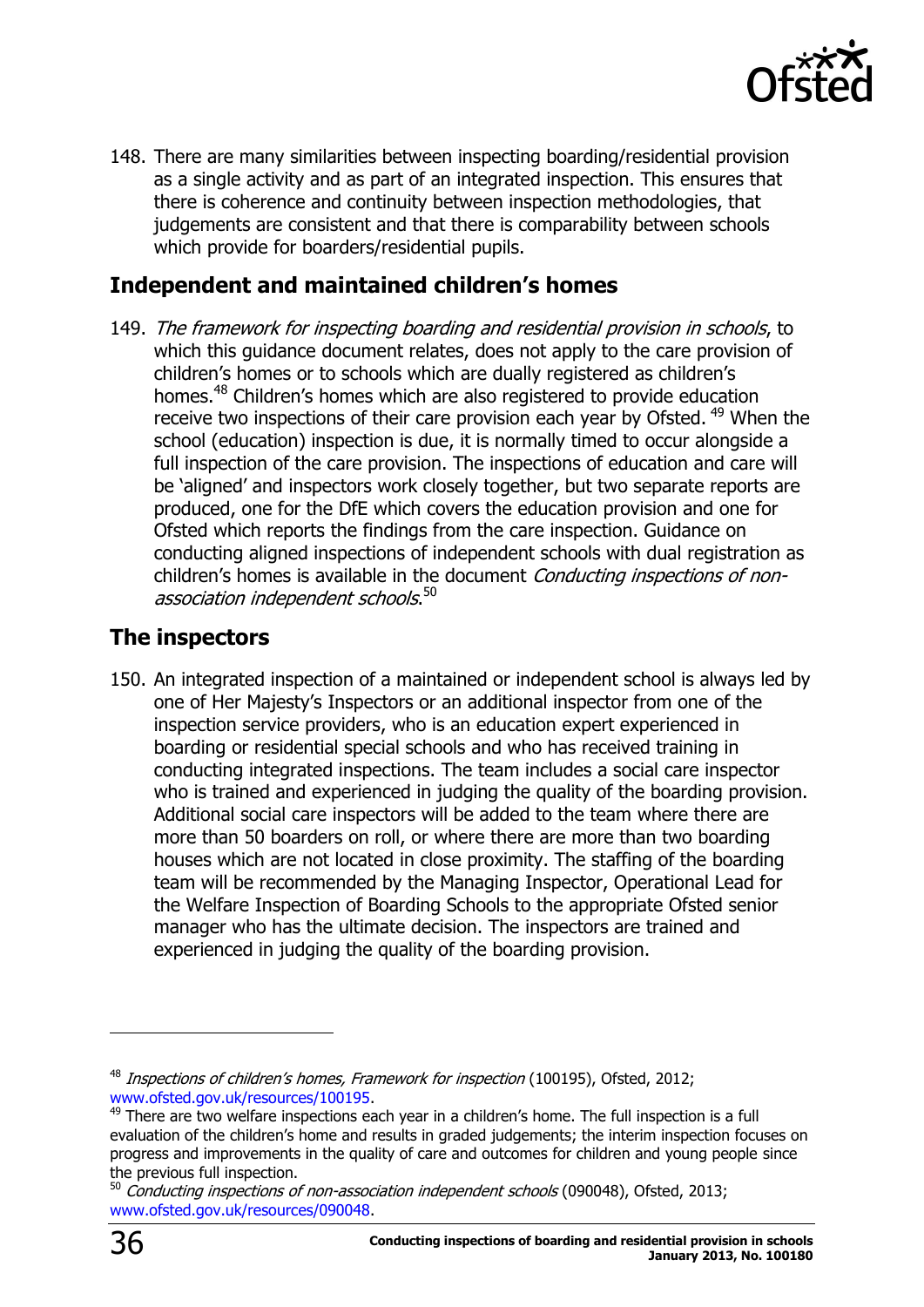

- 151. In maintained boarding schools with more than fifty boarders on roll, the inspection team may be augmented by a boarding school additional inspector. This person is a professional with experience of boarding who is drawn from the sector and has received relevant training for their role on inspection.
- 152. Small independent schools which have 19 or fewer pupils on roll have an inspection tariff of three days for the lead inspector, which also includes writing time. In these schools the on-site inspection generally takes place on the afternoon of the first day and the second day of the inspection. Where such schools also make residential provision, the inspection of the residential inspection will be integrated with the school inspection and take place over the same time period. However, in exceptional circumstances, the length of inspection and deployment of inspectors may be adjusted if necessary to ensure that there is sufficient time for the residential inspection to take place. This will be discussed and agreed in advance by HMIs with operational lead for independent and for boarding/residential schools. Consideration is given to the number and location of the residential premises and to the needs of the young people.

# <span id="page-36-0"></span>**Pre-inspection activity**

#### **Liaison between inspectors**

- 153. Where practicable, contact between the education and social care inspectors should take place before notification to the school in order to discuss/plan the inspection and to agree their arrival times and areas of joint working.
- 154. Both the lead inspector and the lead social care inspector have time ahead of the inspection to prepare and plan for it. The inspection service provider must provide all the social care inspectors on the team with access to the inspection portal. The lead social care inspector must have access to any evaluation the school has prepared and any other relevant pre-inspection documents.
- 155. The inspection service provider must upload the previous education-only and integrated inspection reports to the secure inspection portal. Inspectors should refer to the Ofsted website for the most recent report on inspecting outcomes for children and for social care. The previously completed *Pre-registration* regulatory check sheet will be provided for the first inspection of all newly registered schools.
- 156. The lead education inspector is in overall charge of the inspection. The education and boarding inspection timetables will be shared between inspectors and inspectors will not duplicate interviews. Areas such as health and safety, safeguarding and staff recruitment should ideally be undertaken by one inspector.
- 157. In integrated inspections of maintained schools, the lead education inspector will follow the guidance for undertaking pre-inspection activity in the *School*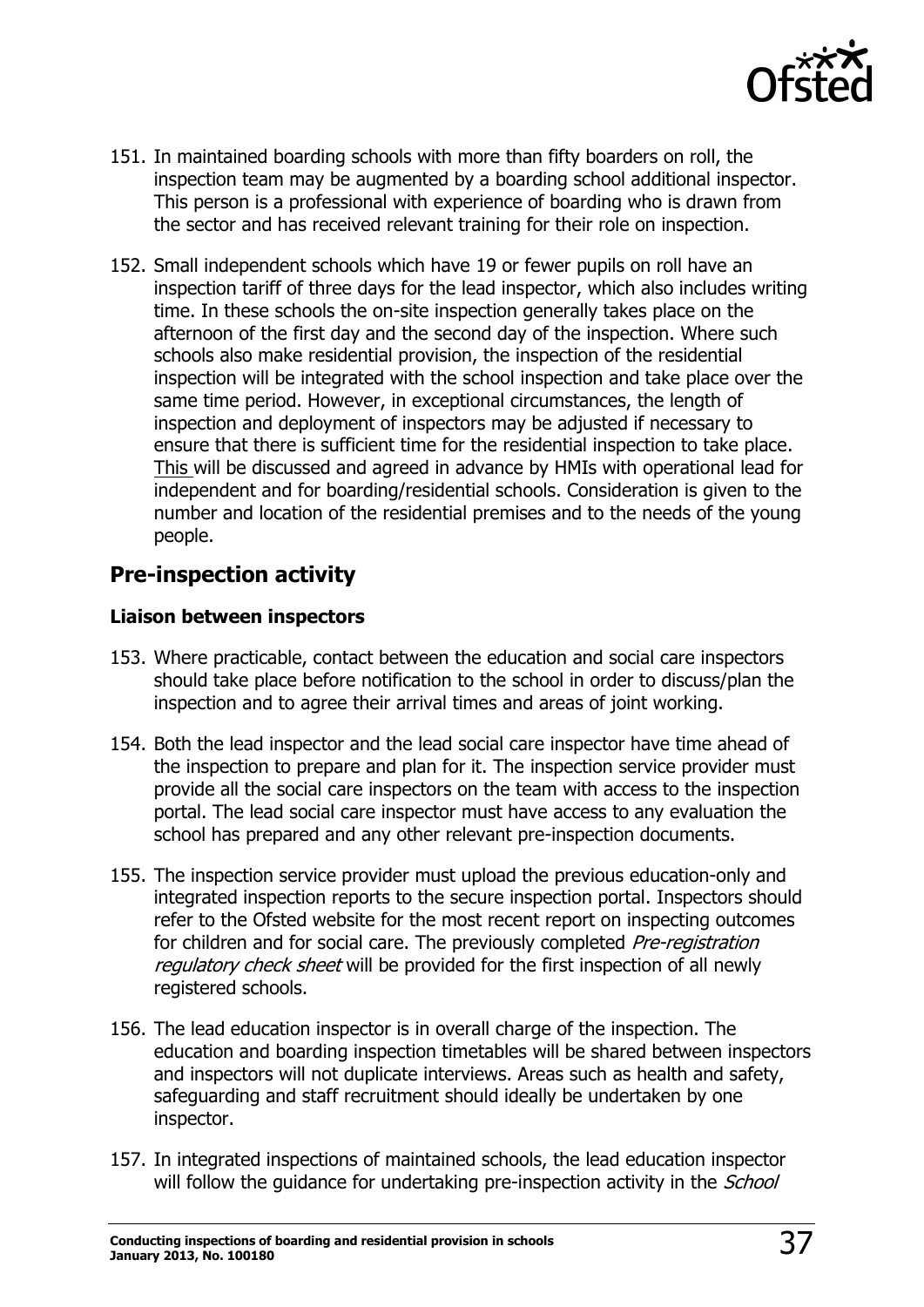

inspection handbook, and for independent schools, Conducting inspections of non-association independent schools.<sup>51, 52</sup>

#### **Inspection frameworks**

- 158. Boarding inspectors taking part in an integrated inspection must be familiar with the relevant education framework for the type of school they are inspecting. The frameworks for the inspection of maintained schools and independent schools can be found on the Ofsted website:
	- The framework for school inspection: [www.ofsted.gov.uk/resources/framework-for-school-inspection-september-](http://www.ofsted.gov.uk/resources/framework-for-school-inspection-september-2012-0)[2012-0.](http://www.ofsted.gov.uk/resources/framework-for-school-inspection-september-2012-0)
	- The framework for inspecting education in non-association independent schools: [www.ofsted.gov.uk/resources/framework-for-inspecting-education](http://www.ofsted.gov.uk/resources/framework-for-inspecting-education-non-association-independent-schools)[non-association-independent-schools.](http://www.ofsted.gov.uk/resources/framework-for-inspecting-education-non-association-independent-schools)

# <span id="page-37-0"></span>**Notification of inspection**

- 159. In **maintained schools**, the lead inspector will normally inform the school at around 11am on the working day before the start of the school inspection. The lead inspector will inform the school that although the education team will arrive early the following morning, the boarding inspection will begin after school that day, and that the boarding inspector will be arriving in the afternoon to begin the boarding inspection.
- 160. Notification of integrated inspections of **independent schools** is normally given by the lead inspector in a telephone call at the start of the day on which the school is to be inspected, usually between 8 and 9am. The lead inspector and lead social care inspector will normally arrive in the early afternoon and start the inspection of education and boarding provision together.
- 161. In all cases, after the lead inspector has notified the school by telephone, they will advise the inspection service provider to send the school a formal notification of inspection letter electronically (as an attachment to an email), the same day. For independent school inspections, the lead inspector should telephone the inspection service provider from 9am. The letter will confirm the team details, dates and documents needed. Also attached to the email will be: a copy of The indicative timetable; a letter for the school to send to the parents and carers of all pupils inviting them to fill-in Parent View; and a copy of the inspection questionnaire for the school's staff. The school is asked to distribute the questionnaire to all staff apart from those in the boarding provision, whose views will have already been sought through the online point-in-time survey.

-

<sup>&</sup>lt;sup>51</sup> School inspection handbook (120101), Ofsted, 2013; [www.ofsted.gov.uk/resources/120101.](http://www.ofsted.gov.uk/resources/120101) 52 Conducting inspections of non-association independent schools (090048), Ofsted, 2013; [www.ofsted.gov.uk/resources/090048.](http://www.ofsted.gov.uk/resources/090048)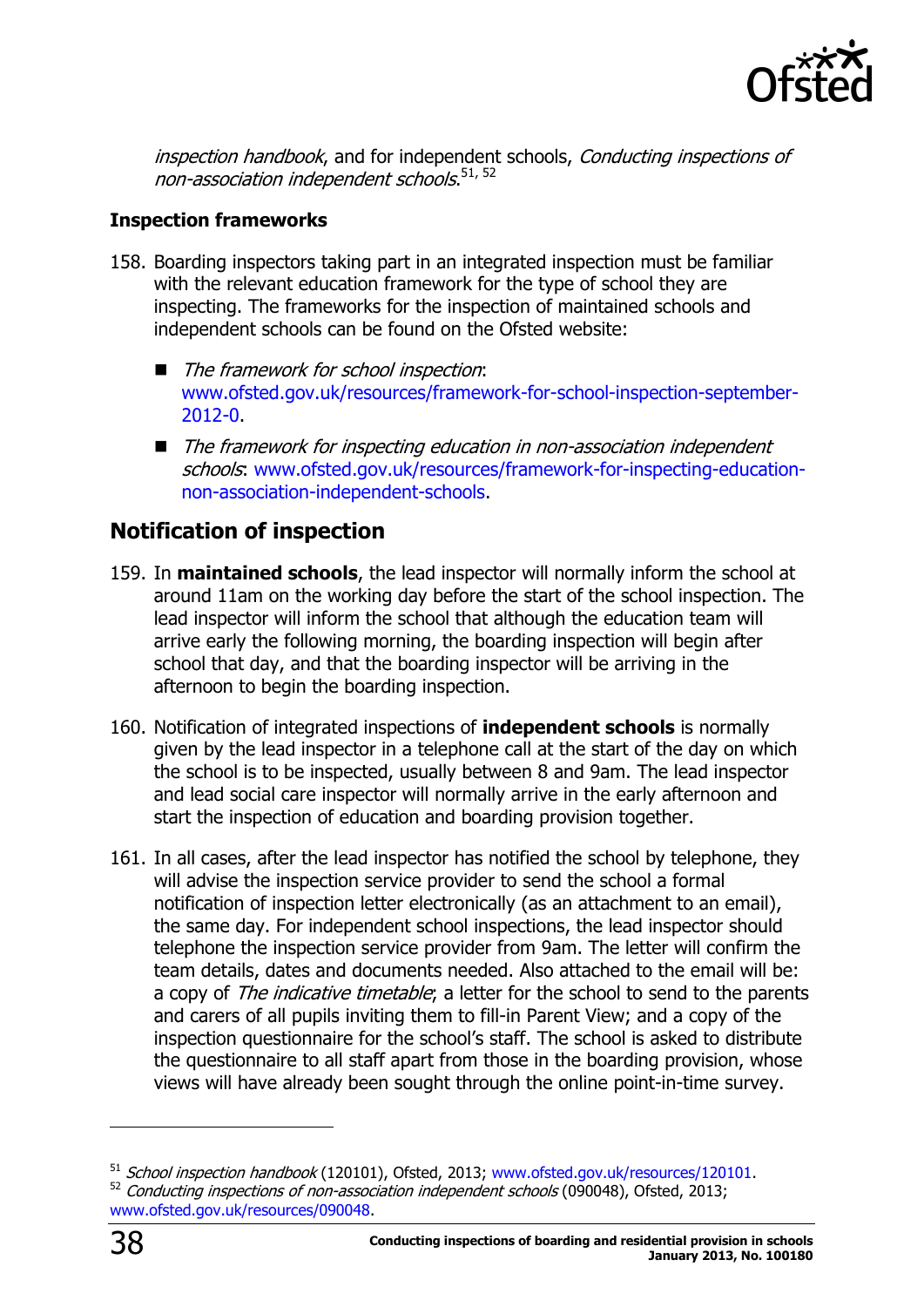

# <span id="page-38-0"></span>**If a school cannot be contacted by the lead inspector**

162. In exceptional circumstances, it may prove difficult for the lead inspector to make contact with the school.

#### **Independent schools**

- 163. In cases where the school has a telephone answering machine, the lead inspector should leave a message and state the time at which this message was left, keeping a note that they have done so on an evidence form. Where the telephone remains unanswered, the lead inspector should persevere, keeping a note of the times at which they tried to make contact with the school.
- 164. If the lead inspector has not managed to make contact by **10am** of the first day of the inspection, they will contact Ofsted's helpdesk to discuss the situation. The helpdesk must seek a steer from the Managing Inspector, Operational Lead for the Welfare Inspection of Boarding Schools. Normally, the HMI will advise that the inspection will continue and that the ISP should continue to try and make contact with the school, while the lead inspector travels to the school. If there continues to be no answer, the inspection will be undertaken as an unannounced inspection.
- 165. If a secure email address for the school is available from the last inspection report or the school's website, the ISP will email the formal notification of inspection letter and accompanying documents to it (see paragraph 161) whether or not they are able to make telephone contact with the school. Where one is not available, the lead inspector will seek confirmation of the school's email address on arrival at the school, and provide it to the ISP so that the documents can be supplied as soon as possible. The lead inspector will also give a paper copy of the inspection questionnaire for school staff and the letter for parents and carers to the school on arrival.
- 166. Further guidance is available in the document Conducting inspections of nonassociation independent schools.

#### **Maintained schools**

j

167. As with independent schools, if the lead inspector is unable to get through to the school to speak to the headteacher at 11am, they will leave a message where the school has a telephone answering machine, and continue to telephone, keeping a log of the calls made and messages left, until they finally make contact with the school. If they are unable to do so by 2pm, the integrated inspection will be cancelled, as set out in the guidance *Inspections* where Ofsted is unable to contact the school the day before.<sup>53</sup>

 $53$  Inspections where Ofsted is unable to contact the school the day before (120303), Ofsted, 2012; [www.ofsted.gov.uk/resources/120303.](http://www.ofsted.gov.uk/resources/120303)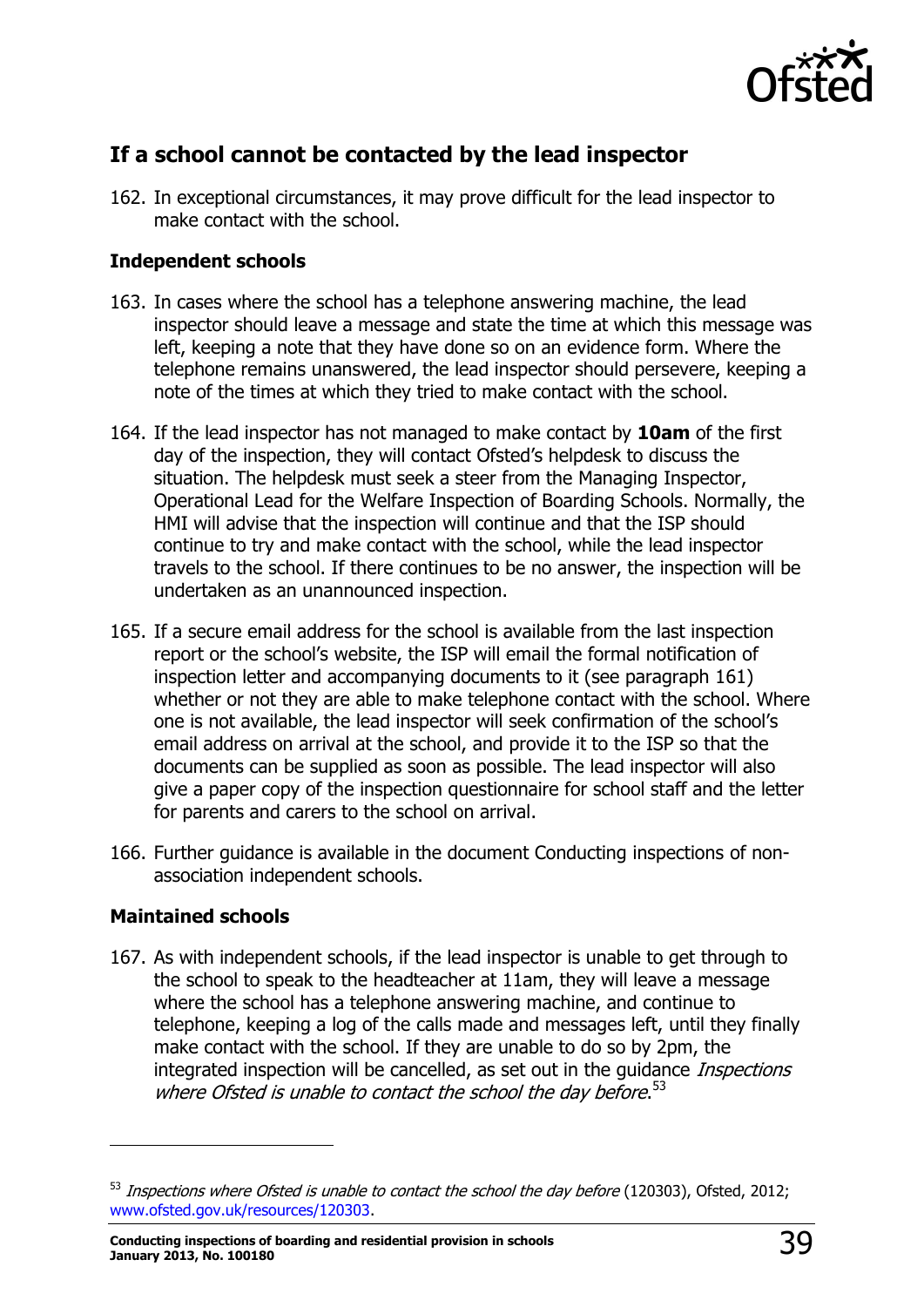

#### <span id="page-39-0"></span>**Gathering views of registered parents, carers and other stakeholders<sup>54</sup>**

- 168. The views of boarders/residential pupils, day pupils, their parents/carers, staff and placing authorities (where applicable) inform lines of enquiry for each inspection and are an important part of inspection evidence.
- 169. Ofsted's online service Parent View is available for the parents of children in non-association independent schools and maintained schools to give their opinion of the school, including its boarding/residential provision. The lead education and social care inspectors should check the returns for the school from the Parent View website as part of their preparation.<sup>55</sup>

#### **Point-in-time surveys for day pupils, boarders/residential pupils, boarding staff and placing authorities about education and boarding/residential provision**

- 170. Ofsted will also conduct an annual point-in-time survey of pupils' views, and in the case of boarding and residential special schools, boarding staff. There is an online survey for pupils and a separate one for boarders/residential pupils.
- 171. Ofsted also conducts annual online point-in-time surveys of the views of day pupils, and in the case of boarding and residential special schools, boarders/residential pupils and boarding staff. There is one survey for day pupils and a separate one for boarders/residential pupils. A point-in-time survey is also used to gather the views of local authorities who place and fund children in independent schools.
- 172. Please refer to paragraphs 12–15 for more detailed information on the annual point-in-time surveys.
- 173. The responses to all surveys are sent directly to Ofsted where they are collated and analysed automatically. Ofsted's inspection management and support team will send the analyses to the relevant inspection service provider, in order that they can form part of the pre-inspection information for the relevant school's next inspection, to inform inspection trails.
- 174. The inspection service provider will make the analyses available on their inspection portal for the lead inspector to use to generate lines of enquiry. It is vitally important that the lead inspector has this information in advance so that the inspection can operate effectively with minimum notification.
- 175. During inspection, the lead inspector may share the quantitative data with the school, but any comments from users that are recorded in analyses remain

-

<sup>&</sup>lt;sup>54</sup> 'Parents' refers to mothers, fathers and/or carers.

<sup>55</sup> A summary of responses to Parent View is available online: [www.parentview.ofsted.gov.uk/parent](http://www.parentview.ofsted.gov.uk/parent-view-results)[view-results.](http://www.parentview.ofsted.gov.uk/parent-view-results)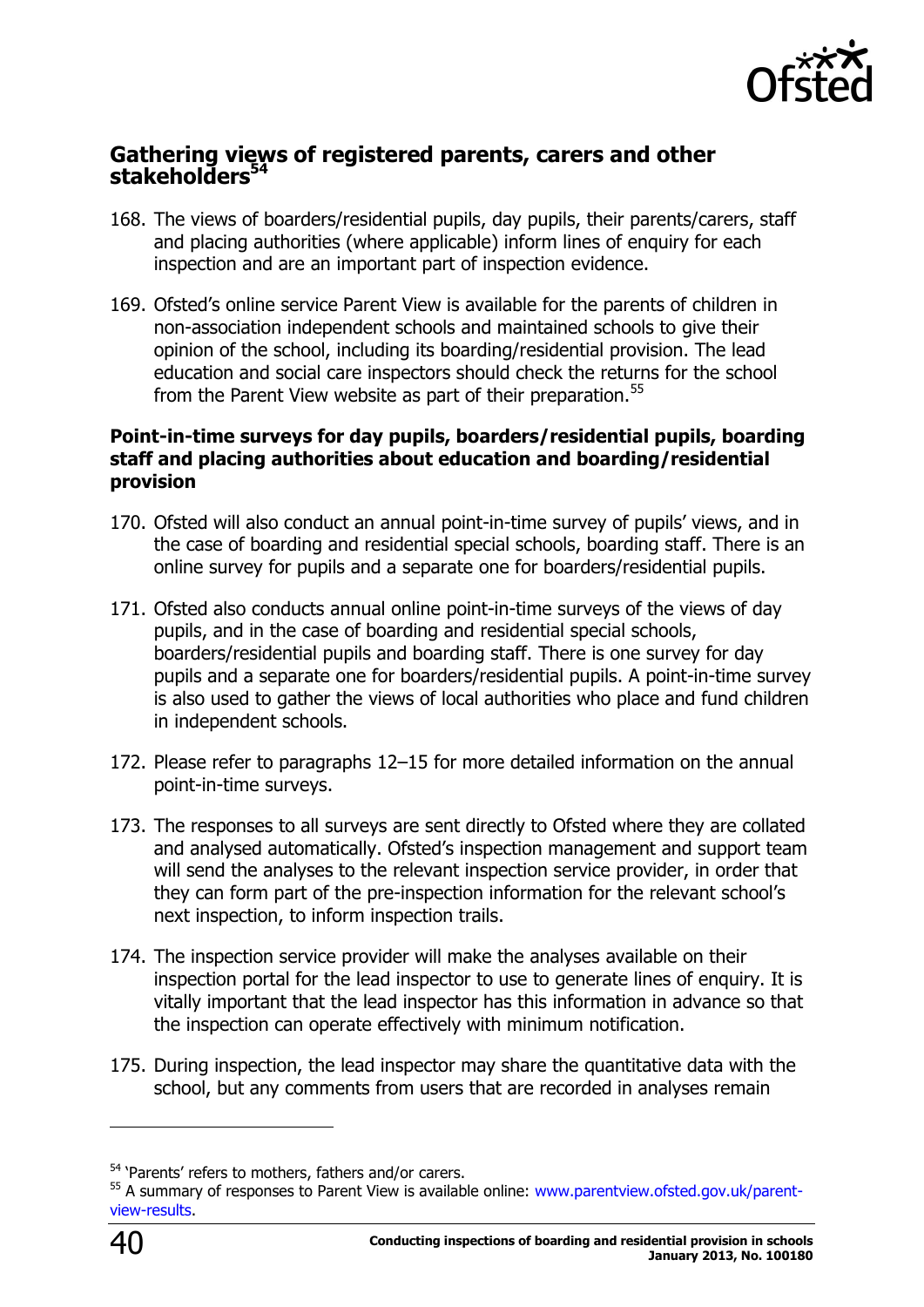

confidential to the inspection team. In the case of boarding schools, there may be sets of analyses for up to three years' annual point-in-time surveys available to the lead inspector, by the time an inspection of the boarding provision is due. All sets will be taken into account, and the lead inspector will explore with the school any particular 'themes' arising from the analyses. If any of the returned surveys appear to raise safeguarding concerns, the inspection management and support team will send them immediately to the relevant HMI manager. This may have an impact on the timing of the next inspection.

- 176. The views of the staff at schools are gathered through a questionnaire, which the inspection service provider sends to the school by email alongside the formal notification of inspection letter. The school is asked to distribute the questionnaire to all staff apart from those in the boarding provision, whose views will have already been sought through the online point-in-time survey.
- 177. The questionnaire states that staff should complete and return their questionnaires in a sealed envelope, marked 'Confidential – for the attention of the Ofsted inspection team' by 11am on the first day of inspection, where practicable.
- 178. Inspectors use all this information intelligently to set up lines of enquiry which they must record on an evidence form and may pursue during the inspection.

## <span id="page-40-0"></span>**Pre-inspection contact with schools**

- 179. Once the lead inspector has notified the school and then contacted the inspection service provider as set out in paragraph 161, they must briefly telephone the lead social care inspector a second time, to confirm that the inspection is taking place or advise them if it has been deferred. After this call, the lead social care inspector will conduct a short telephone conversation with the member of staff in charge of boarding. The conversation will include the following matters.
	- Confirming the start time of the boarding inspection which is usually the afternoon before the start of the education inspection.
	- Confirming the names of the lead social care inspector and other inspectors (if applicable).
	- $\blacksquare$  Brief information about the inspection process and how to obtain key documents from our website, including Ofsted's complaints procedure.
	- Details regarding the timetable for the inspection, and the arrangements for the boarding aspect of the integrated inspection.
	- The information it would be helpful to have at the start of the inspection. This will only ever include information the school already has and in the form it keeps it. Schools will not be expected to prepare additional documentation for inspectors. Requests will be kept to a minimum to reduce the burden of inspection on the school, but will include any evaluation of its boarding provision which the school has made and wishes to share with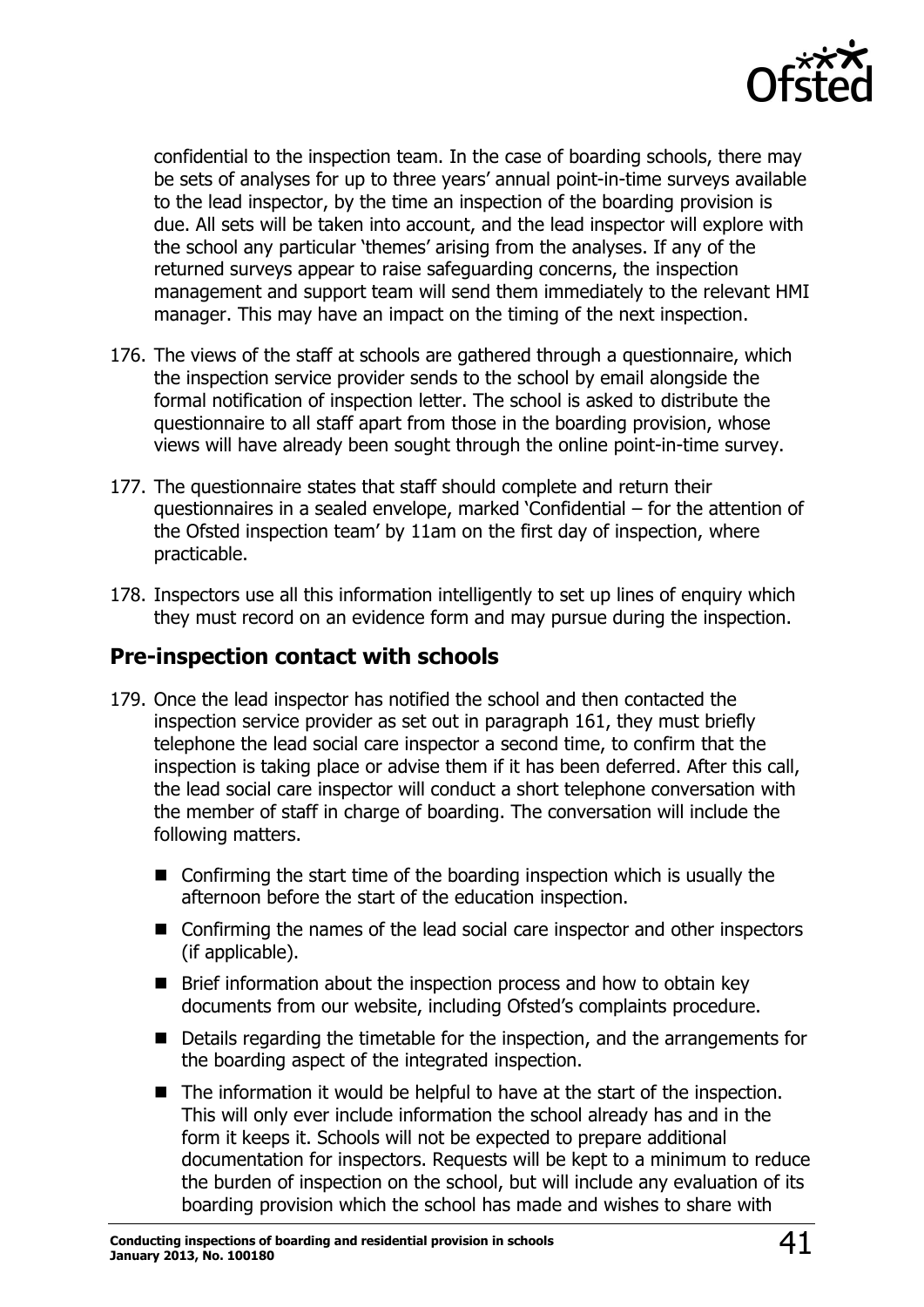

inspectors. Inspectors should accept any evaluation the school has made of its boarding provision in whatever format it is presented. The lead social care inspector should remind the school about the documents listed in the appendices to the national minimum standards which will be required during the inspection. Schools must not be asked to provide details of policies or procedures which are already available of the school's website.

- $\blacksquare$  The timetable of interviews indicating which national minimum standards will be covered and factoring in where joint interviews with the education inspector where possible to minimise the burden on the school and promote joined up working.
- Arrangements for holding discussions with boarders/residential pupils.

## <span id="page-41-0"></span>**The indicative timetable**

- 180. In integrated inspections of both maintained and independent schools, The *indicative timetable* will normally be used.<sup>56</sup> The inspection service provider must always provide it to the school electronically alongside the formal notification letter, as set out in paragraph 161. This document details the interviews that the school will need to arrange, including the national minimum standard/s that each interview will cover.<sup>57</sup> It also lists the records and documents which the school will need to make available to inspector/s during inspection. Use of the indicative timetable helps ensure inspections are conducted consistently.
- 181. The indicative timetable is intended as a guide and can be adapted by schools to accommodate individual circumstances, such as the availability of relevant members of staff. Schools are asked to present the completed timetable to the lead social care inspector on their arrival at the school.
- 182. In all cases, the lead social care inspector will discuss and agree with the school any necessary adjustments needed prior to the start of the inspection.
- 183. The lead social care inspector must also shared and agree the inspection timetable for the boarding with the lead inspector who is responsible for the conduct and quality of the integrated inspection.
- 184. The social care inspector/s must ensure that they maintain effective communication with the inspector leading on the education inspection to ensure an integrated approach to the inspection.

-

<sup>&</sup>lt;sup>56</sup> The indicative timetable (110105), Ofsted, 2013; [www.ofsted.gov.uk/resources/110105.](http://www.ofsted.gov.uk/resources/110105)

<sup>&</sup>lt;sup>57</sup> The national minimum standards for both residential special schools and for boarding schools are available on the Department for Education's website:

[www.education.gov.uk/schools/leadership/typesofschools/a00192112/boarding-schools.](http://www.education.gov.uk/schools/leadership/typesofschools/a00192112/boarding-schools)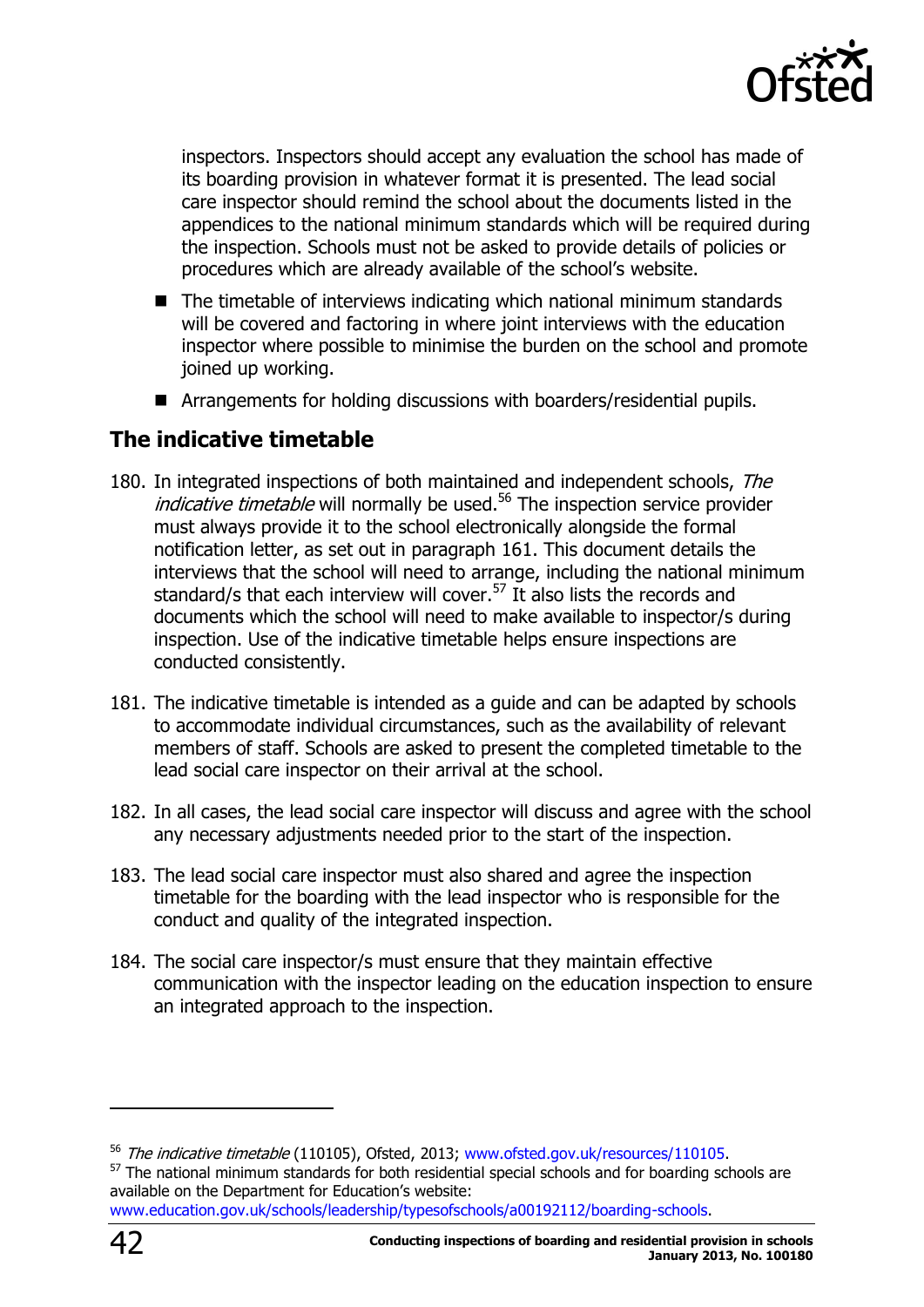

# <span id="page-42-0"></span>**Using the pre-inspection information**

- 185. In preparation for inspection, inspectors will look at the information that Ofsted already holds or is publicly available about the school or its boarding provision which includes:
	- **P** previous inspection reports all education and social care inspectors should read the previous report on **both** the education provision (available on the relevant ISP's portal) and the boarding/residential provision (available on the Ofsted website)
	- any concerns and complaints received
	- $\blacksquare$  the school's own website, which may already contain boarding policies and procedures and may also provide dates when the boarders/residential pupils may be away from school, for example on a school trip
	- the analysis of views of boarders/residential pupils and staff from the pointin-time surveys $58$
	- $\blacksquare$  the responses from Parent View<sup>59</sup>
	- $\blacksquare$  any information on referrals, notifications or child protection concerns for Ofsted inspectors this information can be accessed through Ofsted's provider information portal (PIP), and there is guidance on the Ofsted intranet site to help access PIP; for the ISPs' additional inspectors, this information is made available through the ISPs' own secure inspection portals. In all cases, the portal provides only high-level information about any matters that have arisen, which can be used with other pre-inspection information to inform inspection trails (which should be recorded in an evidence form)
	- $\blacksquare$  in the case of inspections of maintained boarding and residential special schools, information from the Parent View website
	- the information the school supplied on its most recent census return to the Department for Education.<sup>60</sup>
- 186. Inspectors will also take account of the pre-inspection information provided by the school, as outlined in paragraph 179.
- 187. The lead social care inspector will carry out an analysis of the available evidence and information. They should record their planning notes within the planning section of an RSA toolkit for integrated inspections. The plan for the inspection will identify lines of enquiry, any areas of apparent weakness or

j

<sup>&</sup>lt;sup>58</sup> The inspection service provider will make the analyses available on their inspection portal for the lead education inspector and lead social care inspector to use to generate lines of enquiry.

<sup>&</sup>lt;sup>59</sup> A summary of responses to Parent View is available online: [www.parentview.ofsted.gov.uk/parent](http://www.parentview.ofsted.gov.uk/parent-view-results)[view-results.](http://www.parentview.ofsted.gov.uk/parent-view-results)

 $^{60}$  In advance of integrated inspections, the inspection service provider will ensure that information from the relevant school's most recent census return is available on their inspection portal.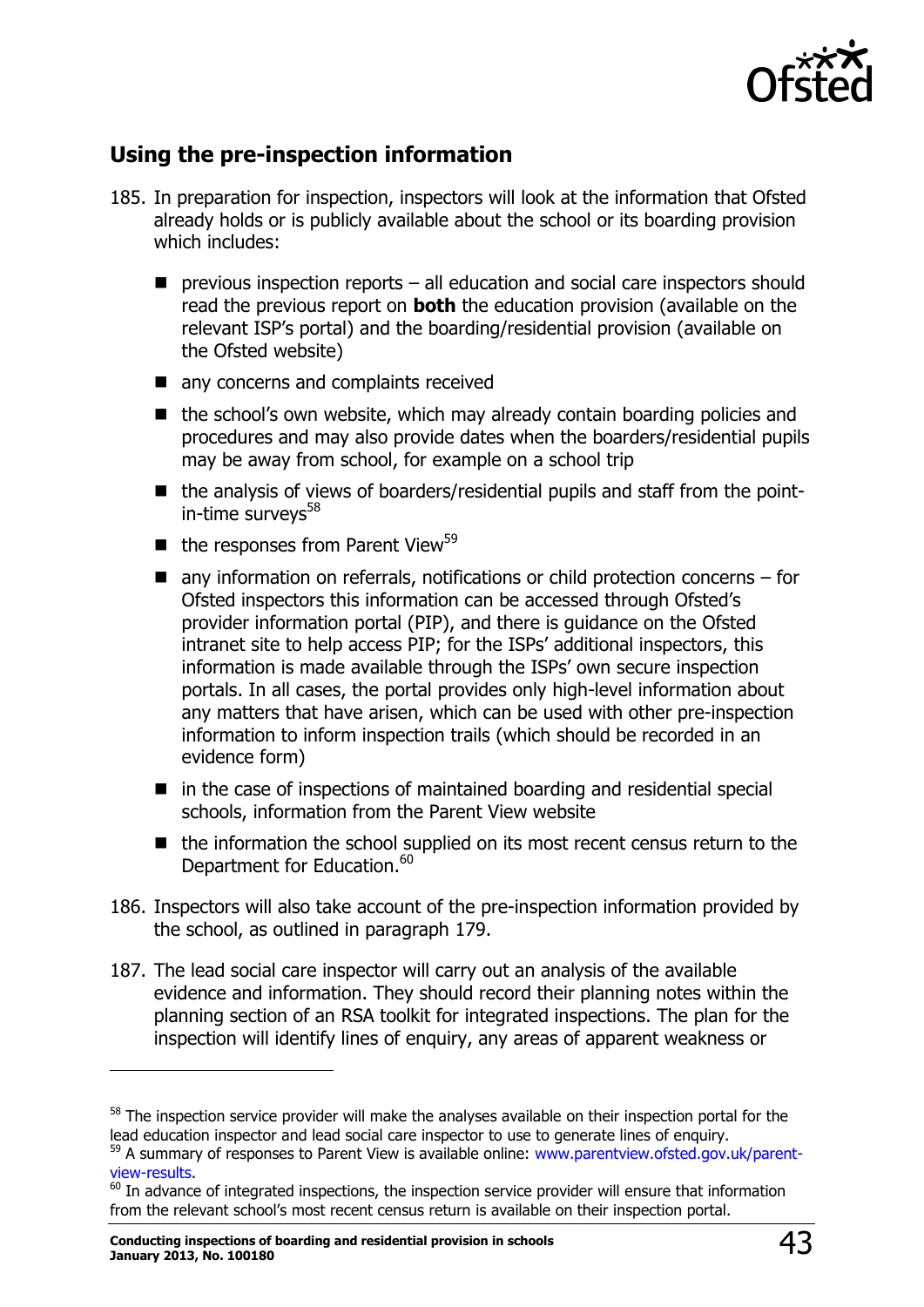

significant strength, or areas where further evidence needs to be gathered. The focus of the inspection may change during its course as further evidence emerges.

188. In addition, the lead inspector may use the pre-inspection information to raise issues with the headteacher or the member of staff in charge of boarding. An open dialogue between the school and inspectors is essential before and during inspection, and good communication is encouraged at all times.

# <span id="page-43-0"></span>**Inspection activity**

189. The table on the next page summarises the timing of pre-inspection planning and contact between inspectors and the activities of the inspection during the days in school. This table applies to inspections of maintained and independent schools.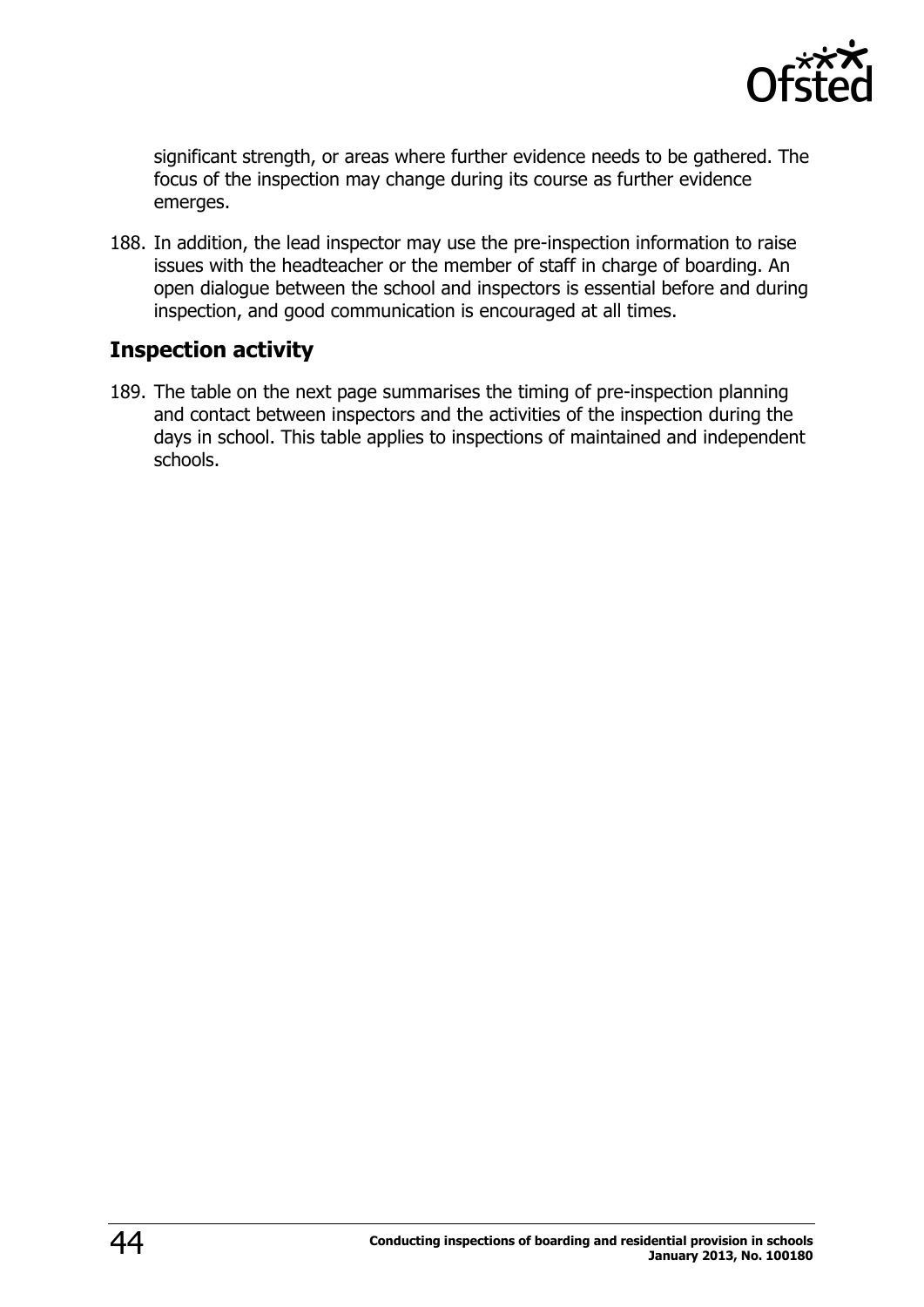

#### **Integrated inspections of maintained schools**

| $Day -1$                                                                                                                                                                                                                                                                                                                                                  | Day 1                                                                                                                                                                                                                                                                                                   | Day 2                                                                                                                                                                                                                                                                                                                                           | Writing day $(Day + 1)$                                                                                                                                                                                                                                                                                                                                                                                                                                                                                                |
|-----------------------------------------------------------------------------------------------------------------------------------------------------------------------------------------------------------------------------------------------------------------------------------------------------------------------------------------------------------|---------------------------------------------------------------------------------------------------------------------------------------------------------------------------------------------------------------------------------------------------------------------------------------------------------|-------------------------------------------------------------------------------------------------------------------------------------------------------------------------------------------------------------------------------------------------------------------------------------------------------------------------------------------------|------------------------------------------------------------------------------------------------------------------------------------------------------------------------------------------------------------------------------------------------------------------------------------------------------------------------------------------------------------------------------------------------------------------------------------------------------------------------------------------------------------------------|
| By 11 am lead inspector<br>$\blacksquare$<br>(LI) notifies the<br>headteacher of inspection,<br>holds brief conversation<br>with inspection service<br>provider, then rings lead<br>social care inspector (LSCI)<br>LSCI rings the school prior<br>to departure<br>LSCI starts inspection of<br>boarding/residential<br>provision<br>LI's preparation day | LI and education team<br>п<br>begin inspection of school<br>provision*<br>Boarding inspection<br>continues**<br>Where there are 50 or fewer<br>pupils on roll<br>Final meeting of inspection<br>team<br>Feedback inspection<br>$\blacksquare$<br>findings to the school's<br>senior staff and governors | Where there are 51 or more<br>pupils on roll<br>Inspection of education<br>$\blacksquare$<br>provision continues<br>Inspection of boarding<br>$\blacksquare$<br>provision continues<br>Final meeting of inspection<br>$\blacksquare$<br>team<br>Feedback inspection<br>$\blacksquare$<br>findings to the school's<br>senior staff and governors | LI writing day.<br>LSCI sends findings from<br>$\blacksquare$<br>the boarding provision to<br>lead inspector as soon as<br>possible, if this was not<br>practicable at the end of<br>Day 2.<br>LSCI is available to<br>comment on report.<br>LI sends whole report to<br>inspection service provider<br>by the end of the same<br>day.<br>LSCI has15 working days from<br>the date of submission to amend<br>and re-submit the integrated<br>toolkit. After that point, the<br>integrated toolkit cannot be<br>edited. |

\* - in integrated inspections of maintained and non-maintained schools additional education inspectors will be added to the team in the case of special schools and pupil referral units or where there are 51 or more pupils on roll,

\*\* - additional social care inspectors will be added to the team where there are more than 50 boarders on roll, or where there are more than two boarding houses which are not located in the same district, as recommended by the Managing Inspector, Operational Lead for the Welfare Inspection of Boarding Schools to the appropriate Ofsted senior manager who has the ultimate decision. In maintained boarding schools with more than fifty boarders on roll, the inspection team may be augmented by a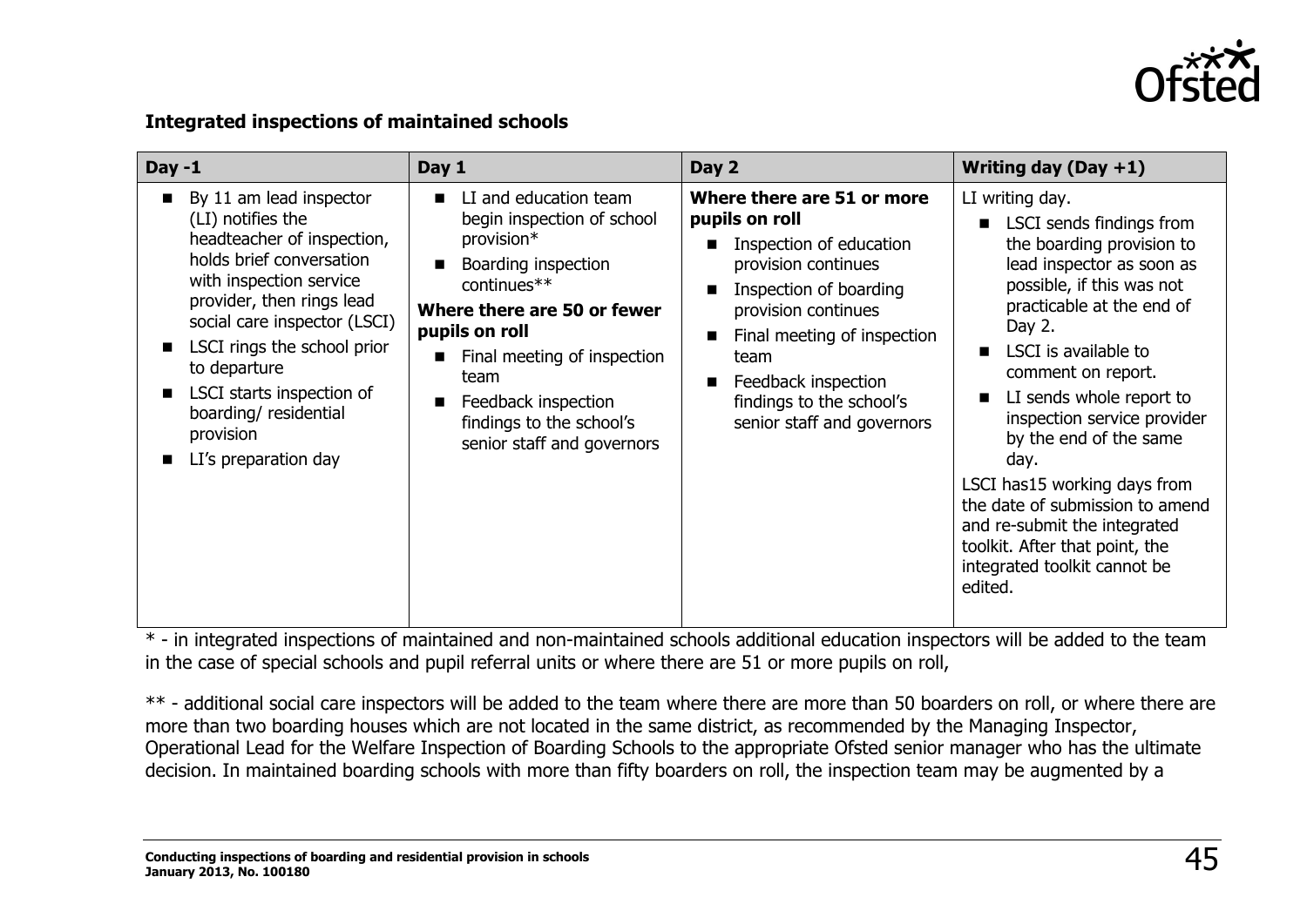

boarding school additional inspector. This person is a professional with experience of boarding who is drawn from the sector and has received relevant training for their role on inspection.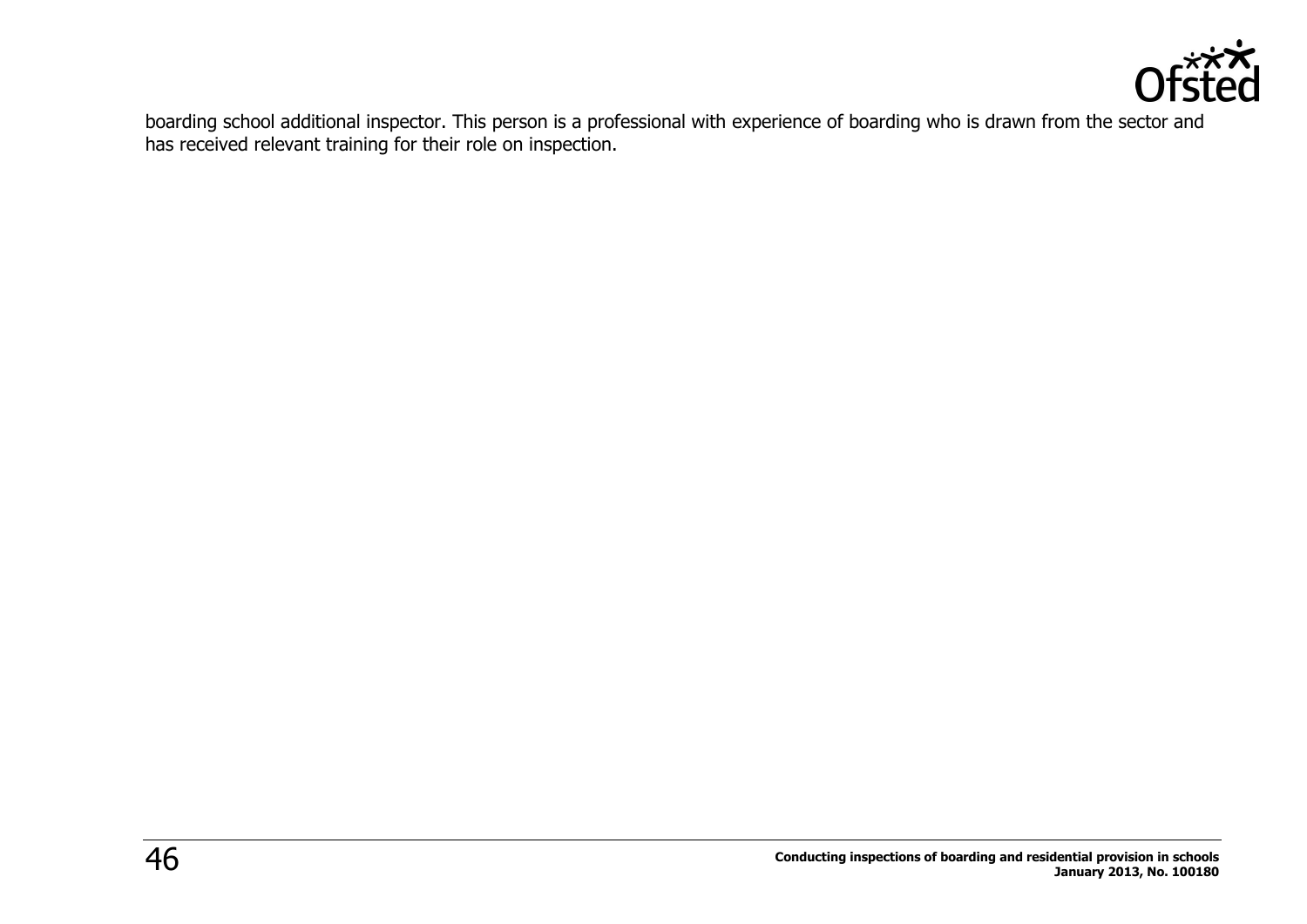

#### **Integrated inspections of independent schools**

| Day 1                                                                                                                                                                                                                                                                                                                                                                                                                                        | Day 2                                                                                                                                                                                                                                                                                                                                                 | Day 3                                                                                                                                                                                                                                                                                                                                                                                                                                                                                                                    | Writing day $(Day + 1)$                                                                                                                                                                                                                                                                                                                                                                                                                                                                                                               |
|----------------------------------------------------------------------------------------------------------------------------------------------------------------------------------------------------------------------------------------------------------------------------------------------------------------------------------------------------------------------------------------------------------------------------------------------|-------------------------------------------------------------------------------------------------------------------------------------------------------------------------------------------------------------------------------------------------------------------------------------------------------------------------------------------------------|--------------------------------------------------------------------------------------------------------------------------------------------------------------------------------------------------------------------------------------------------------------------------------------------------------------------------------------------------------------------------------------------------------------------------------------------------------------------------------------------------------------------------|---------------------------------------------------------------------------------------------------------------------------------------------------------------------------------------------------------------------------------------------------------------------------------------------------------------------------------------------------------------------------------------------------------------------------------------------------------------------------------------------------------------------------------------|
| Lead inspector (LI) notifies<br>the headteacher of<br>inspection between 8-9am<br>LI holds brief conversation<br>with inspection service<br>provider, then rings lead<br>social care inspector (LSCI)<br>LSCI rings the school prior<br>to departure<br>LI half a day preparation<br>and travel<br>LI half a day on-site<br>evidence gathering<br>LSCI half a day preparation<br>and travel<br>LSCI half a day on-site<br>evidence gathering | LI whole day on-site<br>$\blacksquare$<br>inspection*<br>LSCI whole day on-site<br>inspection**<br>Where there are 19 or fewer<br>pupils on roll***<br>Completion of evidence<br>records<br>Final meeting of inspection<br>п<br>team<br>Feedback inspection<br>п<br>findings to the school's<br>senior staff and<br>governors/trustees/<br>proprietor | Where there are 20 or more<br>pupils on roll<br><b>Morning</b><br>LI half a day on-site<br>evidence gathering<br>LSCI half a day on-site<br>п<br>evidence gathering<br>Social care inspector<br>п<br>provides the lead inspector<br>with the findings from the<br>boarding provision<br><b>Afternoon</b><br>All cases:<br>Completion of evidence<br>records<br>Final meeting of inspection<br>п<br>team<br>Feedback inspection<br>п<br>findings to the school's<br>senior staff and<br>governors/trustees/<br>proprietor | LI writing day.<br><b>LSCI</b> sends findings from<br>the boarding provision to<br>lead inspector as soon as<br>possible, if this was not<br>practicable at the end of<br>Day 3 (or Day 2 NOR 1-19)<br>LSCI is available to<br>comment on report<br>LI sends whole report and<br>ROIEJ to inspection service<br>provider by the end of the<br>same day<br>LSCI has15 working days from<br>the date of submission to amend<br>and re-submit the integrated<br>toolkit. After that point, the<br>integrated toolkit cannot be<br>edited |

\* – in integrated inspections of independent schools where there are 20 or more pupils on roll, additional education inspectors will be added to the team on Day 2. Please refer to the guidance document Conducting inspections of non-association independent schools for more information.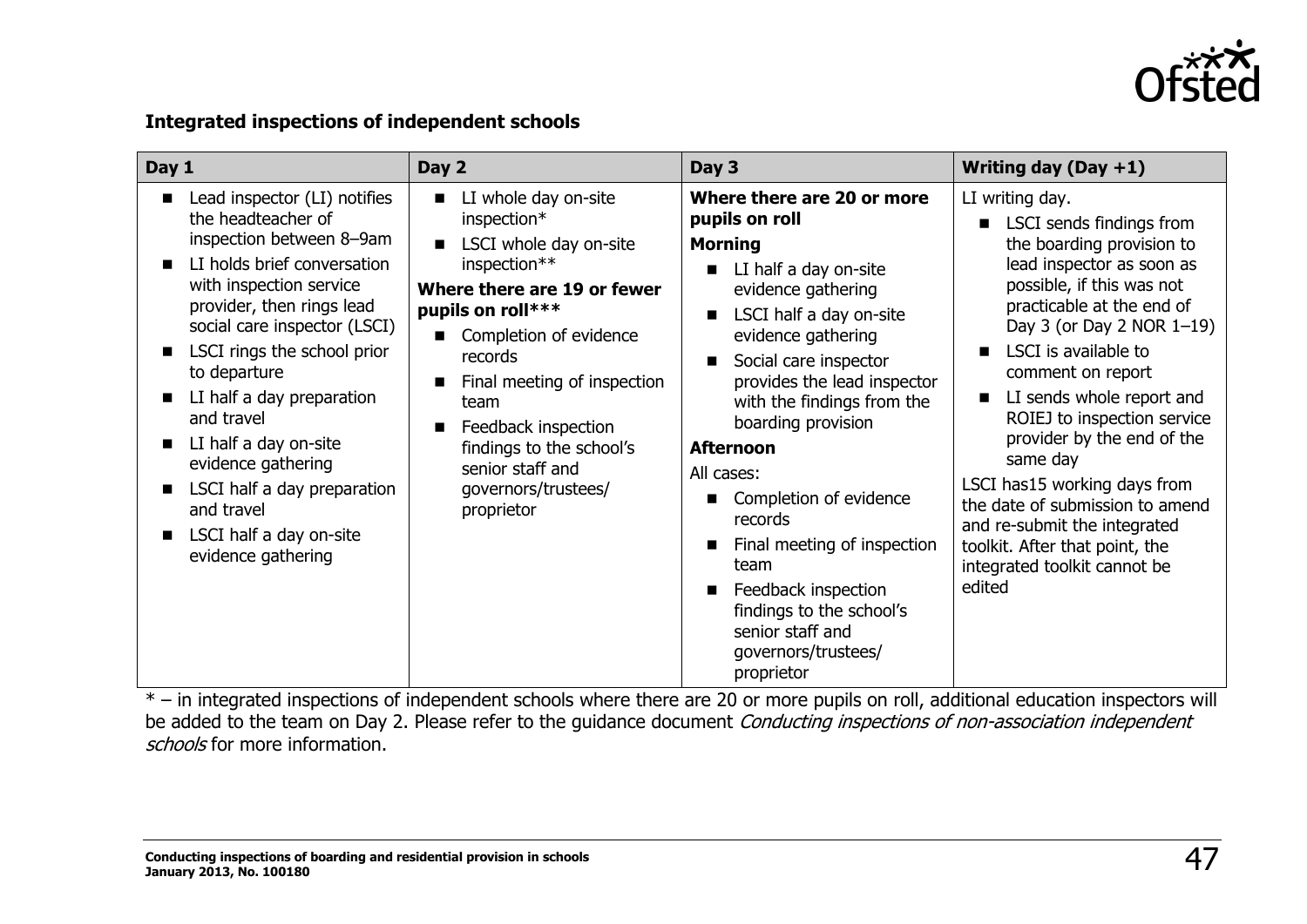

\*\* – additional social care inspectors will be added to the team where there are more than 50 boarders on roll, or where there are more than two boarding houses which are not located in the same district, as recommended by the Managing Inspector, Operational Lead for the Welfare Inspection of Boarding Schools to the appropriate Ofsted senior manager who has the ultimate decision.

\*\*\* – the inspection of boarding or residential provision in schools with 19 or fewer pupils on roll will normally have a tariff of three days for the lead social care inspector, which also includes writing time. In exceptional circumstances, the length of inspection and deployment of inspectors may be adjusted if necessary to ensure that there is sufficient time for the residential inspection to take place. This will be discussed and agreed in advance by HMIs with operational lead for independent and for residential schools. Consideration is given to the number and location of the residential premises and to the needs of the young people.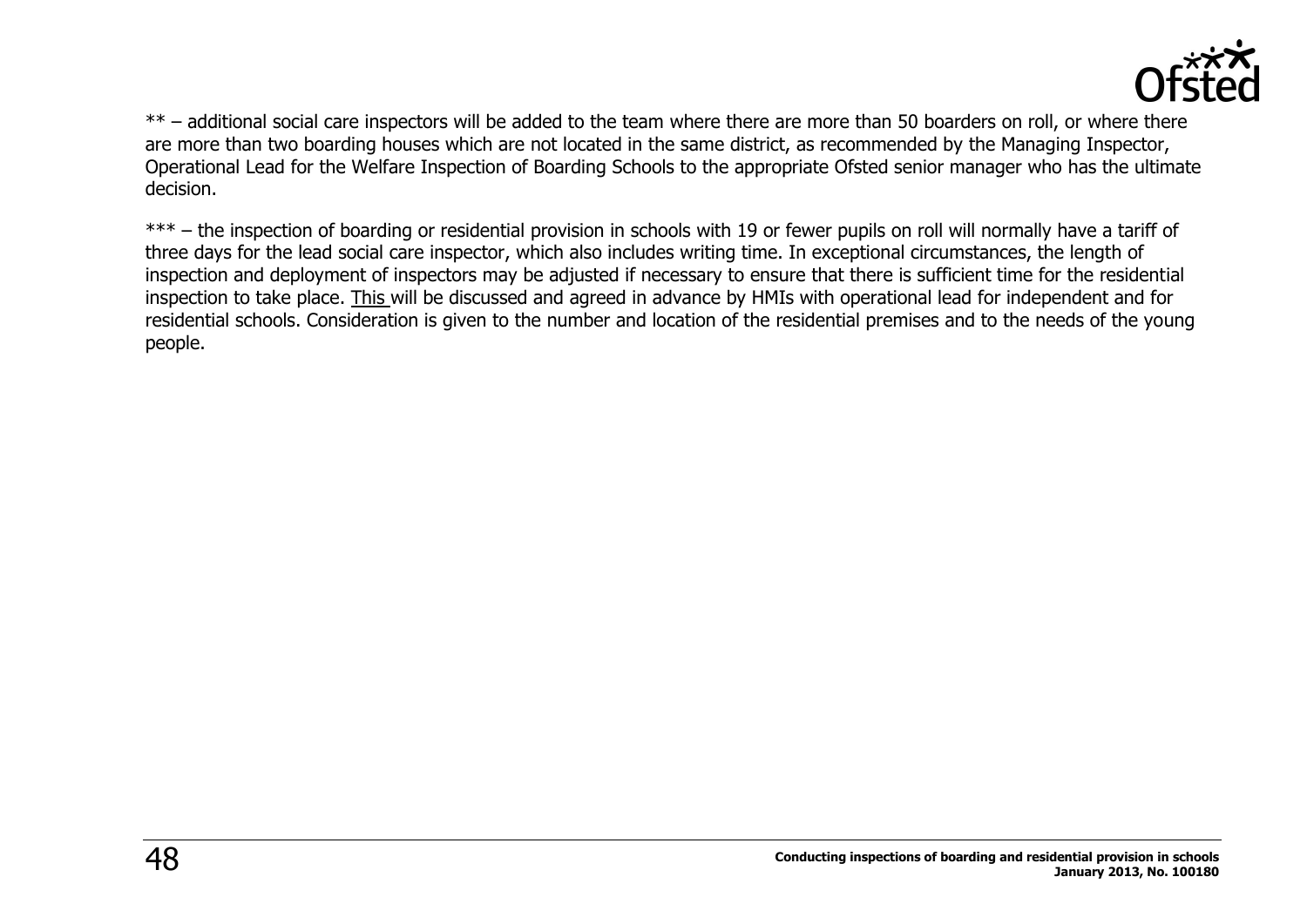

- 190. At the start of the inspection the inspectors will confirm their identity by producing their Ofsted proof of identity. It is not necessary to carry paper copies of Criminal Records Bureau checks.
- 191. The inspectors will confirm with the school's headteacher and other school representatives the plan for the inspection.
- 192. At the beginning of the boarding inspection, the lead boarding inspector will ask the headteacher and/or member of staff in charge of boarding for any relevant information that inspectors need to be aware of while they are on site as discussed in the notification of inspection telephone call. This may include sensitive personnel issues or health and safety matters. This meeting should also be used to explore with senior staff the school's aims and reasons for offering boarding provision and how they are achieved. The headteacher will be asked to confirm that the school has the records set out in appendix two of the national minimum standards, by completing a form, during day one, supplied by the lead social care inspector.  $61,62$  The social care inspector should also ensure that the headteacher and head of care are both clear about the changes Ofsted has made to its practice with regard to the inspection of residential provision.
- 193. Inspection activities will include:
	- $\blacksquare$  listening and talking to boarders and residential pupils
	- observing interactions between staff and boarders/residential pupils
	- $\blacksquare$  discussions with key staff including those with responsibility for leading, managing and organising boarding/residential provision or key elements of it
	- analysing the feedback from Parent View, and the responses from pupils, boarders/residential pupils, boarding staff and placing authorities to the completed online point-in-time surveys, and from all the other school staff to the paper-based inspection questionnaires
	- $\blacksquare$  following up on progress in response to national minimum standards which were previously unmet
	- sampling meals and observing mealtime routines
	- $\blacksquare$  examining relevant policies and procedures and observing how they are implemented
	- examining records, for example concerning health care and recruitment
	- looking at boarders'/residential pupil's records, case files and other relevant documents

 $\overline{a}$ 

 $61$  Boarding school national minimum standards – appendix two records (110155), Ofsted, 2013; [www.ofsted.gov.uk/resources/110155.](http://www.ofsted.gov.uk/resources/110155)

 $62$  Residential special school national minimum standards – appendix two records (110156), Ofsted, 2013; [www.ofsted.gov.uk/resources/110156.](http://www.ofsted.gov.uk/resources/110156)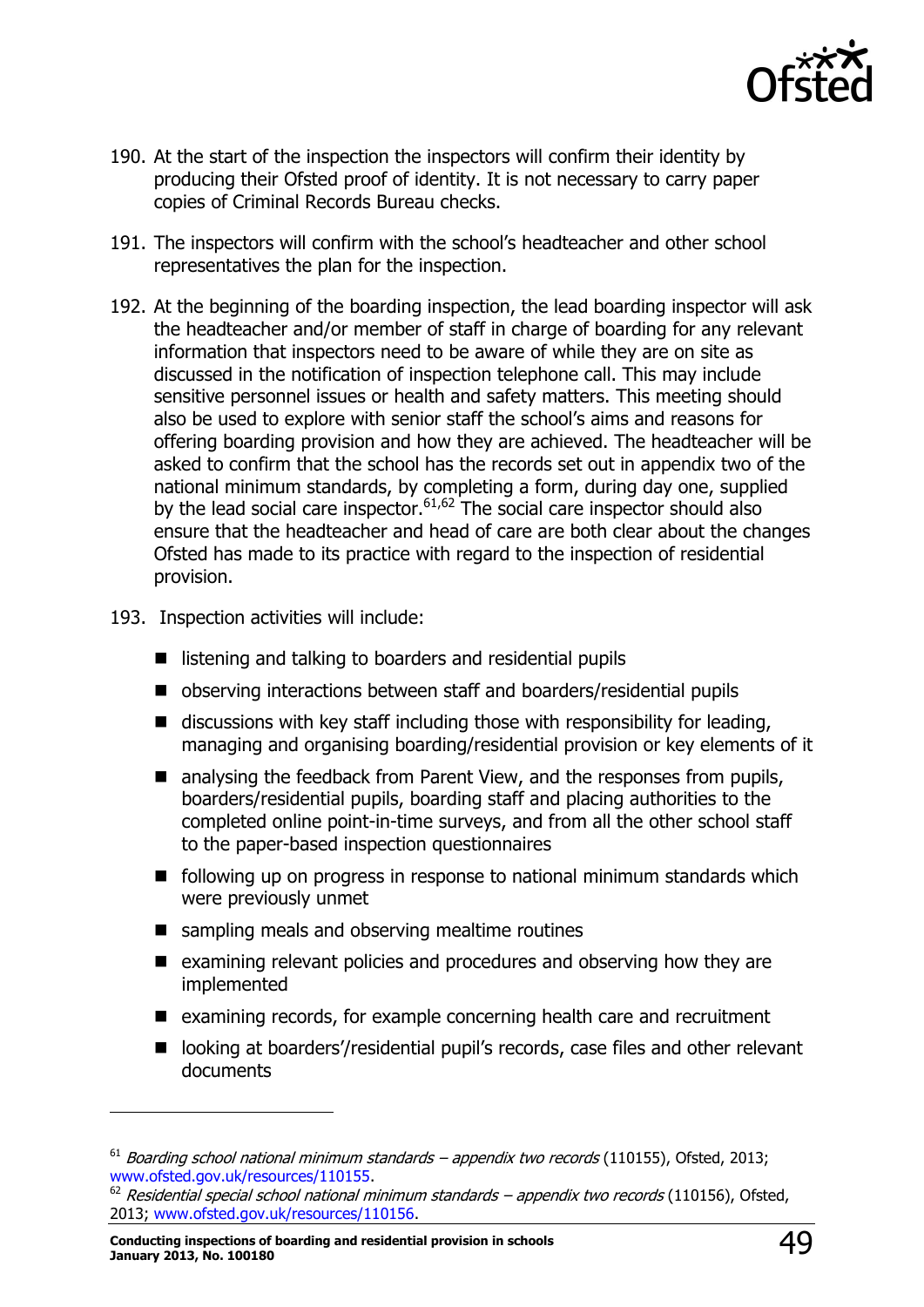

- $\blacksquare$  liaising by telephone with social workers from relevant local authorities that may have placed boarders'/residential pupils' in the school
- $\blacksquare$  inspecting the premises, accommodation, facilities and health and safety arrangements.
- 194. It is the responsibility of the lead education inspector to quality assure the inspection and the work of their team, including the work of the social care inspector/s. Evidence forms must be used to keep records of all arrangements made with the school for the planning and organising of the inspection, all meetings, and of all feedback given throughout the inspection.

#### **Listening and talking to boarders and residential pupils**

- 195. The views and experiences of boarders/residential pupils are at the centre of the inspection and provide key evidence in assessing outcomes against the evaluation schedule.
- 196. Inspectors must take into account the specific communication needs of the boarders/residential pupils. For some of them, the inspectors may request the assistance of staff who know and understand the young person's preferred means of communication. It will also be appropriate for inspectors to spend time observing boarders and how they interact with staff and respond to their environment.
- 197. Much of the experience of boarders/residential pupils takes place after the school day, and it is therefore essential that inspectors are present at this time. Inspectors should involve boarders/residential pupils in inspection activity wherever they can.
- 198. Inspectors will demonstrate safe and sensitive practice through:
	- being sensitive to the fact that some boarders may not want to be involved in the inspection
	- $\blacksquare$  explaining to boarders that they will not include comments that will identify them in the inspection report or in the feedback given to the school unless they are of a safeguarding nature
	- $\blacksquare$  ensuring that staff are aware of any arranged meetings with boarders/residential pupils and that boarders'/residential pupils' participation in meetings is voluntary.
- 199. Where appropriate, inspectors must explain to boarders/residential pupils that information suggesting that they or another child or young person is at risk of harm will be passed by the inspector to an appropriate person able to take necessary action about that concern.
- 200. It is important that the boarders/residential pupils are selected for interview by the inspector rather than the school. Inspectors may therefore ask the school to arrange for them to meet a group of boarders, but they should also take care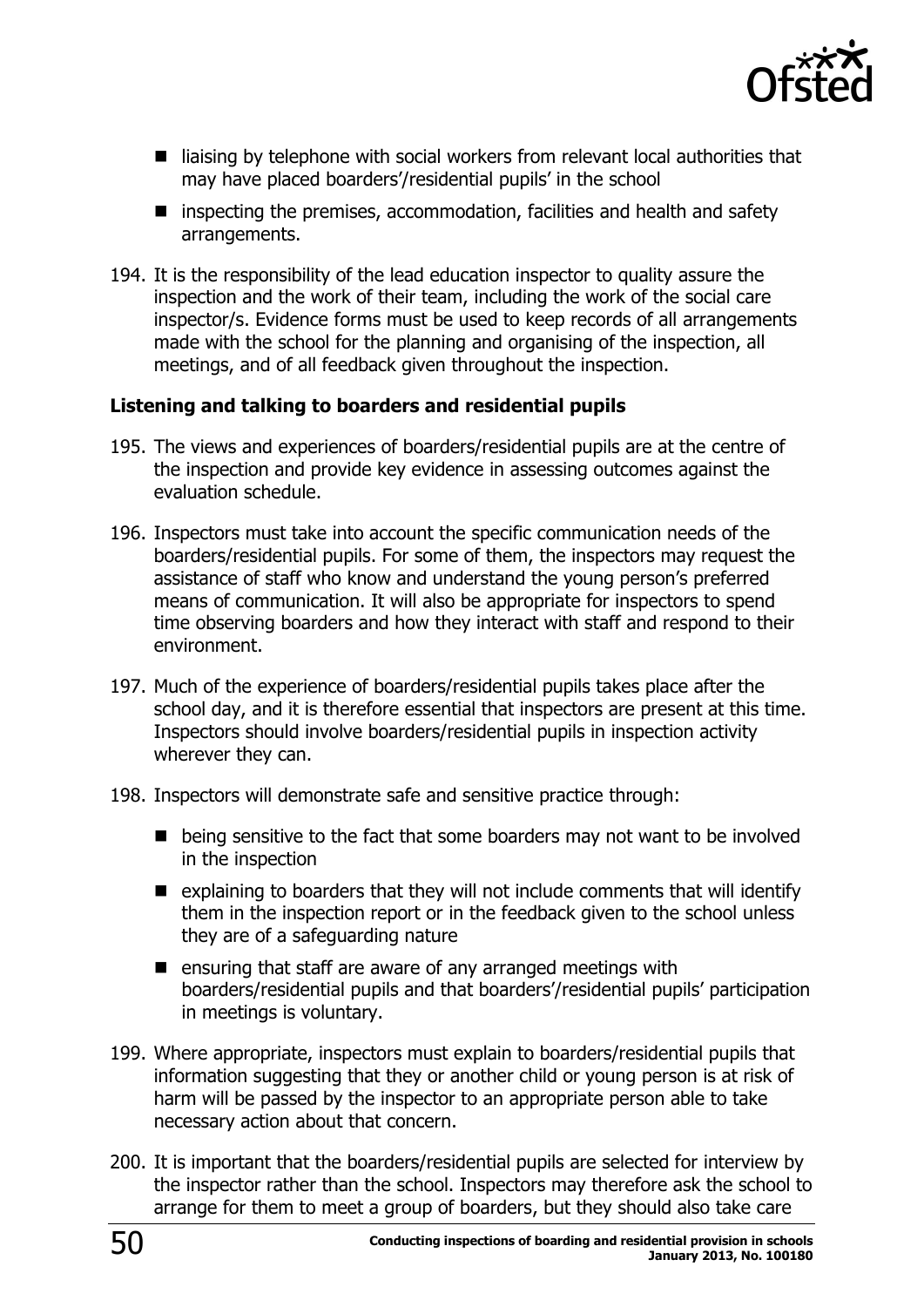

to engage other boarders/residential pupils in conversation during 'boarding time'. It is important that every child or young person who wishes to speak to an inspector has the chance to do so. Inspectors should ensure that they are alert to the different groups of children or young people who make up the boarding/residential community and explore thoroughly with them any concerns they may have. Inspectors will always ask the young people about bullying in the school and will explore these issues with them, particularly where it has been raised by the boarders/residential pupils through the point-in-time survey or their parents or carers through Parent View. Inspectors will discuss all types of bullying with the young people, including cyber-bullying, homophobia, racism, harassment, name-calling or isolation of particular children or groups of children. They will observe how boarders/ residential pupils interact with one another. Inspectors will be alert to issues of equality and diversity, ensuring that all boarders/residential pupils have equal access to the opportunities and support that the boarding/residential experience affords, and that boarder's/residential pupils' individual needs are looked after.

#### **'Tracking' individual welfare arrangements**

- 201. The purpose of this activity is to look at the welfare records from a range of different information sources relating to a small number of boarders/residential pupils, in order to build up a more rounded picture of the quality of support and provision for individuals' needs. The records of individual boarders should be selected at random by the inspector from school's lists.
- 202. Any key welfare issues that arise from examining boarders'/residential pupils' records should be raised with senior staff in the school.
- 203. The school's response to any welfare issues identified should be considered in the light of the relevant school policies and the national minimum standards.

#### **Inspecting the boarding accommodation and facilities**

- 204. The inspectors are required to judge the suitability of the school's premises and boarding/residential accommodation. During the course of the inspection, inspectors will visit all the boarding/residential houses. However, the amount of time spent in each boarding/residential house will vary. Boarders/residential pupils may be selected to accompany inspector/s on the tour of the boarding/residential accommodation. When touring premises or grounds, inspectors may take the opportunity to speak to staff or boarders/residential pupils they meet (avoiding interviewing individual boarders/residential pupils alone and away from others.
- 205. Where the school arranges and accommodates pupils in lodgings during termtime instead of on-site boarding accommodation, the suitability of this should be assessed during the course of the inspection. Inspectors will: spend time with the school's member of staff responsible for lodgings; examine the school's written guidance to host families; sample written agreements between the school and adults providing lodgings; discuss with the school their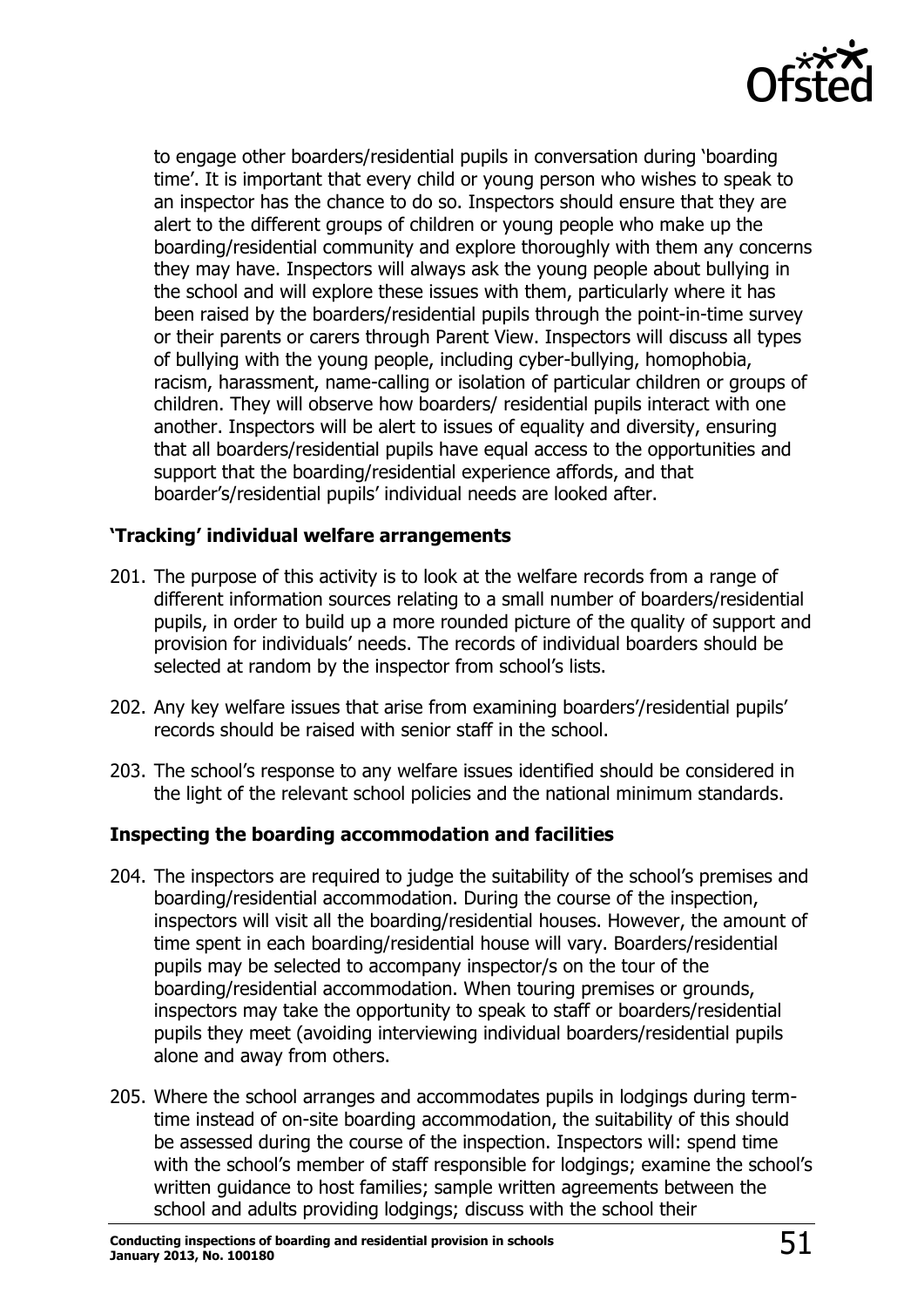

arrangements for monitoring their lodgings; and look at any records of monitoring. With the consent of the person accommodating the pupil, visits to a sample of lodgings may also be conducted where it is practical and safe to do so.

206. Inspectors may see a number of extra-curricular or leisure activities and spend time in talking to boarders about their experiences, including, where relevant, what happens at weekends. It is important to establish the quality of those areas used for study or recreation by boarders and how the boarding experience supports the boarders to learn, grow and develop.

#### **Meals taken with pupils**

207. Inspectors should take a selection of meals with boarders/residential pupils at their tables, and observe their serving arrangements. This enables direct evidence of catering provision and arrangements, and provides an opportunity to observe general behaviour and to speak informally to individual boarders/residential pupils in a communal setting. Note should be taken of how dietary needs such as vegetarian or other specialist requirements are met. Inspectors should also speak to the catering manager and ask to see a sample of menus.

#### **Team meetings**

208. The lead social care inspector is responsible for making sure that the lead education inspector is kept informed about findings and emerging judgements. The lead social care inspector may be invited to attend the education team meeting as a way of sharing relevant information. The purpose of the lead social care inspector being in attendance is to contribute to the emerging evidence and judgements from the boarding team into the full discussion. It is the lead inspector's role to ensure that judgements from the boarding/residential inspection are given due consideration by the team in reaching fair corporate judgements about the school as a whole.

#### **Safeguarding concerns**

209. If serious issues of concern arise, for example in relation to the failure to follow child protection procedures and/or where a child/young person is discovered to be at immediate risk of harm, the lead inspector must be alerted and appropriate arrangements made to notify the headteacher as soon as possible unless this compromises the child/young person's safety. Inspectors should always follow Ofsted Safeguarding Policy and Procedures and contact Compliance, Investigation and Enforcement team on 0300 123 1231 should they be in need of advice.<sup>63</sup> Where required, a referral will be made to the Compliance, Investigation and Enforcement team and the Department for

-

<sup>&</sup>lt;sup>63</sup> Ofsted safeguarding policy and procedures (100183), Ofsted September 2010; [www.ofsted.gov.uk/resources/ofsted-safeguarding-policy-and-procedures.](http://www.ofsted.gov.uk/resources/ofsted-safeguarding-policy-and-procedures)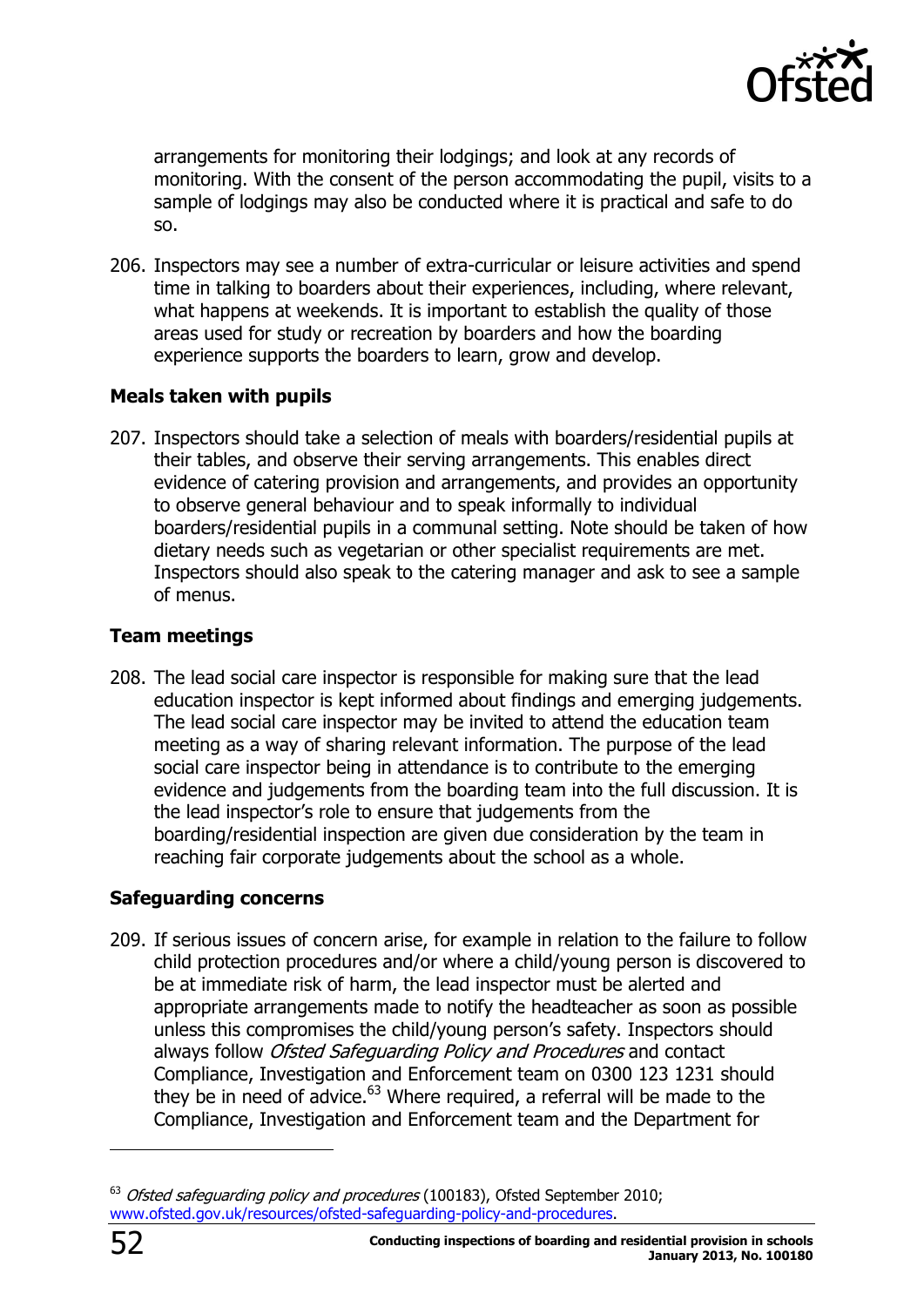

Education or, for a maintained school, the relevant local authority children's services.

#### **Recording evidence**

j

- 210. Inspection findings and reporting must be evidence based. Throughout the inspection, inspectors will maintain a record of their evidence. Inspectors need to record interview notes on evidence forms in black ink so that it can be photocopied if necessary. All handwritten evidence must be legible, and must **only** be recorded on evidence forms provided by the inspection service provider, the Boarding school national minimum standards check sheet and evidence form, the Residential special school national minimum standards check sheet and evidence form or in the RSA toolkit.  $64,65$  Evidence forms must also be used to record pre-inspection trails raised from the views of parents, residential pupils and local authorities, as appropriate, the key outcomes of team meetings, and all feedback given throughout the inspection, including any significant response from the school.
- 211. In addition to recording notes from interviews, social care inspectors must ensure that they record their judgements of the boarding/residential provision and any national minimal standards which the school has not met in the RSA integrated inspection toolkit, with evidence to support this. $66,67$
- 212. If any of the judgements about the boarding/residential provision are changed, or if there are any changes to the national minimum standards listed as not being met, the lead social care inspector must amend the RSA integrated inspection toolkit accordingly. This is to ensure that the outcomes of the inspection are accurately recorded in Ofsted's published data on inspections.
- 213. Evidence should be clear, evaluative and sufficient for the purpose of supporting the judgements. Evidence should not include anything that could identify individual staff, individual children, young people or family members, unless necessary for the protection of a child. Inspectors can record direct quotes from children and young people, parents/carers and stakeholders in evidence to support judgements, although evidence should never use individual's names or initials.

 $64$  Boarding school national minimum standards check sheet and evidence form (110103), Ofsted, 2013; [www.ofsted.gov.uk/resources/110103.](http://www.ofsted.gov.uk/resources/boarding-school-national-minimum-standards-check-sheet-and-evidence-form)

 $65$  Residential special school national minimum standards check sheet and evidence form (110104), Ofsted, 2013; [www.ofsted.gov.uk/resources/110104.](http://www.ofsted.gov.uk/resources/residential-special-school-national-minimum-standards-check-sheet-and-evidence-form)

 $66$  Inspectors may choose to use the National minimum standards check sheet and evidence form Word template while on site during inspection. If so, the evidence may be pasted into the RSA toolkit. Any national minimum standards not met must also be recorded in the toolkit.

 $67$  In integrated inspections, the information entered into the toolkit will be extracted into a Word document, which the lead social care inspector will provide to the lead inspector. For integrated independent school inspections, this information will contribute to the record of inspection evidence and judgements.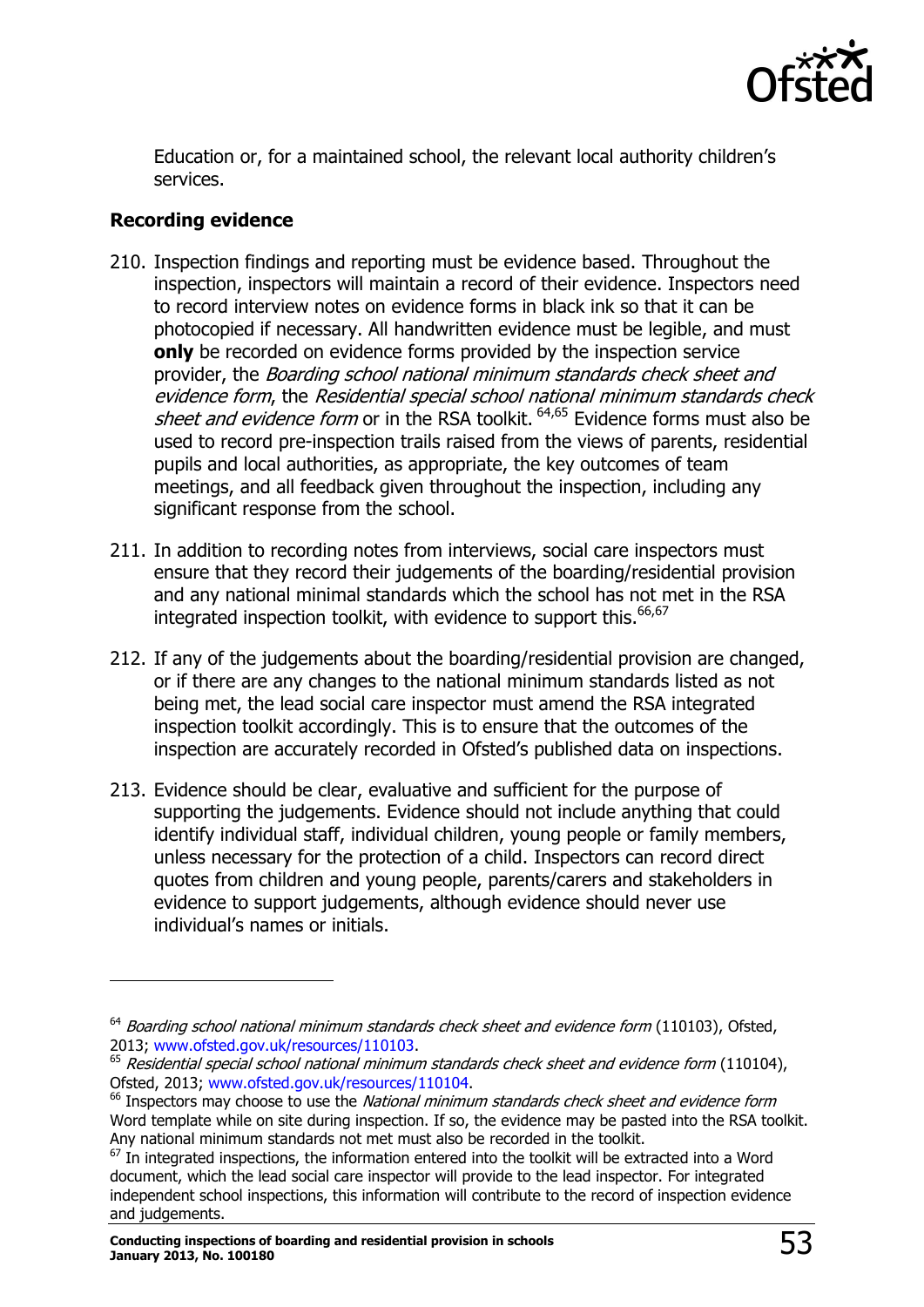

#### **Inspection findings**

- 214. Inspection has the strongest impact on school improvement when the school understands the evidence and findings that have led to the judgements. The social care inspector/s evidence and judgements will feed into aspects of the education inspection.
- 215. It is important that the headteacher and senior care staff:
	- $\blacksquare$  are kept up to date with how the inspection is proceeding
	- understand how inspectors reach judgements
	- have opportunities to clarify how evidence is used to reach judgements
	- are given the opportunity to present additional evidence relevant to the inspection.
- 216. The Evaluation schedule for the inspection of boarding and residential provision in schools sets out grade descriptors for outstanding, good, satisfactory and inadequate outcomes and provision. Inspectors must use the grade descriptors to find a 'best fit' judgement for their inspection findings.

# <span id="page-53-0"></span>**Inspection feedback**

- 217. As the social care inspector/s are participating in an integrated rather than a welfare-only inspection, it is important that the lead social care inspector keeps the lead inspector updated on the emerging findings. The lead inspector will also make sure that the social care inspector/s are kept informed of any relevant information as and when it arises.
- 218. During the inspection social care inspectors will share with the school the emerging findings from the welfare inspection about the school's key strengths and weaknesses on a regular planned basis with senior staff from the school. Shortfalls that could have an immediate impact on the safety of children and young people will be brought to the attention of the lead inspector and the headteacher, or the member of staff in charge of boarding/care as soon as the inspector has identified the problem. The inspector should ask the school for an immediate action plan to remedy the shortfall.
- 219. At the end of the inspection, the inspectors from the education and boarding inspection teams meet to discuss and reach agreement on the judgements made. In deciding on the judgements, the welfare and education inspection teams will follow the evaluation schedule relevant to their respective inspection frameworks.
- 220. The lead inspector will discuss and agree with the lead social care inspector the arrangements for feeding back to the school on the outcome of the welfare inspection. This will include agreeing details of which social care inspector/s will be present at the feedback and at what point in the meeting the feedback on the welfare element of the inspection is to be given.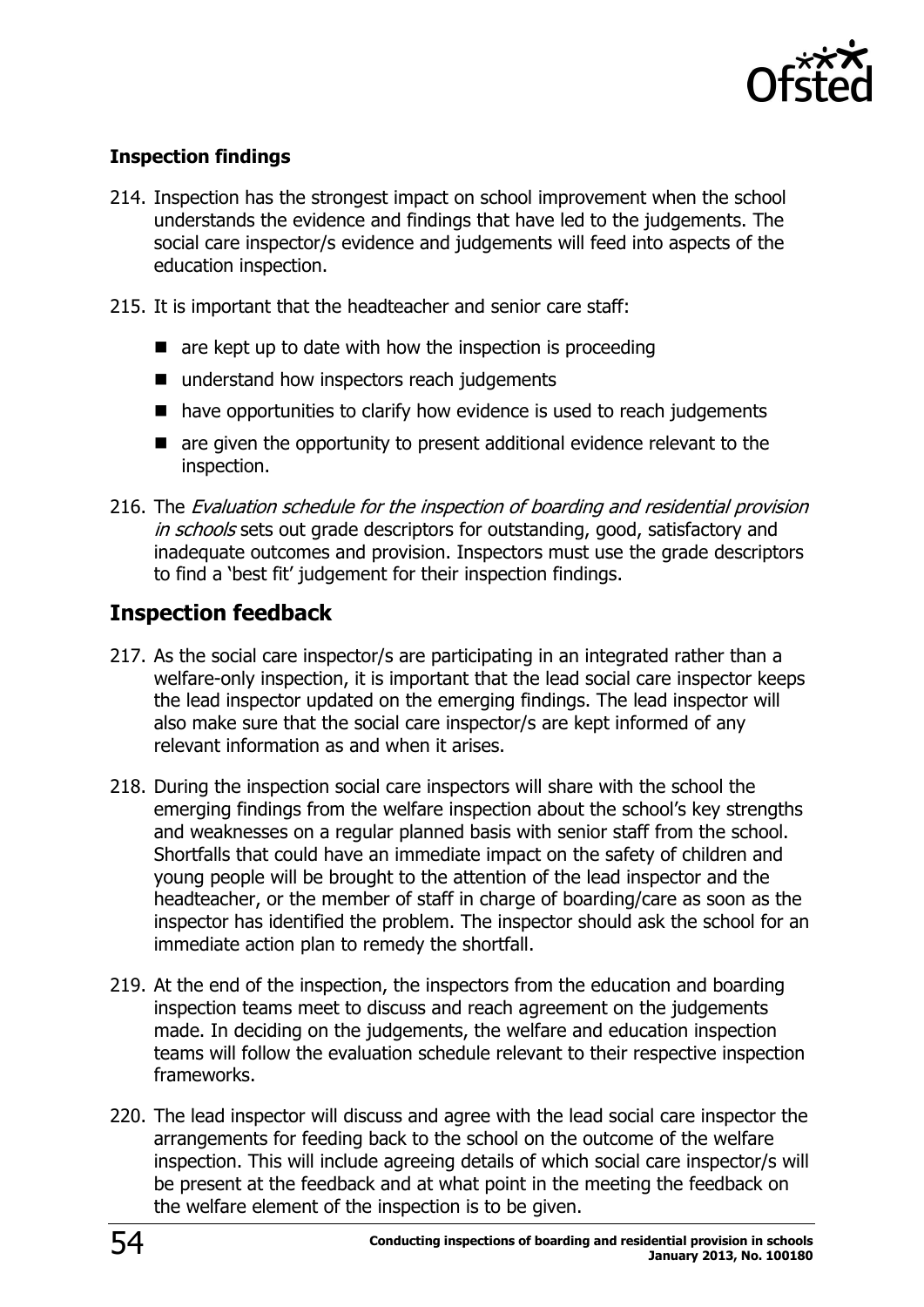

- 221. The whole inspection finishes with feedback to the school on the final day. The education team and social care inspector/s will together meet the headteacher to give verbal feed back on the main inspection findings and provisional judgements. The headteacher may wish to invite the proprietor, governors, member of staff in charge of boarding or other senior staff, as appropriate, to attend this meeting. The date of feedback is counted as the final day of inspection. The feedback from the social care inspector/s should:
	- cover the main findings of the inspection against the evaluation schedule, including both strengths and weaknesses
	- detail any national minimum standards which have not been met and explain why
	- $\blacksquare$  indicate the likely points for improvement
	- be balanced and include positive comments as well as highlighting any areas for development
	- use the grade descriptors as detailed in the evaluation schedule to indicate how inspectors have arrived at the judgements
	- make clear that the grades awarded are provisional and may be subject to change through the quality assurance process
	- confirm that the report will be sent to the school in draft for comments on factual accuracy and indicate the procedures and time line leading to the publication of the report
	- confirm that a letter for boarders will be provided within the report
	- $\blacksquare$  remind the school of the post-inspection survey, which is sent after the inspection inviting them to give feedback on the inspection process.

#### <span id="page-54-0"></span>**Sending in the evidence from the inspection**

222. The social care and education inspector/s must not retain any handwritten notes, evidence forms or analysis of point-in-time survey responses after the inspection. These documents form part of the evidence base, and must be passed to the lead inspector at the end of the inspection. The analysis of views of boarders/residential pupils, staff and, where relevant, placing authorities from the point-in-time surveys, and any printed copies of responses made to Parent View must also be included in the evidence base. The lead inspector will send the evidence base by post to the inspection service provider immediately after the inspection, where it will be retained in accordance with Ofsted's retention policy, unless required for handling a complaint. The evidence that the social care inspector has entered into the RSA toolkit will also be retained in accordance with Ofsted's disposal policy.

## <span id="page-54-1"></span>**Writing the report for an integrated inspection**

223. The lead inspector and the lead social care inspector both have a day after the inspection in which to write the report. The lead inspector has overall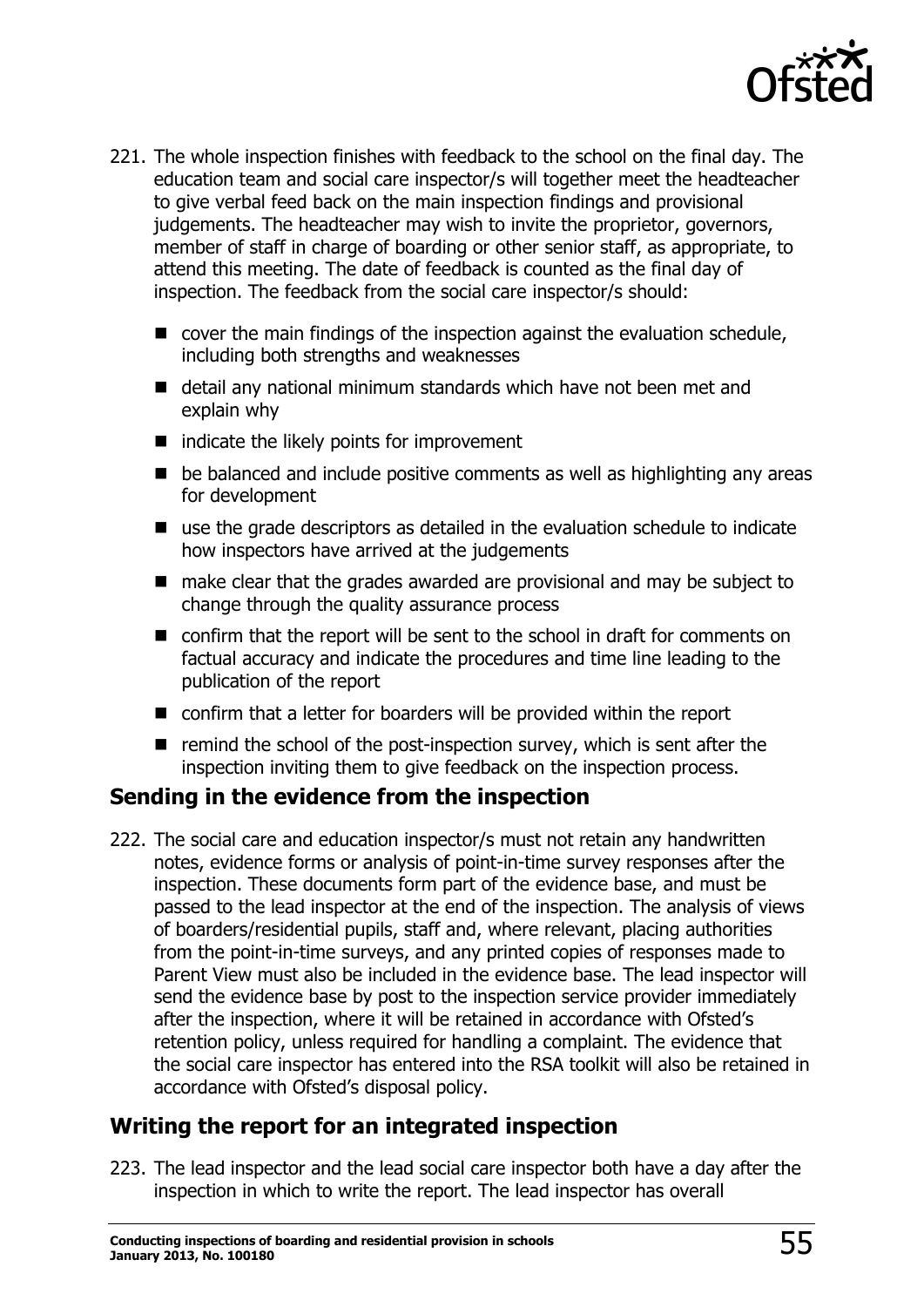

responsibility for the quality of the integrated inspection report. **Both** inspectors should refer to the section in this guidance concerning general principles for report writing – see paragraphs 58–69.

#### **Maintained school reports**

- 224. In an integrated inspection of a maintained school, the lead education inspector is responsible for writing the whole of the integrated report. The lead education inspector is responsible for incorporating the findings relating to the boarding provision throughout the integrated report. The lead social care inspector should therefore provide the information about the boarding provision to be included in the whole school report in short paragraphs, bullet points or whatever form has been agreed between the two inspectors.
- 225. The social care inspector will draft their contribution to the integrated inspection report into an RSA toolkit for integrated inspections.<sup>68</sup> When complete, the text will be automatically extracted into a Word document, known as the 'integrated inspection report document', which the social care inspector will provide to the lead inspector by memory stick at the end of the inspection or as soon as possible thereafter by uploading it to the inspection service provider's portal.<sup>69</sup>
- 226. The social care inspector may also provide the lead inspector with supplementary evidence to support the inspection findings. This may take the form of a completed *Boarding school national minimum standards check sheet* and evidence form, Residential special school national minimum standards check sheet and evidence form or a Word version of the evidence recorded in the RSA toolkit, which is automatically generated. The lead inspector must ensure that any supplementary evidence is included in the evidence base for the inspection.
- 227. Social care inspectors should ensure that the judgements in their report contribution match the feedback that was given to the school and the evidence recorded in the RSA toolkit, evidence forms and, if it was used, the national minimum standards check sheet and evidence form.
- 228. The integrated report will be written in the *Section 5 report template.*<sup>70</sup> It will follow the same format as the education report under s5 of the Education Act 2005, and includes at the end of the 'Inspection judgements' section the

 $\overline{a}$ 

 $68$  Guidance for social care inspectors is available in RSA toolkits for inspections of boarding and residential provision in schools, which is available on the boarding and residential provision pages of the Ofsted intranet site.

<sup>&</sup>lt;sup>69</sup> If the lead education inspector was one of Her Majesty's Inspectors, the social care inspector can send the document to them by email.

 $70$  Section 5 report template is available on the 'Main inspection documents for inspectors' page on the Ofsted website: [www.ofsted.gov.uk/schools/for-schools/inspecting-schools/inspecting-maintained](http://www.ofsted.gov.uk/schools/for-schools/inspecting-schools/inspecting-maintained-schools/main-inspection-documents-for-inspectors)[schools/main-inspection-documents-for-inspectors.](http://www.ofsted.gov.uk/schools/for-schools/inspecting-schools/inspecting-maintained-schools/main-inspection-documents-for-inspectors)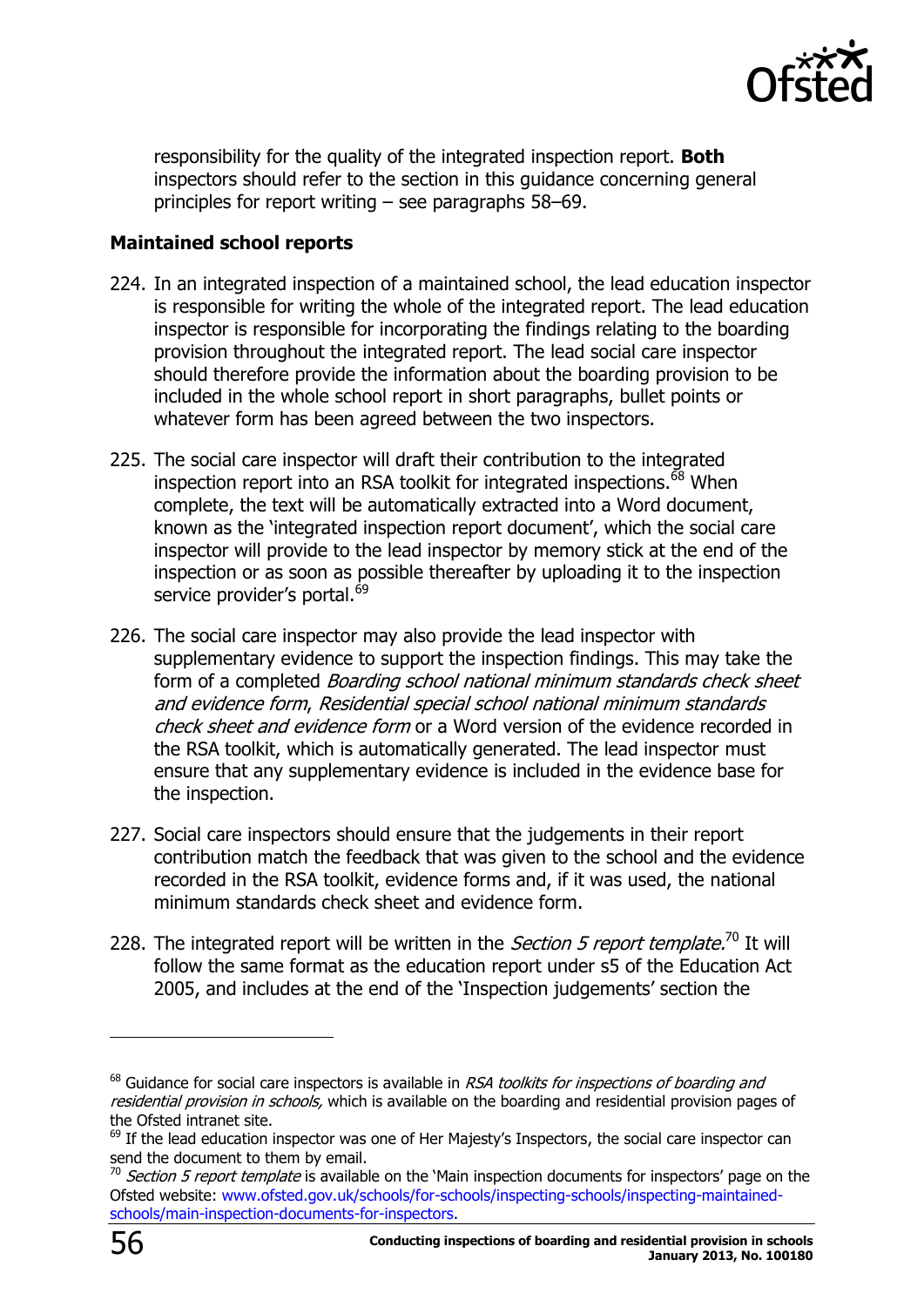

judgements on boarding/residential provision (apart from overall effectiveness) and a short section in which to report on the outcomes for boarders/residential pupils and the quality of the boarding/residential provision. This is a bulleted list which should contain about 400 words in total. All other findings from the boarding inspection, such as boarders' behaviour and safety, and the effectiveness with which boarding is led and managed, are captured in appropriate sections of the schools report. It is the responsibility of the lead inspector to write the whole of the integrated report, using the key points of evidence and judgements, supplied by the boarding inspector. The judgement on the overall effectiveness of the boarding/residential experience is reported on the front cover of the report, and the four outcome judgements are reported in the main body of the report in the 'Inspection judgements' section. Any national minimum standards not met by the school, are recorded under 'What does the school need to do to improve further?'. The overall effectiveness of the boarding/residential provision should be referred to in the key findings using a separate bullet point if needed.

- 229. The lead social care inspector must ensure that the relevant information is completed in the RSA toolkit, including all the judgements and any national minimum standards that have not been met. Inspection findings and judgements that the social care inspector provides to the lead inspector for inclusion in the inspection report must be fully consistent with the judgements and evidence recorded in the RSA toolkit.
- 230. The lead inspector is responsible for checking the consistency of messages in the inspection report. They must discuss with the social care inspector the presentation of findings about the boarding/residential provision in the integrated inspection report, and share the integrated report with the social care inspector.<sup>71</sup> The lead inspector should ensure that the report as a whole tells a coherent and balanced story. On the rare occasion that the inspectors agree a change to a judgement or findings about the boarding/residential provision, or to the national minimum standards listed as not being met, the social care inspector must revise their RSA integrated inspection toolkit accordingly.
- 231. The lead inspector is responsible for sending the completed draft report to the inspection service provider for quality assurance by 5pm on the writing day. The school will have an opportunity to check the report for factual accuracy before publication. The lead inspector will need to review any comments made by the school and incorporate these factual accuracies into the report.

 $\overline{a}$ 

 $71$  Where the lead inspector is one of Her Majesty's Inspectors, the draft report may be shared between the lead and social care inspectors using the Microsoft Lync. In the case of inspections led by additional inspectors, the report must be shared through the inspection service provider's secure inspection portal.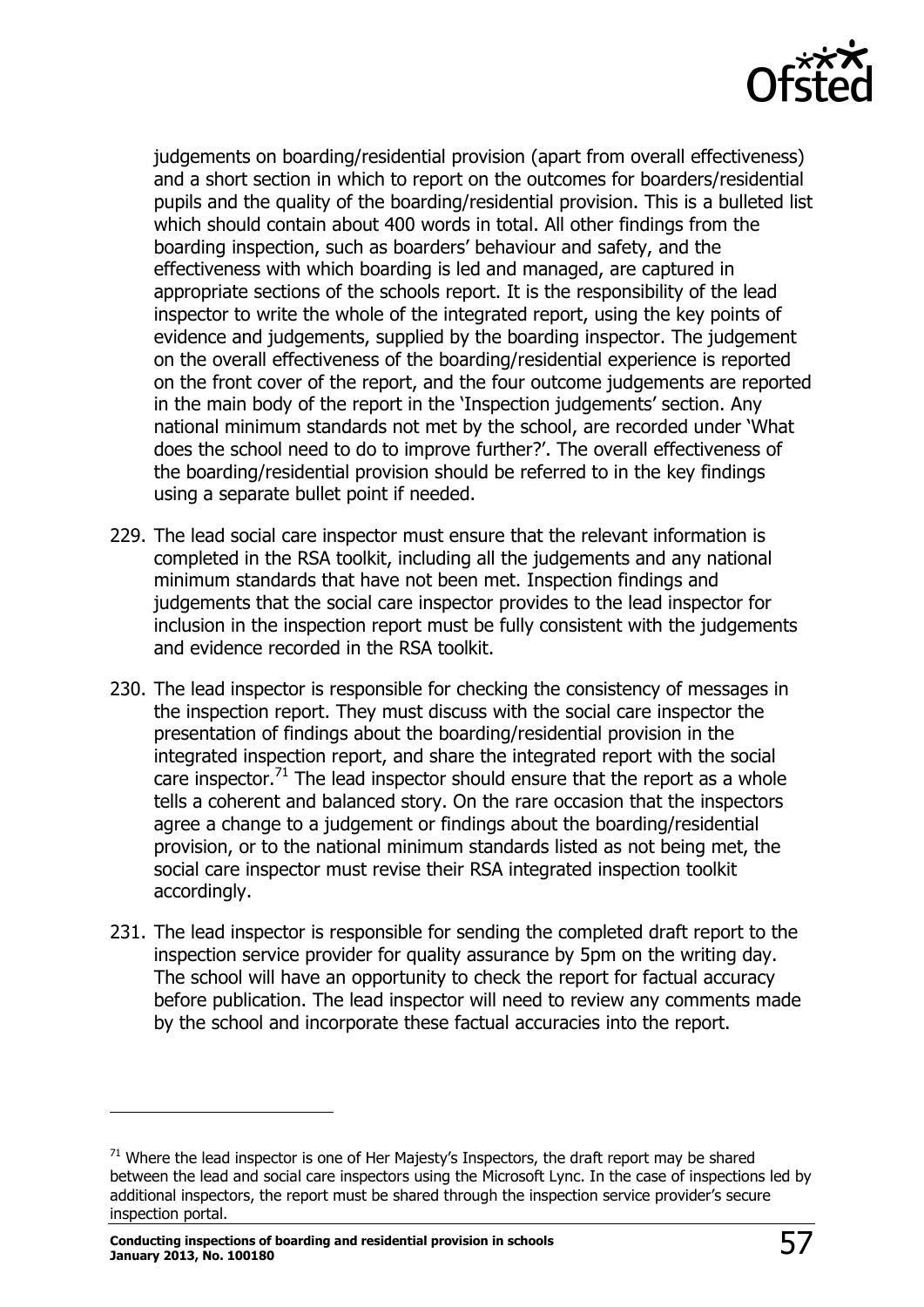

- 232. After the integrated inspection report has been quality assured, the lead inspector and inspection service provider should arrange for it to be shared with the social care inspector.
- 233. If any of the judgements or findings about the boarding/residential provision are changed at the quality assurance stage, or if there are any changes to the national minimum standards listed as not being met, the inspection service provider's quality assurance team must provide a copy of the amended document to the social care inspector via their secure inspection portal. If the changes are minor, for example for grammatical accuracy, the revised document should be sent for the social care inspector's information only. However, where the substance of the welfare section of the document has been changed, the inspection service provider's quality assurance team must also liaise with the social care inspector by telephone, and give them the opportunity to comment. If changes are made to the boarding/residential aspects of the report during the sign-off stage, the HMI or the inspection service provider as appropriate must inform the social care inspector. The social care inspector **must** update their RSA integrated inspection toolkit to align with the amendments to the report. This is to ensure that the outcomes of the inspection are accurately recorded in Ofsted's published data on inspections. Social care inspectors have 15 working days from the date of submission to amend and re-submit integrated toolkits. After that point, integrated toolkits cannot be edited.

#### **Independent school reports**

- 234. After an integrated inspection of an independent school the lead education inspector is responsible for writing the whole of the integrated report. The lead education inspector is responsible for incorporating the findings relating to the boarding provision throughout the integrated report. The lead social care inspector should therefore provide the information about the boarding provision to be included in the whole school report in short paragraphs, bullet points or whatever form has been agreed between the two inspectors.
- 235. The social care inspector will draft their contribution to the integrated inspection report into an RSA toolkit for integrated inspections.<sup>72</sup> When complete, the text will be automatically extracted into a Word document, known as the 'integrated inspection report document', which the social care inspector will provide to the lead inspector by memory stick at the end of the inspection or as soon as possible thereafter by uploading it to the inspection service provider's portal.<sup>73</sup> The lead inspector must paste the contents of the integrated inspection report document into the Record of inspection evidence

j

 $72$  Guidance for social care inspectors is available in RSA toolkits for inspections of boarding and residential provision in schools, which is available on the boarding and residential provision pages of the Ofsted intranet site.

 $73$  If the lead education inspector was one of Her Majesty's Inspectors, the social care inspector can send the document to them by email.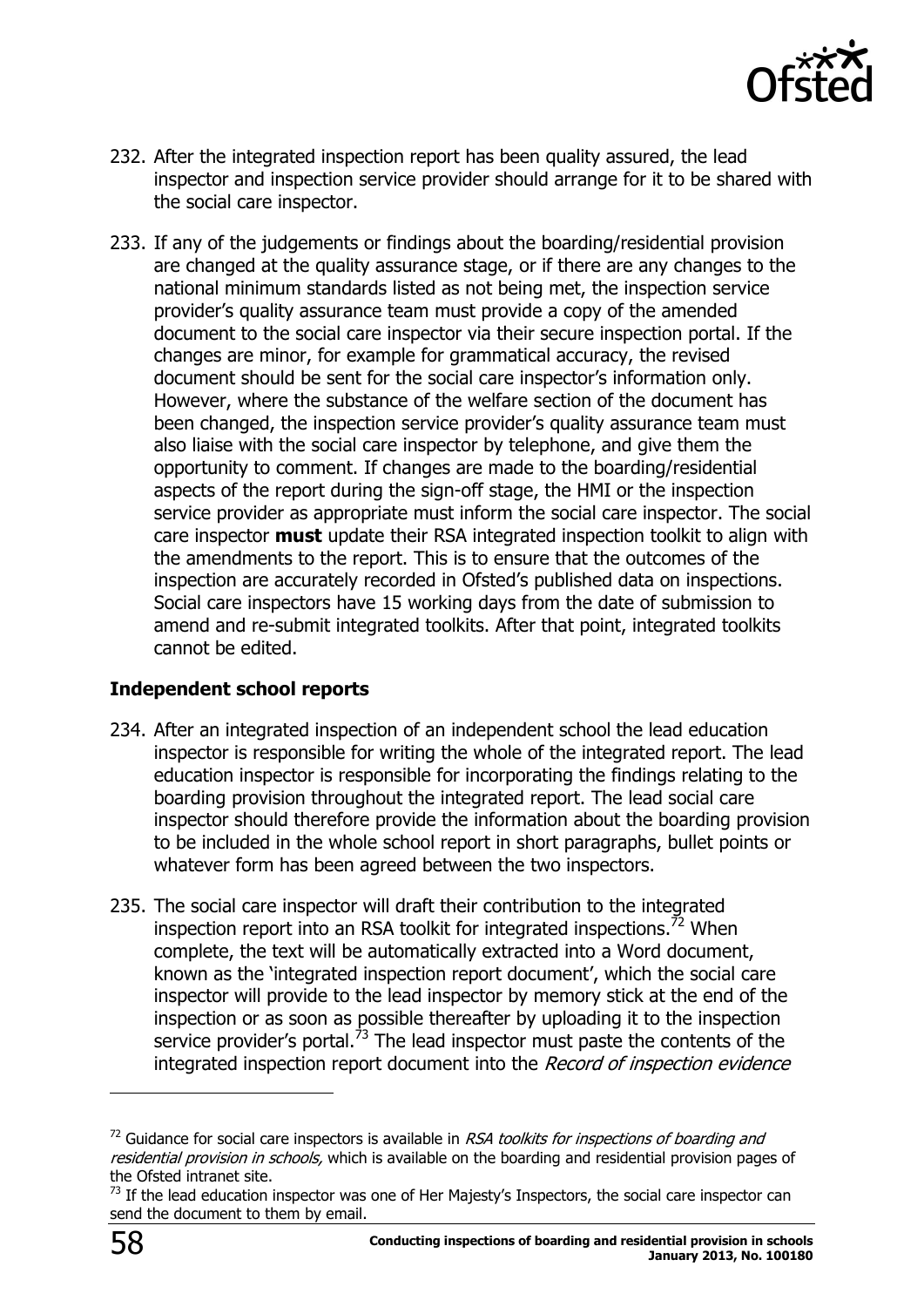

and judgements and weave the findings into the integrated inspection report.<sup>74</sup> When the lead inspector submits the integrated inspection report for quality assurance, the *Record of inspection evidence and judgements* must also be supplied.

- 236. The social care inspector may also provide the lead inspector with supplementary evidence to support the inspection findings. This may take the form of a completed *Boarding school national minimum standards check sheet* and evidence form, Residential special school national minimum standards check sheet and evidence form or a Word version of the evidence recorded in the RSA toolkit, which is automatically generated. The lead inspector must **not**  paste this supplementary evidence into the Record of inspection evidence and judgements, but must ensure that it is included in the evidence base for the inspection.
- 237. Social care inspectors should ensure that the judgements in their report contribution match the feedback that was given to the school and the evidence recorded in the RSA toolkit, evidence forms and, if it was used, the national minimum standards check sheet and evidence form.
- 238. The integrated report will be written in the *Independent school standard* inspection report template. It will follow the same format as the education report under s162A of the Education Act 2002 as amended.<sup>75</sup> Information and judgements about the boarding/residential provision, and references to it, will be woven into appropriate and relevant sections throughout the report, at the discretion of the lead inspector. The judgement on the overall effectiveness of boarding provision is recorded on the front cover of the report and the key boarding judgements will appear at the end of the 'full report' section. Any national minimum standards not met by the school will also be recorded in the report. For further information, please refer to the quidance *Writing inspection* reports.<sup>76</sup>
- 239. The lead social care inspector must ensure that the relevant information is completed in the RSA toolkit, including all the judgements and any national minimum standards which have not been met. Inspection findings and judgements that the social care inspector provides to lead inspector for inclusion in the inspection report must be fully consistent with judgements and evidence recorded in the RSA toolkit.
- 240. The lead inspector is responsible for checking the consistency of messages in the inspection report. They must discuss with the social care inspector the presentation of findings about the boarding/residential provision in the

j

<sup>&</sup>lt;sup>74</sup> Record of inspection evidence and judgements (090065), Ofsted, 2013; [www.ofsted.gov.uk/resources/090065.](http://www.ofsted.gov.uk/resources/record-of-inspection-evidence-and-judgements-roiej-for-standard-inspections-independent-schools)

 $75$  Independent school standard inspection report template (090070), Ofsted, 2013; [www.ofsted.gov.uk/resources/090070.](http://www.ofsted.gov.uk/resources/report-template-standard-independent-schools)

<sup>&</sup>lt;sup>76</sup> Writing inspection reports (090052), Ofsted, 2013; [www.ofsted.gov.uk/resources/090052.](http://www.ofsted.gov.uk/resources/090052)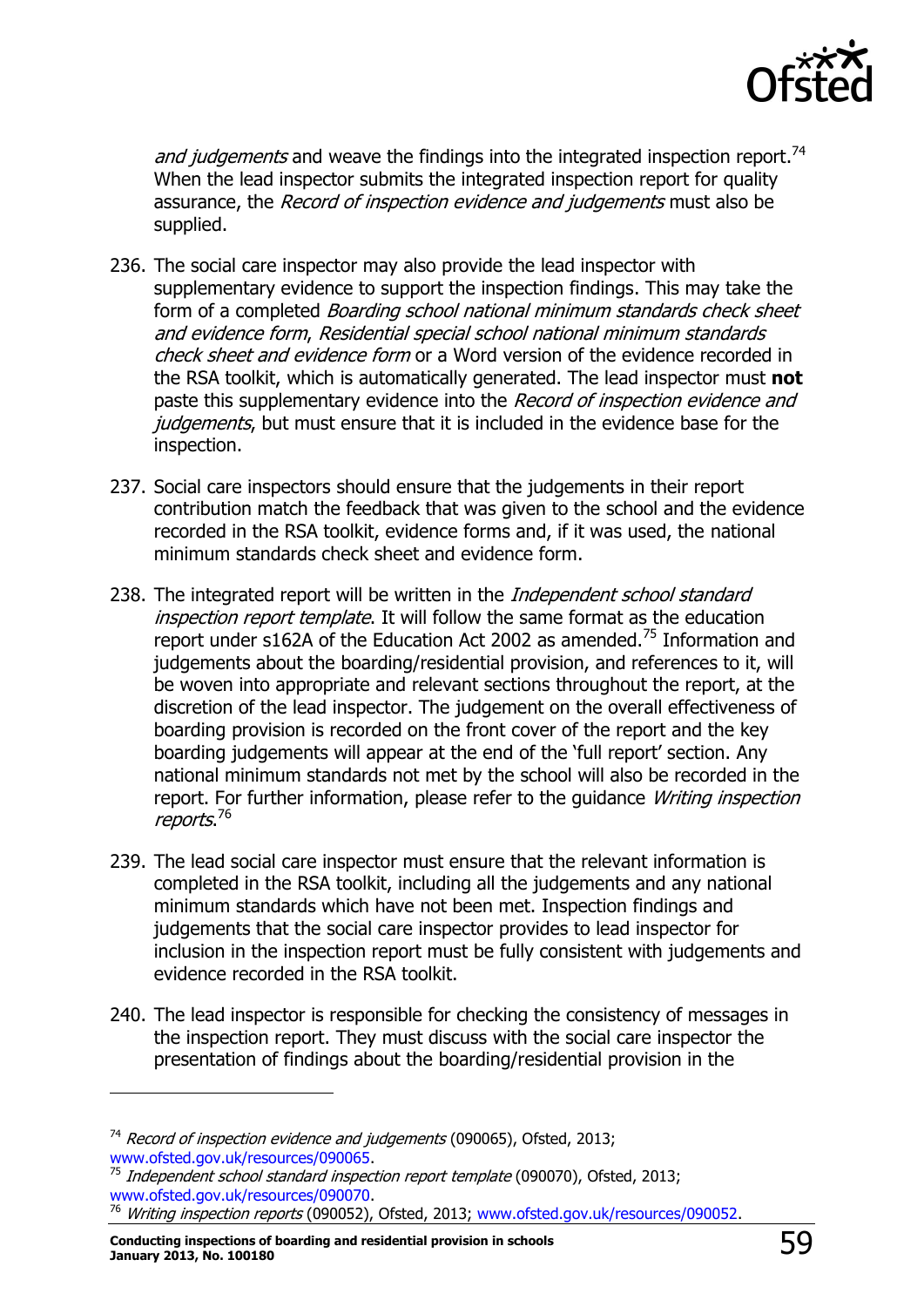

integrated inspection report, and share the integrated report with the social care inspector.<sup>77</sup> The lead inspector should ensure that the report as a whole tells a coherent and balanced story. On the rare occasion that the inspectors agree a change to a judgement or findings about the boarding/residential provision, or to the national minimum standards listed as not being met, the social care inspector must revise their RSA integrated inspection toolkit accordingly.

- 241. It is the lead inspector's responsibility to produce the final draft of the integrated report and send it the to the inspection service provider. The quality assurance of the integrated report rests with the inspection service provider.
- 242. The school will have an opportunity to check the report for factual accuracy before publication. The lead inspector will need to review any comments made by the school and incorporate these factual accuracies into the report.
- 243. After the integrated inspection report has been quality assured, the lead inspector and inspection service provider should arrange for it to be shared with the social care inspector before it is published. The quality assurance team in Delivery sends the *Record of inspection evidence and judgements* and the report to the DfE.
- 244. If any of the judgements or findings about the boarding/residential provision are changed at the quality assurance stage, or if there are any changes to the national minimum standards listed as not being met, the inspection service provider's quality assurance team must provide a copy of the amended document to the social care inspector via their secure inspection portal. If the changes are minor, for example for grammatical accuracy, the revised document should be sent for the social care inspector's information only. However, where the substance of the welfare section of the document has been changed, the inspection service provider's quality assurance team must also liaise with the social care inspector by telephone, and give them the opportunity to comment. If changes are made to the boarding/residential aspects of the report during the sign-off stage, the HMI or the inspection service provider as appropriate must inform the social care inspector. The social care inspector **must** update their RSA integrated inspection toolkit to align with the amendments to the report. This is to ensure that the outcomes of the inspection are accurately recorded in Ofsted's published data on inspections. Social care inspectors have 15 working days from the date of submission to amend and re-submit integrated toolkits. After that point, integrated toolkits cannot be edited.

 $\overline{a}$ 

 $77$  Where the lead inspector is one of Her Majesty's Inspectors, the draft report may be shared between the lead and social care inspectors using the Microsoft Lync. In the case of inspections led by additional inspectors, the report must be shared through the inspection service provider's secure inspection portal.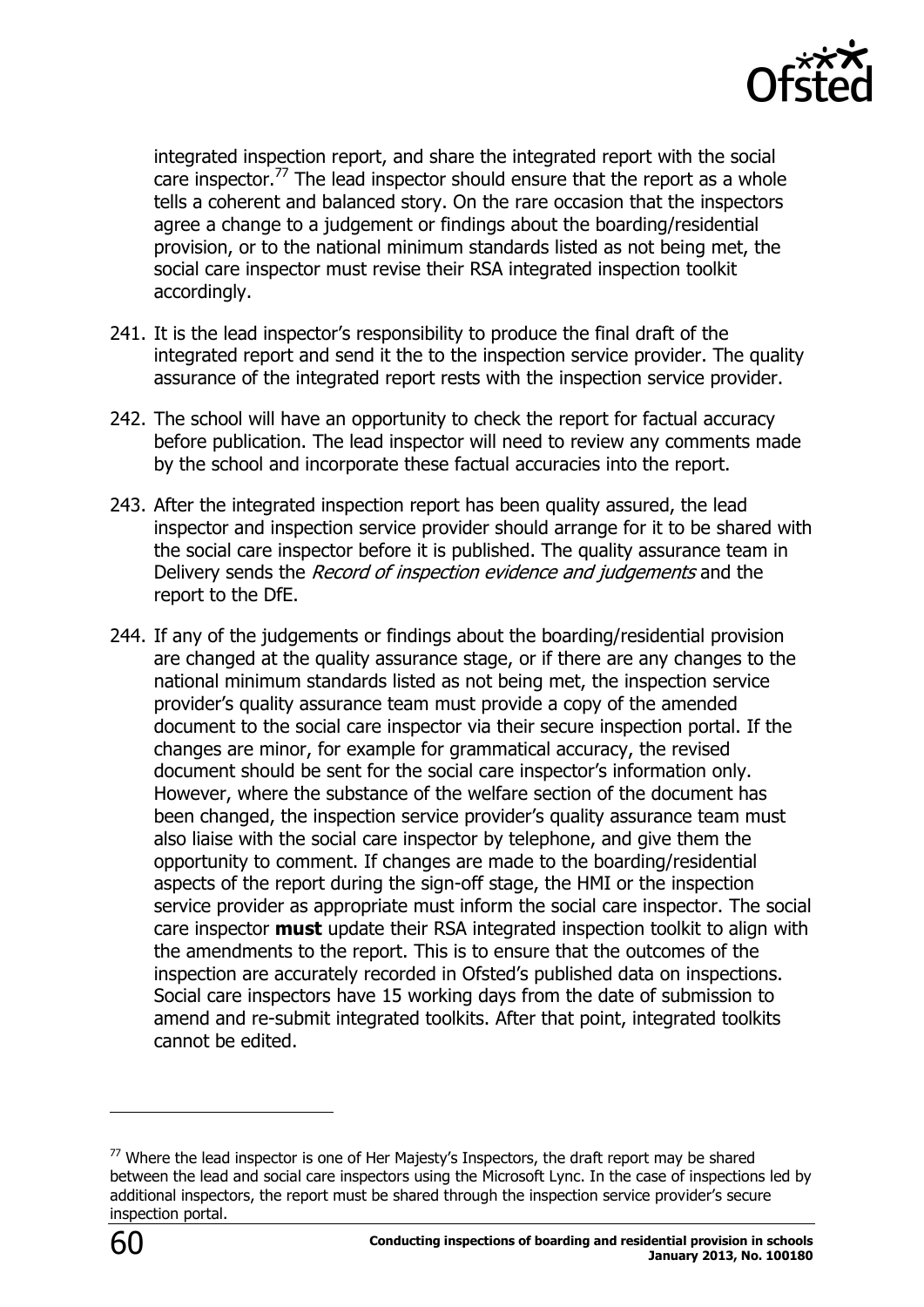

#### **Publication**

-

245. All integrated inspection reports will be published on the Ofsted website within 20 working days of the end of the inspection. The school is responsible for sending copies of the report to parents/carers. In the case of a school which is dually registered as a children's home, although the inspection is integrated the social care inspector writes a separate report on the welfare provision for publication. This is in accordance with the framework for inspecting children's homes.<sup>78</sup> The report of a registered children's home does not identify its name and location.

# <span id="page-60-0"></span>**Inadequate schools**

- 246. Ofsted will send the Department for Education **an independent school** report at the same time that it is sent to the school. Where the school has been judged inadequate, the lead inspector must ensure that  $Form A$  – confirmation that an independent day, boarding or residential special school is causing concern has been completed.<sup>79</sup> Inspectors do not need to wait for the report to be finalised before sending the form A, especially if safeguarding concerns have been uncovered during the inspection.
- 247. The completed Form A should be sent to the Managing Inspector, Operational Lead for the Welfare Inspection of Boarding Schools. The managing inspector will refer to the registering authority, the Department for Education (DfE). The DfE will ask the school for an action plan and will ask Ofsted to monitor the school's progress according to the timescale they lay down. In exceptional cases the DfE may take more formal action.
- 248. Following an integrated inspection under section 5, a **maintained or nonmaintained school** with inadequate school provision may be placed in a category of concern. The inadequacies may also include any or all aspects of the boarding/residential provision, but a school may not be placed in a category of concern on grounds of inadequate residential provision alone. This is because categories of concern relate specifically to legislation in the Education Act. Where the school is placed in a category of concern, the lead inspector will follow the guidance for conducting monitoring inspections of schools causing concern. 80
- 249. In cases where the boarding provision is judged inadequate but the school provision is satisfactory (or better), inspectors should discuss the impact of the

 $78$  Inspections of children's homes, Framework for inspection (100195), Ofsted, 2012; [www.ofsted.gov.uk/resources/100195.](http://www.ofsted.gov.uk/resources/100195)

 $^{79}$  Form A – confirmation that an independent day, boarding or residential special school is causing concern (20090044), Ofsted, 2013; [www.ofsted.gov.uk/resources/form-confirmation-independent](http://www.ofsted.gov.uk/resources/form-confirmation-independent-day-boarding-or-residential-special-school-causing-concern)[day-boarding-or-residential-special-school-causing-concern.](http://www.ofsted.gov.uk/resources/form-confirmation-independent-day-boarding-or-residential-special-school-causing-concern)

<sup>80</sup> [www.ofsted.gov.uk/schools/for-schools/inspecting-schools/inspecting-maintained-schools/after](http://www.ofsted.gov.uk/schools/for-schools/inspecting-schools/inspecting-maintained-schools/after-maintained-school-inspection/monitoring-inspections-f)[maintained-school-inspection/monitoring-inspections-f.](http://www.ofsted.gov.uk/schools/for-schools/inspecting-schools/inspecting-maintained-schools/after-maintained-school-inspection/monitoring-inspections-f)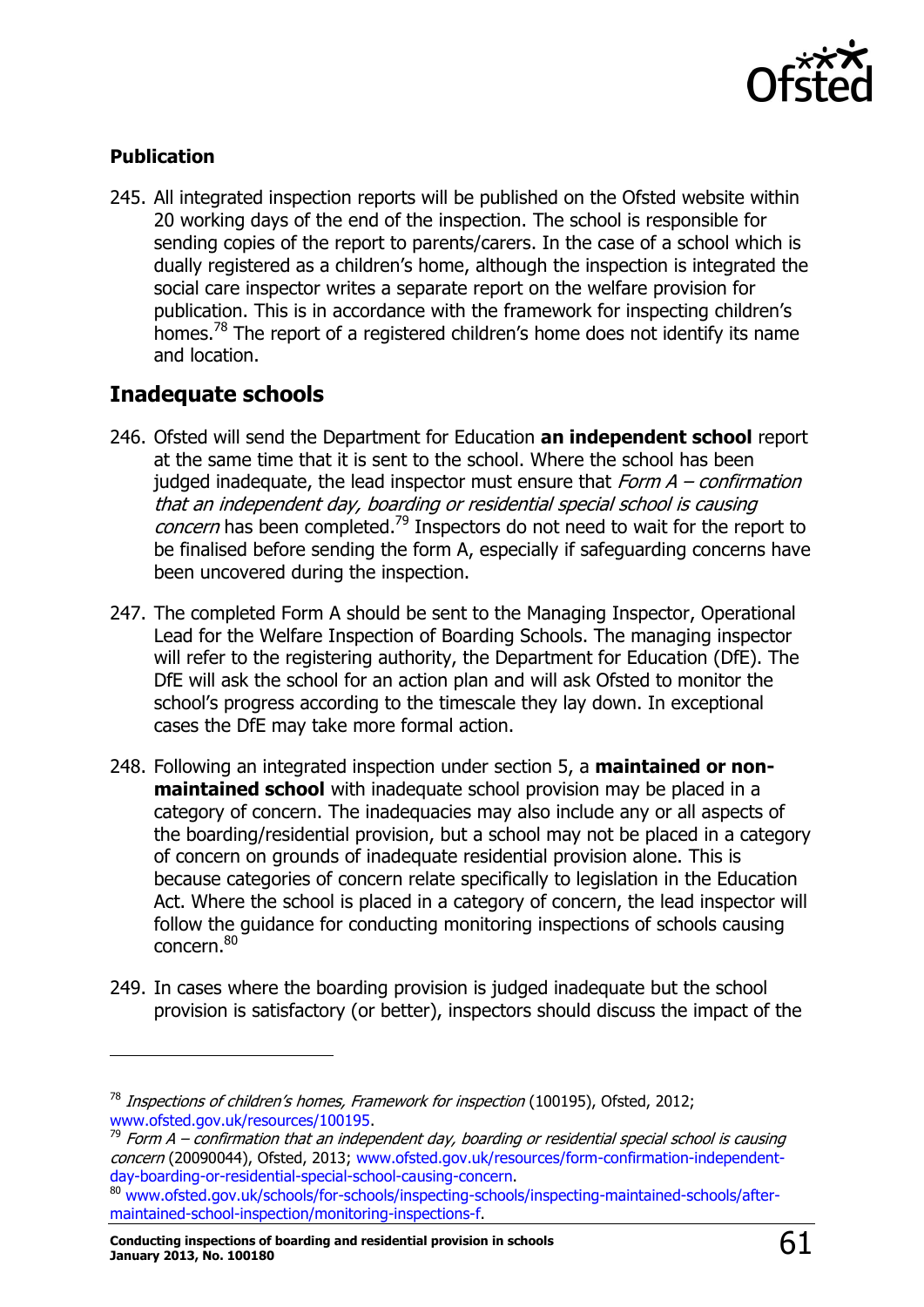

boarding/residential judgement on the leadership and management and the overall effectiveness of the school. Inspectors should reach a reasonable judgement, having taken into consideration, for example, the proportion of pupils who board and how serious the weaknesses are (are the boarders at risk?). Inadequacies in boarding/residential provision are highly likely to have a negative impact on the evaluation of leadership and management and/or the overall effectiveness of the school. However, it might be possible in rare circumstances, for the leadership and management of boarding to be inadequate yet for the overall effectiveness of the school to be satisfactory. Inspectors should reach a professional judgement having weighed up all the evidence.

- 250. Schools which are placed in a category of concern become part of Ofsted's monitoring programme. In monitoring the school's progress, Ofsted will deploy both inspectors with expertise in both education and welfare, who will undertake a joint monitoring inspection. After the inspection, a post-inspection monitoring letter will be published on the Ofsted website.
- 251. In the event that boarding is the only inadequate aspect of the school, social care inspectors will make a monitoring visit to the school within six months of the inspection to report on its progress. This report will be published.

# <span id="page-61-0"></span>**Post-inspection survey**

252. All schools are invited to take part in a post-inspection survey so that the views of headteachers, governors, proprietors, staff and others are obtained and contribute to the development of inspection. The school inspection survey is handled by the inspection service provider on our behalf and is an online form for schools to complete. $81$  Schools are reminded of this when they receive a copy of the report for publication.

# <span id="page-61-1"></span>**Concerns**

- 253. It is anticipated that the great majority of inspections will be carried out without any concerns on the part of the school.
- 254. Inspections are carried out in accordance with the principles of inspection and code of conduct set out in The framework for inspecting boarding and residential provision in schools.
- 255. During an inspection, those with concerns are strongly encouraged to raise issues with the inspector as soon as they arise, so that they can be resolved as

j

 $81$  The questions that schools are asked to respond to in the school post-inspection survey are available on the Ofsted website. Maintained schools; [www.ofsted.gov.uk/schools/for](http://www.ofsted.gov.uk/schools/for-schools/inspecting-schools/inspecting-maintained-schools/after-maintained-school-inspection/school-post-inspection-s)[schools/inspecting-schools/inspecting-maintained-schools/after-maintained-school-inspection/school](http://www.ofsted.gov.uk/schools/for-schools/inspecting-schools/inspecting-maintained-schools/after-maintained-school-inspection/school-post-inspection-s)[post-inspection-s.](http://www.ofsted.gov.uk/schools/for-schools/inspecting-schools/inspecting-maintained-schools/after-maintained-school-inspection/school-post-inspection-s) Independent schools; [www.ofsted.gov.uk/schools/for-schools/inspecting](http://www.ofsted.gov.uk/schools/for-schools/inspecting-schools/inspecting-independent-schools/after-independent-school-inspection/school-post-inspection)[schools/inspecting-independent-schools/after-independent-school-inspection/school-post-inspection.](http://www.ofsted.gov.uk/schools/for-schools/inspecting-schools/inspecting-independent-schools/after-independent-school-inspection/school-post-inspection)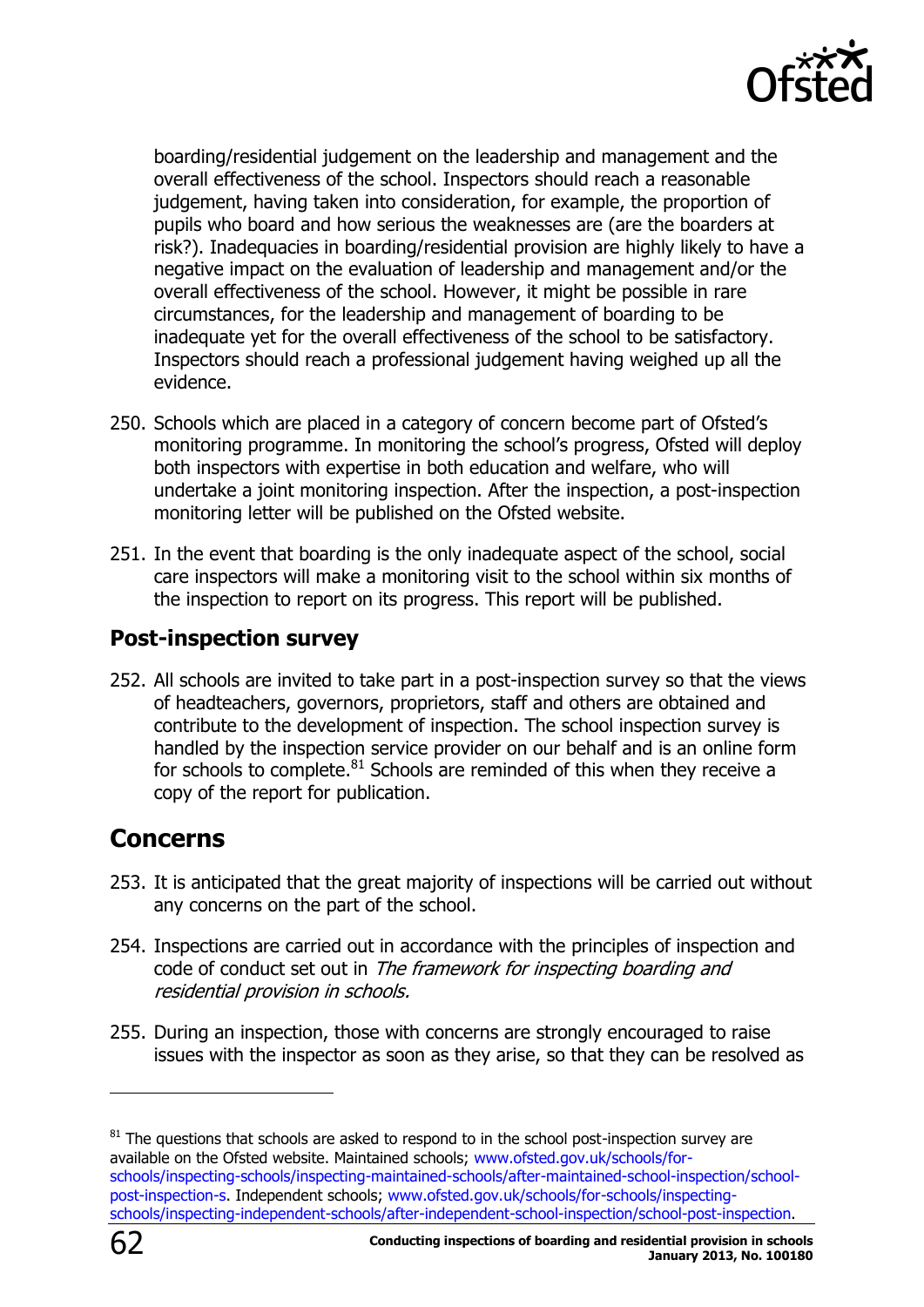

quickly as possible while the inspection is taking place. If concerns do arise during an inspection, the inspector should consider the concern and do all that is possible to remedy the problem.

256. If resolution of the concerns is not possible, or the person expressing the concern does not feel that adequate weight is being given to the concerns, or an independent view is sought then the person raising the concern, or someone acting on her or his behalf, should contact the Ofsted helpline on 0300 123 4666.

# <span id="page-62-0"></span>**Complaints**

- 257. If it has not been possible to resolve concerns then individuals or providers may decide to lodge a formal complaint. Normally, a complaint can be made at any stage during an inspection or up to 30 calendar days from the date of publication of any report. Complaints should normally be made in writing by post or email. However, we will also accept complaints by telephone; where we accept complaints in this way we will not normally take any formal action until we have agreed a written account of the complaint with the complainant.
- 258. The complaints procedure, which sets out how providers or users can complain about their inspection and what will happen to their complaint, is available at: [www.ofsted.gov.uk/resources/complaints-procedure-raising-concerns-and](http://www.ofsted.gov.uk/resources/complaints-procedure-raising-concerns-and-making-complaints-about-ofsted)[making-complaints-about-ofsted.](http://www.ofsted.gov.uk/resources/complaints-procedure-raising-concerns-and-making-complaints-about-ofsted)
- 259. Lodging a complaint will not normally delay the publication of the final inspection report.
- 260. Complaints can be made in writing to:

The National Complaints Team Ofsted National Business Unit Piccadilly Gate Store Street **Manchester** M1 2WD

Or emailed to us at: [enquiries@ofsted.gov.uk](mailto:enquiries@ofsted.gov.uk)

Or made by telephone: 0300 123 4666.